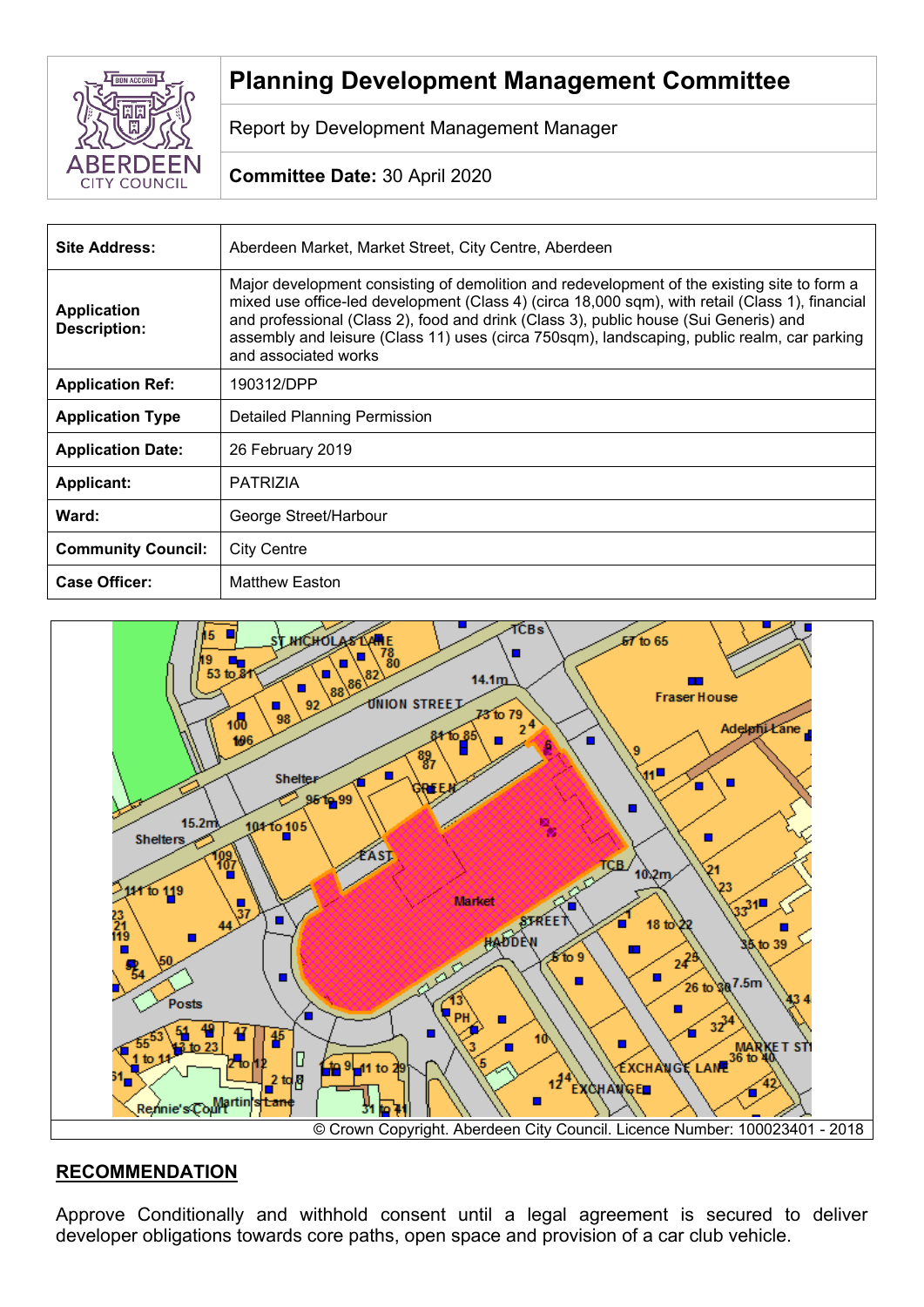## **APPLICATION BACKGROUND**

#### **Site Description**

The application relates to the Aberdeen Market building which is situated between Market Street, Hadden Street and The Green. The building was designed by Robert Matthew, Johnson-Marshall & Partners (RMJM) and built in 1971. It features characteristics of the Brutalist and modernist architectural styles and is set over four and five stories, with taller elements at the stair and service cores. It is finished in a mixture of concrete panels, blockwork and louvred elements.

Although best known for accommodating the indoor market across its lower two floors, the upper two floors are a separate retail unit which was until August 2016 occupied by British Home Stores (BHS). It has since been vacant. The indoor market has around 500sqm of stalls and around 40 businesses within it, providing a wide range of products from health and beauty and household items to fresh meat and fish. There are also several food and drink premises.

Two link structures which connect the market building across East Green to 91–93 Union Street (part of the former BHS retail premises) and 101–105 Union Street (a retail unit and access to the Indoor Market from Union Street) are also included within the application. Similarly, 6 Market Street (a retail unit) is also included.

The site is within the Union Street Conservation Area. Several buildings in the vicinity are listed, predominately category C and some category B.

#### **Relevant Planning History**

- Detailed planning permission (060876) and listed building consent (060871) were granted in September 2006 for alterations to the Aberdeen Market building, as part of a wider scheme to increase the floor space of it and adjacent buildings. These consents were not implemented and expired in September 2011.
- Detailed planning permission (171503/DPP) was granted on 1 November 2018 for refurbishment and reconfiguration of the existing Market building. The proposal involved –
	- o Over-cladding of the upper storeys with a perforated metal cladding which would be backlit. The stair/service cores would be over-clad with dark grey single skin vertical standing seam cladding.
	- o Alterations to the Market Street elevation and Hadden Street end of the building to remodel the building to step back from the edge of Market Street. A more open frontage with two storey glazing would be formed. New public realm would be formed outside the building.
	- o Removal of the two upper floors, resulting in a three-storey building.

This consent has not been implemented and expires in November 2021.

- A Proposal of Application Notice (181656/PAN) for the current proposal was submitted in September 2018.
- A request for an environmental impact assessment (EIA) screening opinion was submitted by the applicant in November 2018. It was determined by officers that the application did not require to go through the EIA process.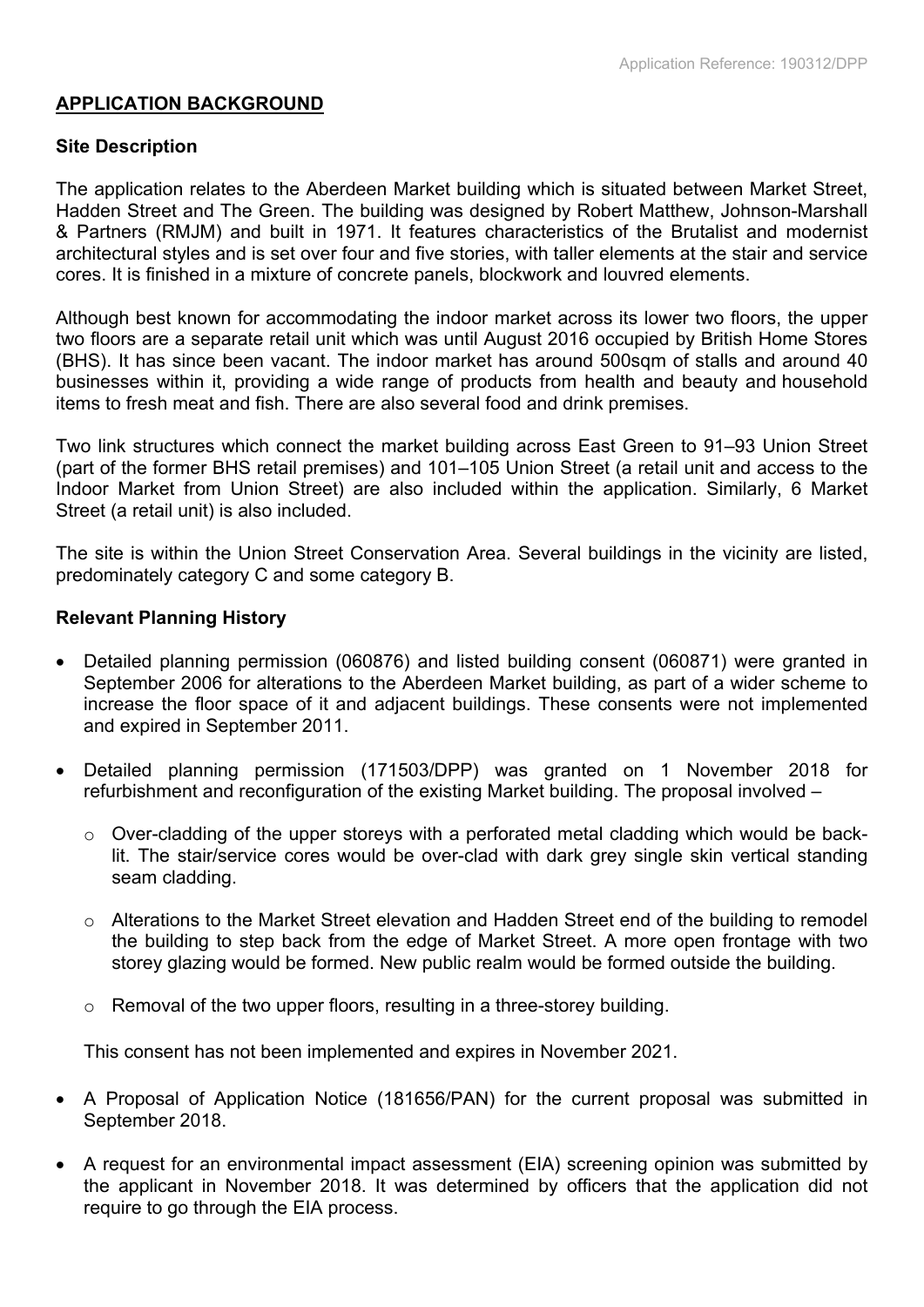## **APPLICATION DESCRIPTION**

## **Description of Proposal**

Detailed planning permission is sought to redevelop the site and construct a mixed-use office-led development. The proposal would see the complete demolition of the Aberdeen Market building and its replacement with a new building.

The building would have a total floor space of 21,553sqm (gross external area). It would provide a 17,181sqm of class 4 (business) floor space, the principal use, to be accommodated on the upper floors of the proposed building. The ground floor would feature three units totalling 796sqm which it is proposed could be used for either Class 1 (Shop), Class 2 (Financial, Professional & Other Services), Class 3 (Food & Drink), Class 11 (Assembly & Leisure) or public house use. Each would have independent external access, with two units located facing The Green and one facing Market Street.

The new building would sit largely on the footprint of the existing building. Exceptions to this are proposed at The Green end (western elevation), where the building would be set back from the extent of the existing building, to create an additional 345sqm of public realm. At the Market Street and Hadden Street junction, the building would be set back in part to create a public plaza of 250sqm, adjacent to the main building entrance.

The building would be set across eleven floors. It would step up from five storeys (four full storeys and a setback storey, achieving 23m) at the Market Street end, gradually increasing to six storeys and then eight storeys as it progresses towards The Green. The element on the north side of the building facing The Green and East Green, would be nine storeys high (39m). The tallest part of the building, at eleven storeys, would be located at the south west corner of the building, facing onto The Green and opposite the junction of Carmelite Street and Hadden Street. It would feature an architectural frame around the glass enclosed top two floors. The frame would extend beyond the roof of the top floor, achieving an overall height of 57m above street level. It would be angled to form a point to introduce a distinctive landmark 'lantern' feature at the tallest point of the structure.

The building would be finished in granite cladding panels at lower level, with increasingly sized areas of curtain wall glazing as the building progresses in height. The top floors of each part of the building would be constructed using structural planar glazing. Elements enclosing mechanical plant at the top of the building would be finished with glazed screening. The service core, facing onto East Green would be finished in grey aluminium standing seam cladding. Part of the Hadden Street elevation would feature a green living wall at lower level, as would parts of the building facing onto the Market Street entrance plaza.

A four-level car park would be provided within the basement and part of the ground floor, accommodated by utilising the change in ground level between Market Street and The Green. The car park would contain 126 car parking spaces, with access and egress from two openings at ground floor level onto Hadden Street. Of the 126 spaces, five would offer electric vehicle charging and six would be accessible spaces. There would be 66 bicycle spaces and eight motorcycle spaces.

## **Supporting Documents**

All drawings and supporting documents listed below can be viewed on the Council's website at: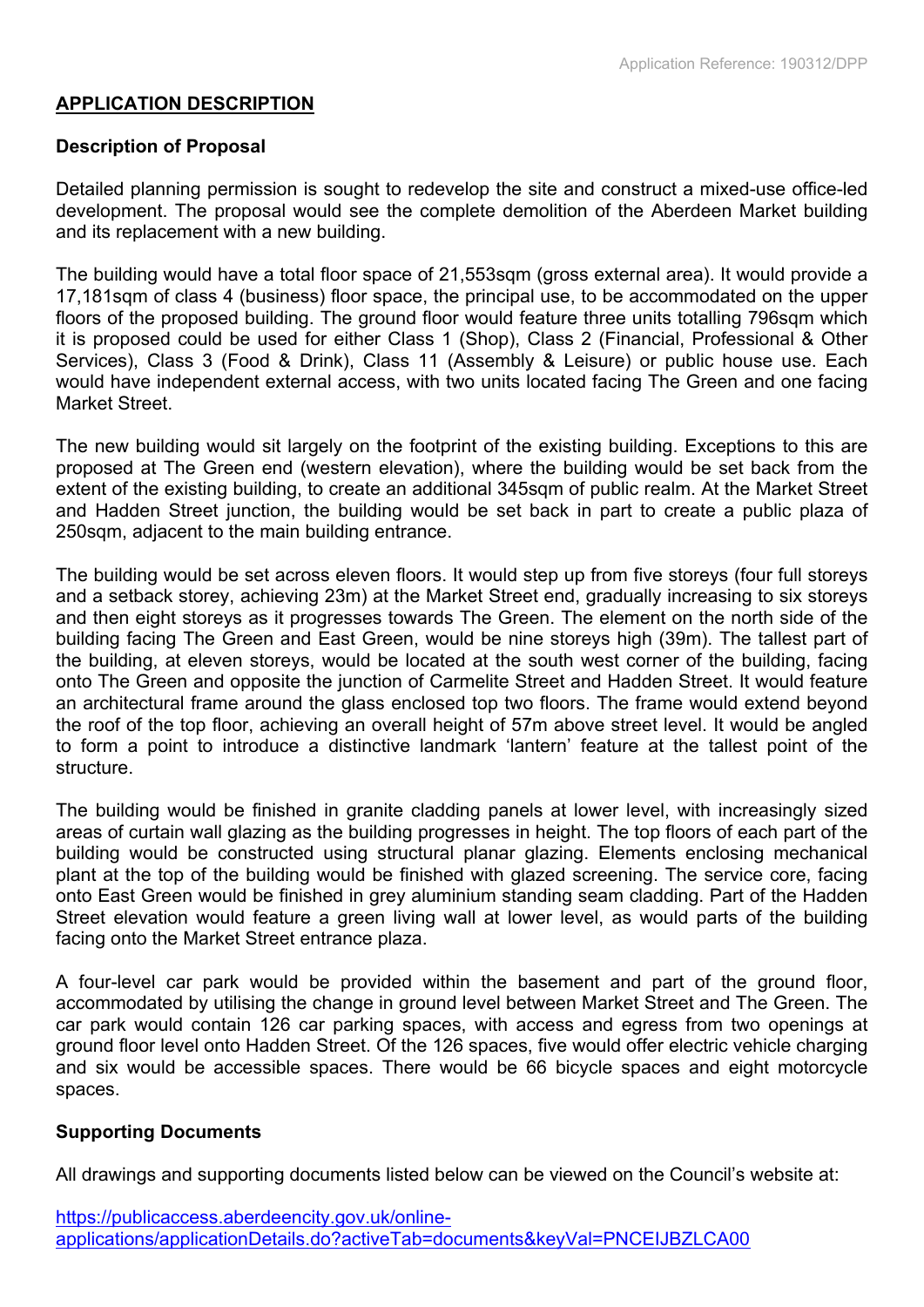- Air Quality Assessment
- Archaeological Desk Based Assessment
- Design and Access Statement
- Drainage Assessment
- Flood Risk Statement
- Geo-Environmental Desk Study
- Micro-Climate Assessment
- Noise Impact Assessment
- Office Market Report
- Parking Review
- Planning Statement
- Pre-Application Consultation Report
- Public Realm Design Statement
- Sustainability Statement
- Transport Assessment
- Visual Impact Assessment

## **Reason for Referral to Committee**

The application has been referred to the Planning Development Management Committee because the proposal is within the major category of development.

## **Pre-Application Consultation**

The applicant undertook statutory pre-application consultation which included a public exhibition at the adjacent former BHS premises on Union Street on 1 November 2018. Approximately 50 members of the public attended including representatives from the City Centre Community Council and local ward members. In general, the feedback from attendees was reported by the applicant to be positive, with many welcoming the redevelopment of the site, the provision of increased public realm, use of granite and the provision of commercial uses at ground floor. Some reservations were expressed about the modern design and height and concern was raised that there would be no space for local traders.

The applicant presented to the Pre-Application Forum on 6 December 2018. Members of the forum heard from the applicant and their architect and asked a number of questions of both the applicant and the case officer and the following information was noted –

- There was an appetite for improvement in the area and engagement with other owners in The Green was very important.
- The public realm enhancements were also very welcomed.
- It was important to look at lighting strategies in the area as well as the potential for a water feature.
- It was suggested that the applicant liaise with Project Officer for the Conservation Area Regeneration Scheme.
- There wasn't such a demand for larger department stores now, so the applicant was looking to retain the use of retail but with smaller units.
- In regard to vacant office spaces at present, the applicants were looking to provide Class A office space, which is more efficient with the use of open space etc, more agile working environment and a lot of the empty buildings don't offer the same benefits.
- The applicant was currently engaging with Aberdeen Inspired.

Befitting its importance as a potentially key contributor to, and catalyst for, city centre renewal and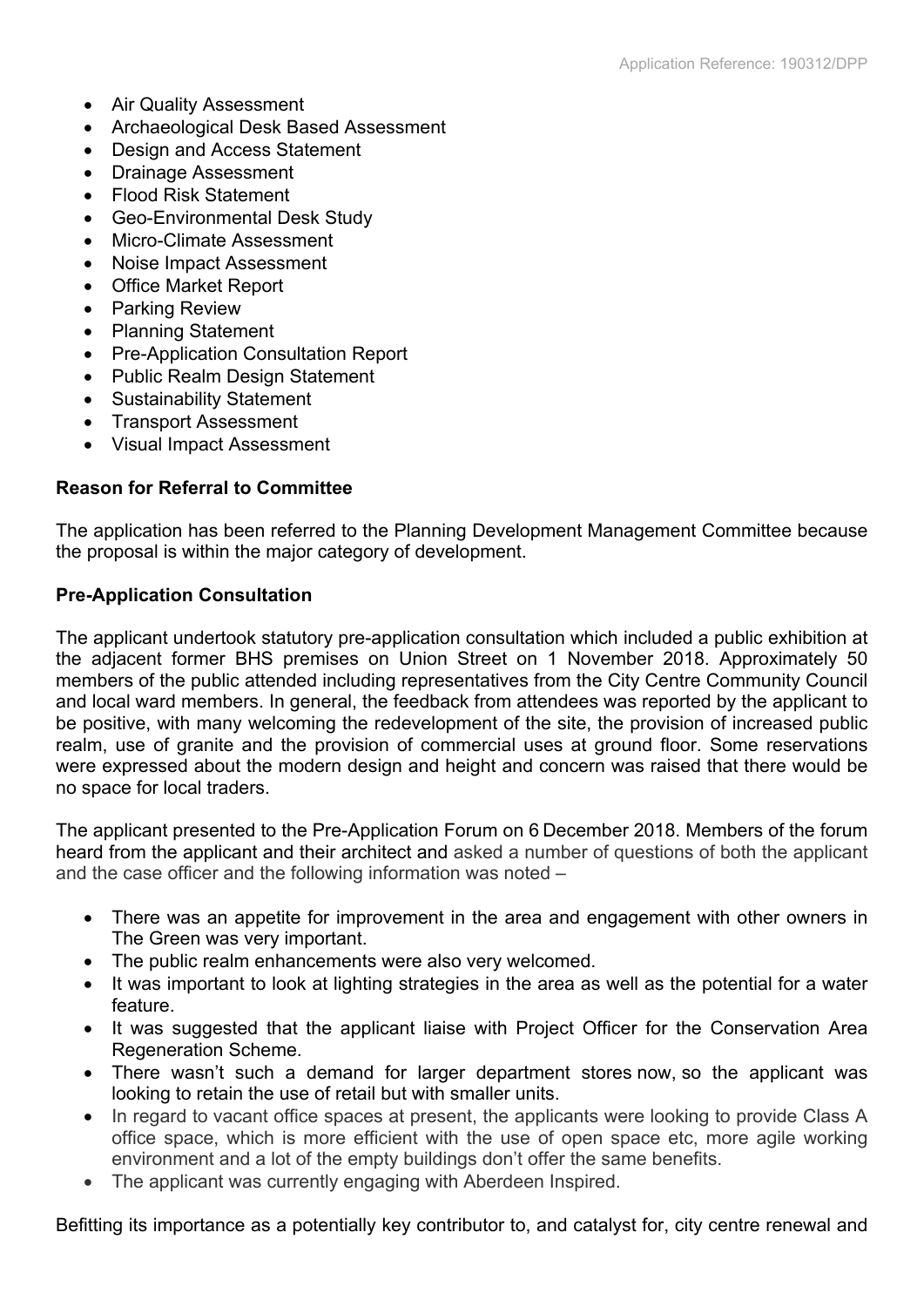regeneration the proposal has been subject to substantial, intensive design development and refinement at both the pre-application and post-application stage. This has involved a number of workshops and meetings with the applicant and agent and subsequent iteration and refinement of the plans.

## **CONSULTATIONS**

**ACC - Developer Obligations** – Core Paths and links to the Core Path Network are an infrastructure facility necessary for the purposes of recreation and sustainable active travel. New developments are required to install or upgrade Core Paths that are designated within the site and contribute towards addressing any cumulative impacts on surrounding core paths. In this instance, a contribution of £14,229 has been identified towards Core Paths 96, 98 and/or 102, which are in the immediate vicinity of the site.

Although some public realm is being provided as part of the development, the substantial office floorspace created will result in additional pressure being placed on existing open spaces in the vicinity of the site. A contribution of £7,000 has therefore been identified towards improving the quality of nearby open spaces such as Union Terrace Gardens, St Nicholas Street Civic Space and/or the Castlegate.

## **ACC - Environmental Health** – No objection.

Contaminated Land – The Geo-Environmental Desk Study recommends that a buildings asbestos survey is undertaken prior to any demolition. The survey should be undertaken by an appropriately qualified person and any identified asbestos containing materials (ACM), should be removed by a specialist contractor prior to demolition. ACM should be removed to a licensed waste management facility and all waste transfer notes retained for inclusion within a validation report.

The study also recommends that post demolition, a geo-environmental investigation is carried out across the site in order to determine the ground conditions to inform foundation design and to investigate any potential contamination. Environmental Health agrees with this recommendation.

Noise – The proposed development is located within a Noise Management Area and is likely to require associated fixed plant and equipment, which has potential for an adverse noise impact on the amenity of the occupants of existing neighbouring residences.

The Noise Impact Assessment has been reviewed and Environmental Health accepts the proposed development, provided application of noise mitigation measures achieving at least an equivalent effect of those measures contained within the assessment are implemented in relation to fixed mechanical plant and any public house use, both being subject to a more detailed assessment demonstrating the achievement of acceptable noise levels.

Odour Control – A Class 3 (food and drink) approval would permit significant food preparation activities to be undertaken at the development. Due to the location of the proposed development and nature of neighbouring properties, food premises undertaking preparation of hot foodstuffs introduces the risk of food malodour impacting on the amenity of the occupants of existing neighbouring residences. Accordingly, Environmental Health would request that a suitable extract ventilation assessment be submitted prior to determination of the application.

Control of Substances Hazardous to Health – In relation to certain activities previously undertaken at the market Environment Health have received justified complaint of inadequate control and exposure of the public and employees to fumes solvents and varnishes within nail bars. It is recommended that should such activities take place within the new development a suitable assessment is undertaken.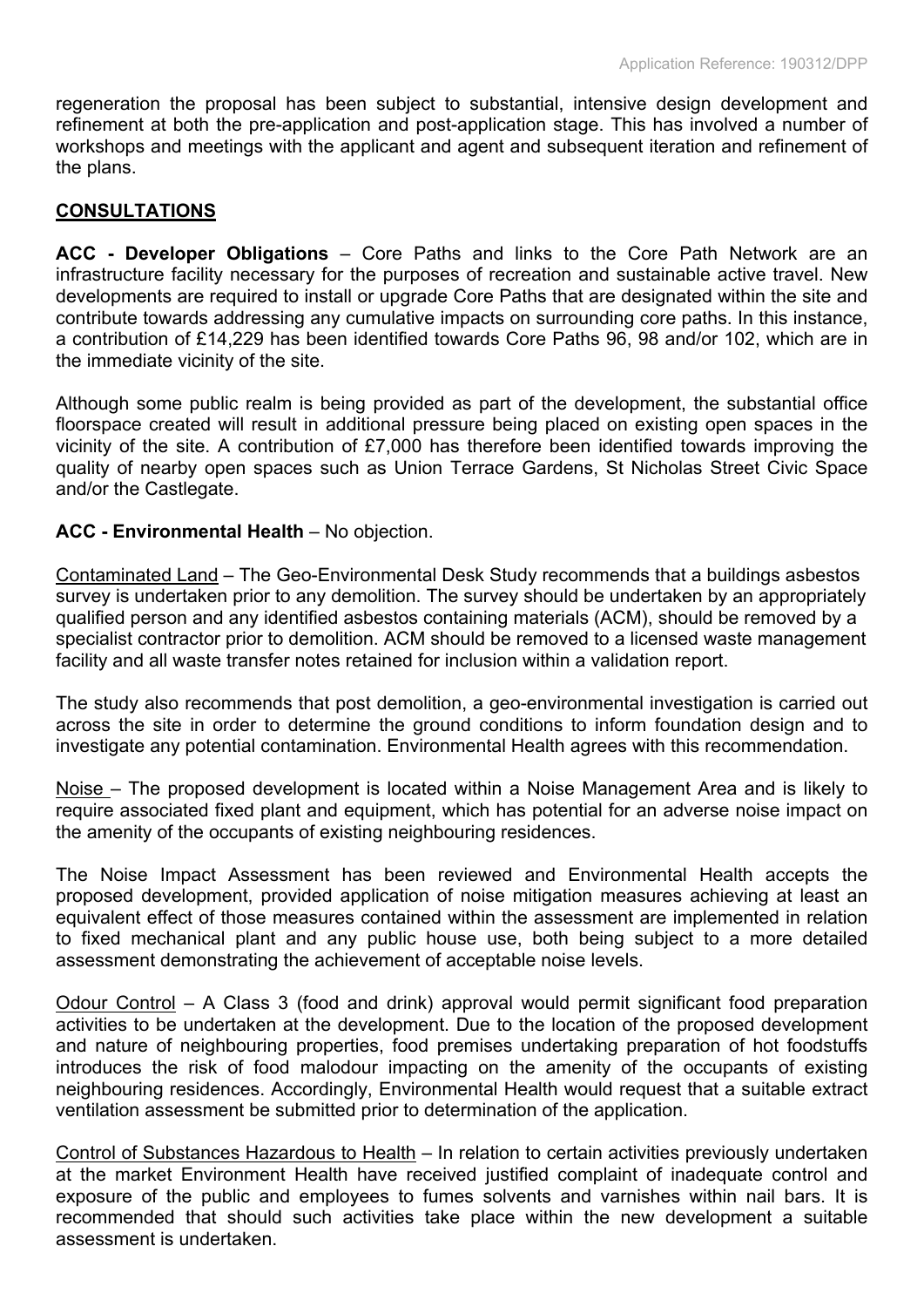Air Quality – The proposed site essentially lies within an Air Quality Management Area (AQMA). Market Street has previously been declared part of the City Centre - Air Quality Management Area (AQMA) due to exceedances of air quality objectives for 'Particulate Matter' 10 micrometres or less in diameter (PM10) annual and 24 Hour mean concentrations and Nitrogen Dioxide (NO2) annual and 1 Hour mean concentration. The findings of the initial Air Quality Impact are accepted.

**ACC - Roads Development Management Team** – No objection. Comments are summarised below.

## Accessibility –

- Given the site's city centre location, pedestrian and cycle accessibility are both very good. The existing network of footways incorporate pedestrian crossing facilities at key points on the highway. A 20mph speed limit applies on the existing road network within the city centre boundary which is conducive to safer pedestrian movements.
- The site is within 400m of the bus station, the railway station, the ferry terminal, and a number of other bus stops. The site is also adjacent to a taxi rank. As such, the site is highly accessible by public transport.

## Parking

- National, regional and local policy point towards new developments being more ecologically friendly, avoiding private car trips where possible, opting instead for using more green transportation measures
- The existing Market development has an existing undercroft car park consisting of 32 spaces and is accessed off East Green. As such the net parking increase proposed is 94 spaces. This original level of parking is much more acceptable than the currently proposed figure.
- All 128 parking spaces are to be allocated to the office development, which results in a parking ratio of 1 space per 130m². The standards dictate that the maximum allowable parking provision is 1 space per 80m², which would result in a maximum of 207 spaces.
- The transport assessment acknowledges that "*car drivers to the development will be restricted by the availability of parking spaces*" and that "*it is considered that traffic generation can be restricted to match the parking allocation*" – this is a further reason to reduce the particularly large parking allocation. Given the direction the Council is heading there is no justification for any net increase in parking relative to the existing market development.
- Notwithstanding, whilst it is disappointing that the number of spaces has been reduced so minimally, especially relative to how accessible the site is, the proposed number is still within the bounds of that which is required, and that which is allowed. For this reason, the proposed 126 spaces are accepted.
- No allowance is made for parking associated with the café / restaurant element of the development as it is envisaged that these will complement existing amenities in the city centre. This is in keeping with adopted policy documents.
- A disabled parking provision of 6 spaces is proposed which is acceptable.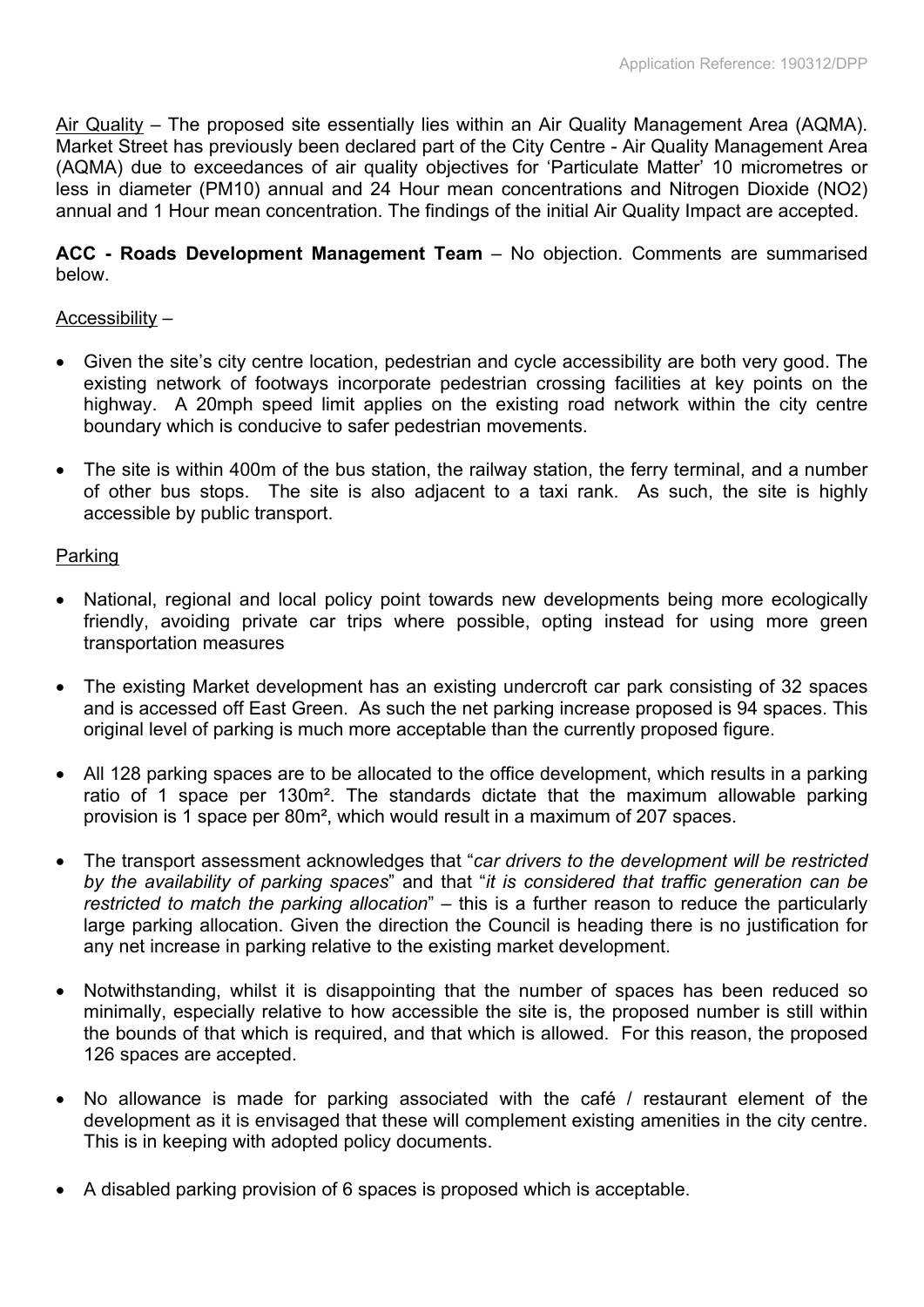- A condition requiring the applicant to agree a car club contribution prior to starting work on site would be acceptable from a Roads perspective.
- The applicant shows 66 cycle spaces internally and 30 spaces externally. This is acceptable.
- The provision of eight motorcycle parking spaces is acceptable.
- It is also noted that five electric vehicle charging spaces are now shown an increase from the 4 previously proposed. This is acceptable.

Traffic – The Hadden Street impact is predictably the greatest, given that this houses the site access and is currently a relatively quiet street. The AM and PM impacts are noted as 89% & 108%, respectively. However, this is relative to a very low base traffic, as such this is not concerning. To further evidence this, the applicant has undertaken further detailed analysis which indeed shows there to be no issue.

The removal of spaces within he taxi rank is noted. The Traffic Management Team have confirmed that the change of the taxi rank would require both a TRO and a taxi stance change which is carried out by Legal / licensing, involving their own consultation process.

The existing service yard (proposed to be removed), serves the existing building only – the service yard does not serve other buildings. The existing service yard is part of the current refuse service plan.

**ACC - Structures, Flooding and Coastal Engineering** – No objection. Having reviewed the Flood Risk Statement, the only concern with the new development is the proposed freeboard of 10 cm. However, given that there is an existing building on the site, the proposal for flood resilient doors/barriers to all external doors is accepted and a condition should be attached requiring such. A condition seeking a detailed drainage scheme should also be applied.

**Archaeology Service (Aberdeenshire Council)** – No objection. Taking into consideration the nature of the development, its location within the historic core of the city, and the recommendations contained within the Archaeological Desk Based Assessment, it is recommended that a condition is attached requiring a programme of archaeological works to be undertaken.

**City Centre Community Council** – The Community Council expresses concerns regarding the impact of the proposal on current retail owners and staff and their future, in terms of rental increases and a more competitive trading environment. It is felt that the market brought independent traders to the city centre and is keen to see this continued with opportunities offered to start-up businesses.

Support is expressed in terms of the enhancement of the built environment. However, there is disappointment that this is going to affect market traders and those who shop there, many of which are on low incomes. Concern is raised that the new units would be unaffordable to current market tenants and that the units would remain empty. Customers may also have to pay for goods and services elsewhere.

**Scottish Environment Protection Agency** – No objection, comments summarised below.

Flooding – The site lies within the medium likelihood (0.5% annual probability or 1 in 200-year return period) fluvial flood extent of the SEPA Flood Map, and may therefore be at medium to high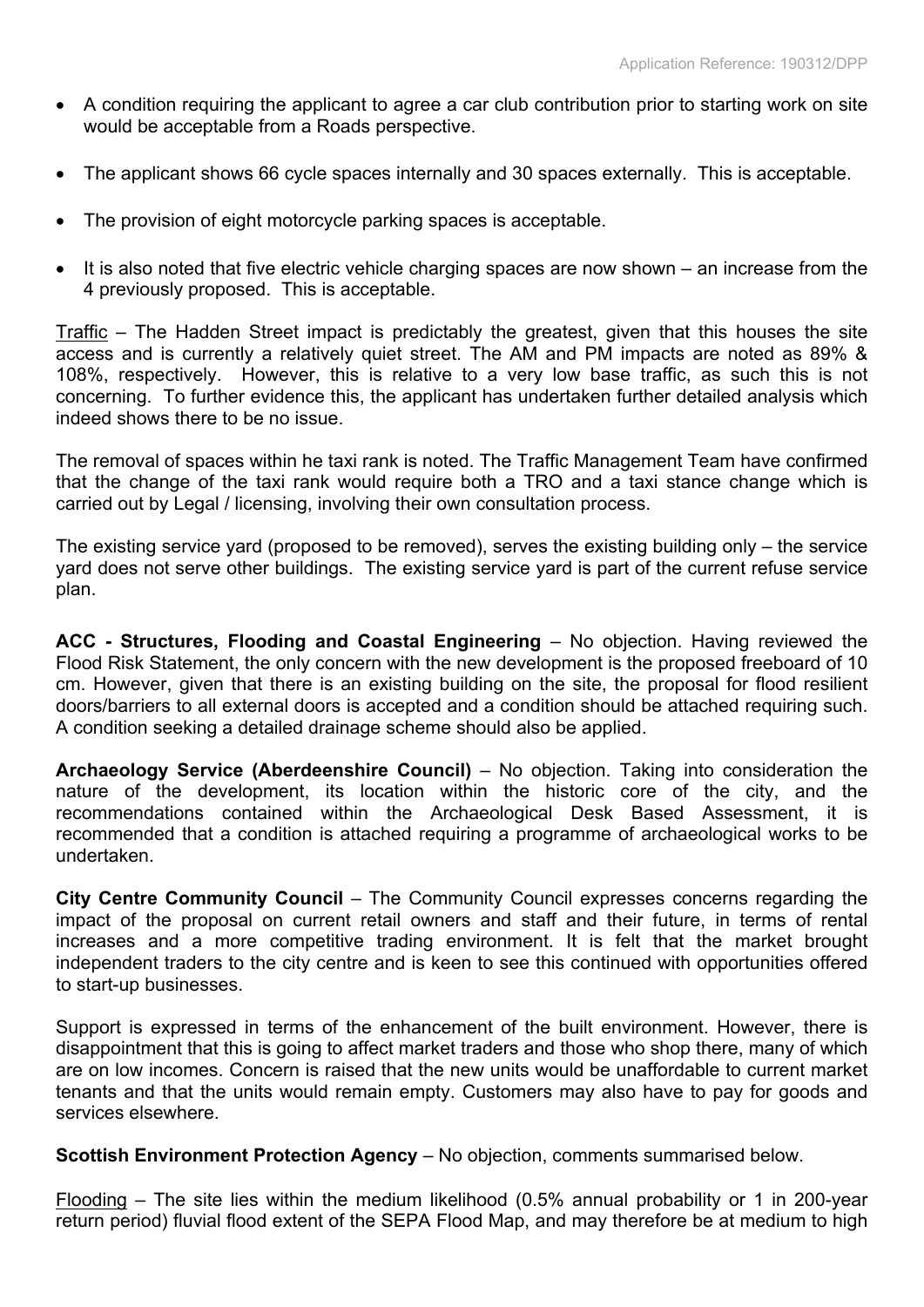risk of flooding from the Den Burn and surface water flooding. SEPA would caution however, that given the complex nature of the built-up area and the network of underground sewers and culverts, the Flood Map may not be an accurate representation of flood risk in the area.

It is proposed to demolish and replace the existing building and based on the existing and proposed site layout plans provided there is no significant increase in building footprint as a result of the development. The building is currently used for commercial, leisure and retail purposes and as such, there would be no increase in land use vulnerability as a result of the development which will have the same use.

A Flood Risk Statement summarises the risk in the area and concludes that there may be a residual flood risk to the building due to overland flow routes. The highest risk appears to be from overland flow which may affect the lower level of the building by East Green.

As the proposal is to demolish and replace an existing building with the same vulnerability, SEPA consider the proposed development to be an opportunity to reduce vulnerability to flooding by constructing a more resilient property. SEPA would recommend the use of water-resistant materials and forms of construction as appropriate. We would also recommend a minimum freeboard of 500-600mm for finished flood levels. Aberdeen City Council as Flood Prevention Authority can provide further advice on this.

SEPA are fully supportive of measure to reduce the pressure on water abstraction from the River Dee, and the pressure on water infrastructure, all new buildings are required to use water saving technologies and techniques. In addition, SEPA are fully supportive that, as detailed in the Public Realm Design Statement, one of the aims of the proposal is to bring additional greenery to this area of the city.

Drainage – The Drainage Assessment advises that all surface water run-off will discharge to the underground drainage within the site prior to discharge to the existing sewer network, to be agreed by Scottish Water, and an alternative discharge to the sewer within Market Street is also been investigated.

Sustainability – To ensure the delivery of the proposed features such as water features, green walls, planters, renewable energy systems and other placemaking opportunities are fully investigated, to complement/in conjunction with other initiatives such as the Town Centre Funding, we request that the further investigation and implementation of these measures is secured by planning condition requiring the submission of a schedule of The Green measures that will be implemented on site, for example green roofs, rain water harvesting/sustainable water use measures, sustainable landscape measures. The schedule should be submitted prior to the commencement of development on site.

Pollution prevention and environmental management - As the site is constrained with limited options for treatment and discharge of construction phase drainage, we request that the submission of the construction Surface Water Management Strategy is covered by planning condition.

Waste Management – According to the Geo Environmental Desk Assessment, there is a strong possibility of asbestos being present in the building. The Desk Assessment also mentions that there is a high likelihood that made ground found in the area will contain contaminants including hydrocarbons. Advice on land contamination issues should be sought from the local authority contaminated land specialists because the local authority is the lead authority on these matters.

Although SEPA is not the regulating body in this instance, to ensure that the area is adequately remediated, we still have a duty to ensure that any contaminated material removed from the site is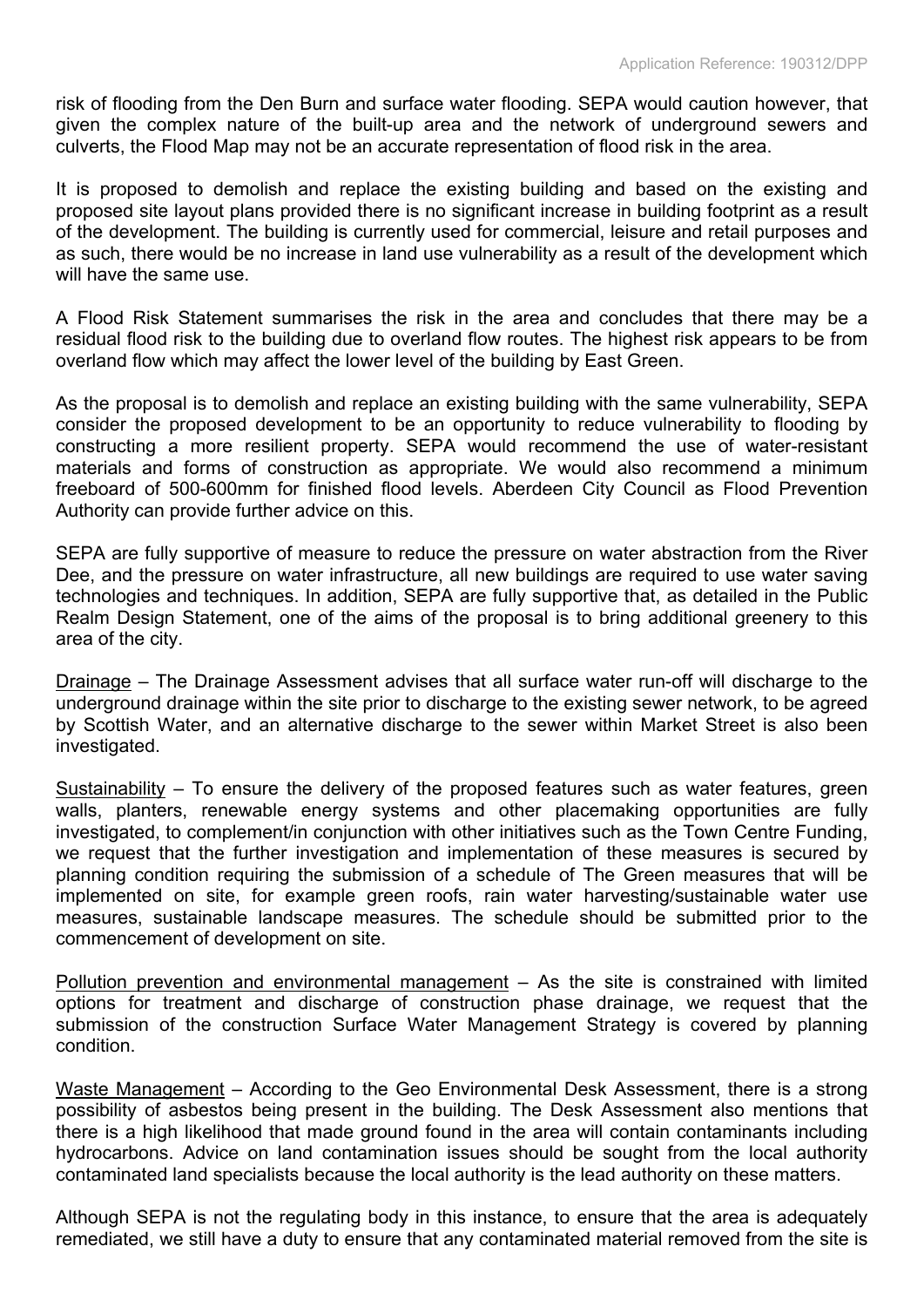taken to an appropriately licenced facility. We would therefore request that the submission of a Site waste Management Plan for the site is covered by planning condition.

In addition, the drainage assessment suggests that underground drainage will either be removed or abandoned, if drains are abandoned this will require justification and this should be detailed in the plan.

Surface water drainage – Although SEPA no longer provide site specific advice on sustainable urban drainage systems (SUDS) regarding water quality, to assist it is highlighted that the drainage assessment states that the current proposal to deal with roof run-off is to discharge to the existing sewer network at a restricted rate. It is not clear if this is to the combined, or surface water, sewer. An alternative proposal to discharge at an unrestricted rate to the surface water sewer is currently being reviewed with Scottish Water. Any discharge to the surface water sewer will require that run-off is treated with appropriate SUDS. The current proposals do not include any treatment SUDS components, only attenuation.

**Scottish Water** – No objection. There is currently sufficient water capacity in the Invercannie Water Treatment Works and sufficient foul water capacity in the Nigg PFI Waste Water Treatment Works. For reasons of sustainability and to protect our customers from potential future sewer flooding, Scottish Water will not accept any surface water connections into the combined sewer system.

## **REPRESENTATIONS**

Ten representations (including one petition) have been received objecting to the proposal. One is from the Market Village Company which operates the Aberdeen Indoor Market (which currently occupies the lower floors of the existing building), one from the Aberdeen Civic Society and the remainder are from residents or businesses of The Green area and wider Aberdeen. The petition was signed by twenty-six traders based within Aberdeen Indoor Market.

## Layout and Design

- 1. The development does not respect the historic character or architecture of the area. It features an inappropriate scale and architecture, dominating the buildings surrounding it and as a result overshadowing The Green and diminishing the quality of the space.
- 2. The development would infringe on privacy and availability of light to surrounding residential properties.
- 3. The development would not replace two key links between Union Street and The Green/Market Street.
- 4. The proposed public realm enhancements on The Green do not appear to take into account traffic management issues that will impact on its safe use.
- 5. The development would create a wind tunnel effect.

## Aberdeen Indoor Market

6. There would be an adverse impact on small businesses which rely on the Aberdeen Indoor Market for their livelihood.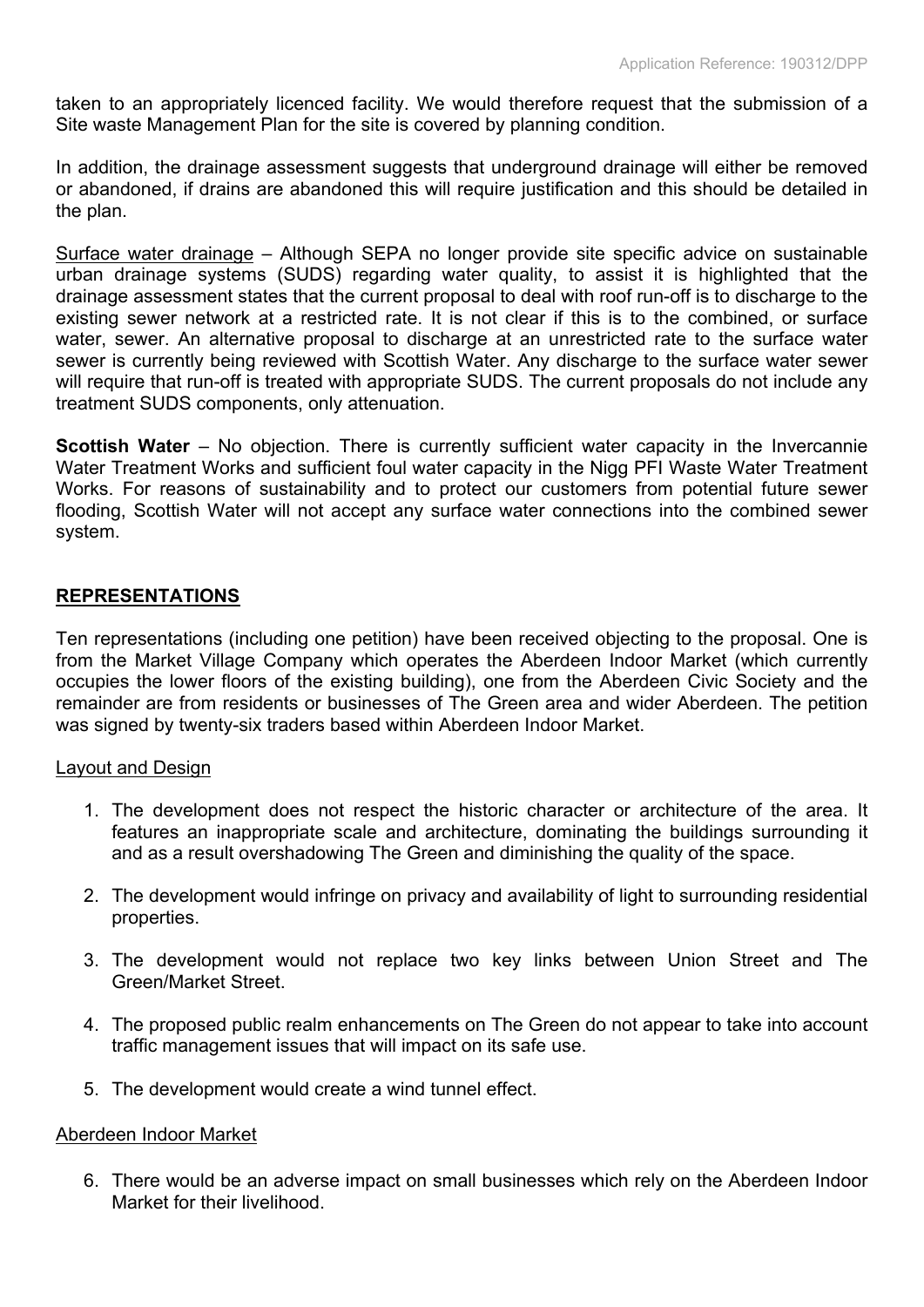- 7. The Market Village Company's lease of the Aberdeen Indoor Market Building expires in 2027 and therefore the site is not available for redevelopment.
- 8. Floor space should be allocated within the development to accommodate traders from Aberdeen Indoor Market.
- 9. A socio-economic impact assessment to consider the loss of the market should be submitted by the applicant.

**Other** 

- 10.Health and safety concerns with demolition of existing building which may contain asbestos
- 11.Disruption to traffic and visitors to the area
- 12.Lack of consultation or notice from the building owners.

The matters raised in the representations are considered in the 'Evaluation' section below.

# **MATERIAL CONSIDERATIONS**

#### **Legislative Requirements**

- Sections 25 and 37(2) of the Town and Country Planning (Scotland) Act 1997 require that where, in making any determination under the planning acts, regard is to be had to the provisions of the Development Plan and that determination shall be made in accordance with the plan, so far as material to the application unless material considerations indicate otherwise.
- Section 59(1) of the Planning (Listed Buildings and Conservation Areas) (Scotland) Act 1997 places a duty on planning authorities when considering whether to grant planning permission for development which affects a listed building or its setting, to have special regard to the desirability of preserving the building or its setting or any features of special architectural or historic interest which it possesses.
- Section 64 of the Planning (Listed Buildings and Conservation Areas) (Scotland) Act 1997 requires the planning authority to pay special attention to the desirability of preserving or enhancing the character or appearance of conservation areas.
- Section 149 of the Equalities Act (2010) requires a public authority in the exercise of its functions to have due regard to the need to  $$ 
	- a) eliminate discrimination, harassment, victimisation and any other conduct that is prohibited by or under the Act;
	- b) advance equality of opportunity between persons who share a relevant protected characteristic and persons who do not share it;
	- c) foster good relations between persons who share a relevant protected characteristic and persons who do not share it.

The relevant protected characteristics are age; disability; gender reassignment; pregnancy and maternity; race; religion or belief; sex; and sexual orientation.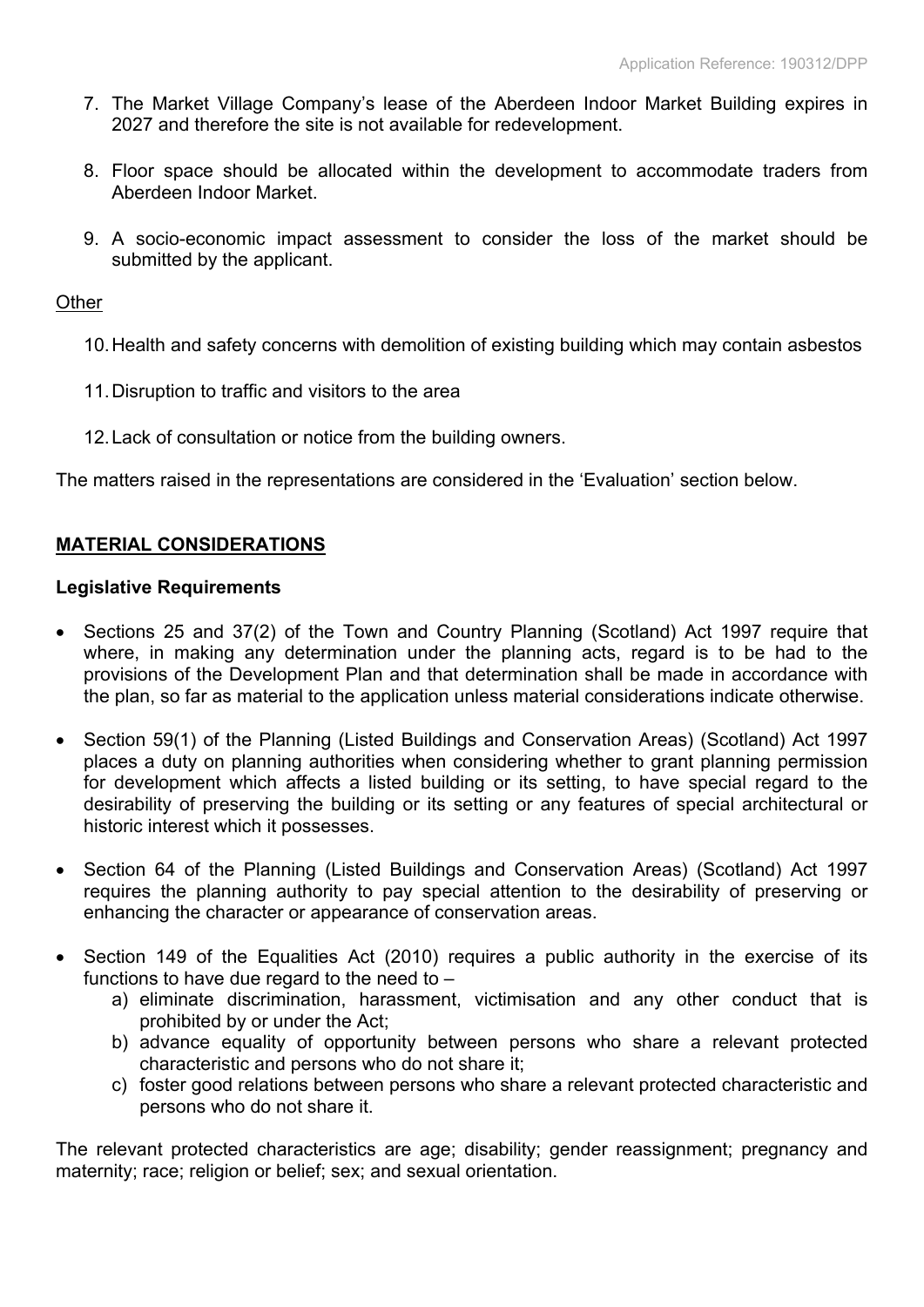## **National Planning Policy and Guidance**

- Scotland's Third National Planning Framework (NPF3)
- Scottish Planning Policy (SPP)
- Historic Environment Policy for Scotland (HEPS)
- HEPS Interim Guidance on the Designation of Conservation Areas and Conservation Area Consent
- Managing Change in the Historic Environment: Setting

## **Aberdeen City and Shire Strategic Development Plan (2014) (SDP)**

The purpose of the SDP is to set a spatial strategy for the future development of the Aberdeen City and Shire. The general objectives of the plan are promoting economic growth and sustainable economic development which will reduce carbon dioxide production, adapting to the effects of climate change, limiting the use of non-renewable resources, encouraging population growth, maintaining and improving the region's built, natural and cultural assets, promoting sustainable communities and improving accessibility.

From the 29 March 2019, the Strategic Development Plan 2014 was beyond its five-year review period. In the light of this, for proposals which are regionally or strategically significant or give rise to cross boundary issues between Aberdeen City and Aberdeenshire, the presumption in favour of development that contributes to sustainable development will be a significant material consideration in line with Scottish Planning Policy 2014.

The Aberdeen City Local Development Plan 2017 will continue to be the primary document against which applications are considered. The Proposed Aberdeen City & Shire SDP 2020 may also be a material consideration. The Proposed SDP constitutes the settled view of the Strategic Development Planning Authority (and both partner Councils) as to what should be the final content of the next approved Strategic Development Plan. The Proposed SDP was submitted for Examination by Scottish Ministers in Spring 2019, and the Reporter submitted the Report of Examination to the Scottish Government in January 2020. The Scottish Ministers will consider the Reporter's Report and decide whether or not to approve or modify the Proposed SDP. The exact weight to be given to matters contained in the Proposed SDP in relation to specific applications will depend on whether:

- these matters have been subject to comment by the Reporter; and
- the relevance of these matters to the application under consideration.

## **Aberdeen Local Development Plan (2017)**

- Policy D1 (Quality Placemaking by Design)
- Policy D2 (Landscape)
- Policy D3 (Big Buildings)
- Policy D4 (Historic Environment)
- Policy NC1 (City Centre Development Regional Centre)
- Policy NC2 (City Centre Retail Core and Union Street)
- Policy I1 (Infrastructure Delivery and Planning Obligations)
- Policy T2 (Managing the Transport Impact of Development)
- Policy T3 (Sustainable and Active Travel)
- Policy T4 (Air Quality)
- Policy NE6 (Flooding, Drainage and Water Quality)
- Policy R6 (Waste Management Requirements for New Development)
- Policy R7 (Low and Zero Carbon Buildings, and Water Efficiency)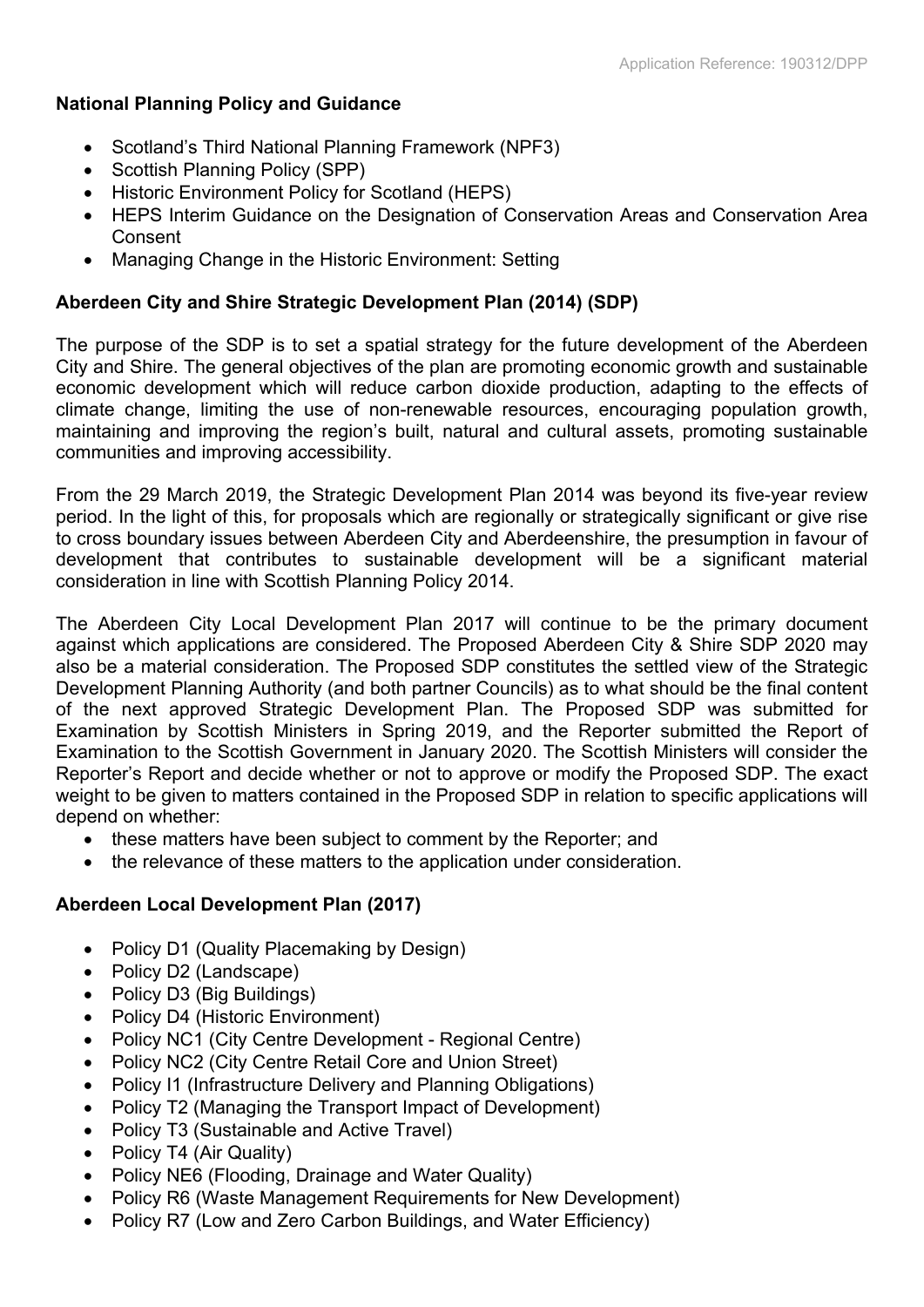• Policy CI1 (Digital Infrastructure)

The site is identified as an opportunity site (OP67 – Aberdeen Market) where there is an opportunity for qualitative retail/mixed use improvements to include better pedestrian access from The Green to Union Street and address public realm issues.

# **Supplementary Guidance and Technical Advice Notes**

- Air Quality
- Big Buildings
- Flooding, Drainage and Water Quality
- Harmony of Uses
- Landscape
- Planning Obligations
- Resources for New Development
- Transport and Accessibility

# **Proposed Aberdeen Local Development Plan (2020)**

The Proposed Aberdeen Local Development Plan (Proposed ALDP) was approved at the Council meeting of 2 March 2020. The Proposed ALDP constitutes the Council's settled view as to what the final content of the next adopted ALDP should be and is now a material consideration in the determination of planning applications. The Aberdeen Local Development Plan 2017 will continue to be the primary document against which applications are considered. The exact weight to be given to matters contained in the Proposed ALDP (including individual policies) in relation to specific applications will depend on whether –

- these matters have been subject to public consultation through the Main Issues Report; and,
- the level of objection raised in relation these matters as part of the Main Issues Report; and,
- the relevance of these matters to the application under consideration.

The foregoing can only be assessed on a case by case basis. The following policies from the Proposed LDP are applicable to the current application.

- D1 (Quality Placemaking)
- D2 (Amenity)
- D3 (Big Buildings)
- D4 (Landscape)
- D5 (Landscape Design)
- D6 (Historic Environment)
- D7 (Our Granite Heritage)
- VC1 (Vibrant City)
- VC4 (City Centre and Retail Core)
- I1 (Infrastructure Delivery and Planning Obligations)
- T2 (Sustainable Transport)
- T3 (Parking)
- WB1 (Healthy Developments)
- WB2 (Air Quality)
- NE4 (Our Water Environment)
- R5 (Waste Management Requirements for New Development)
- R6 (Low and Zero Carbon Buildings, and Water Efficiency)
- R8 (Heat Networks)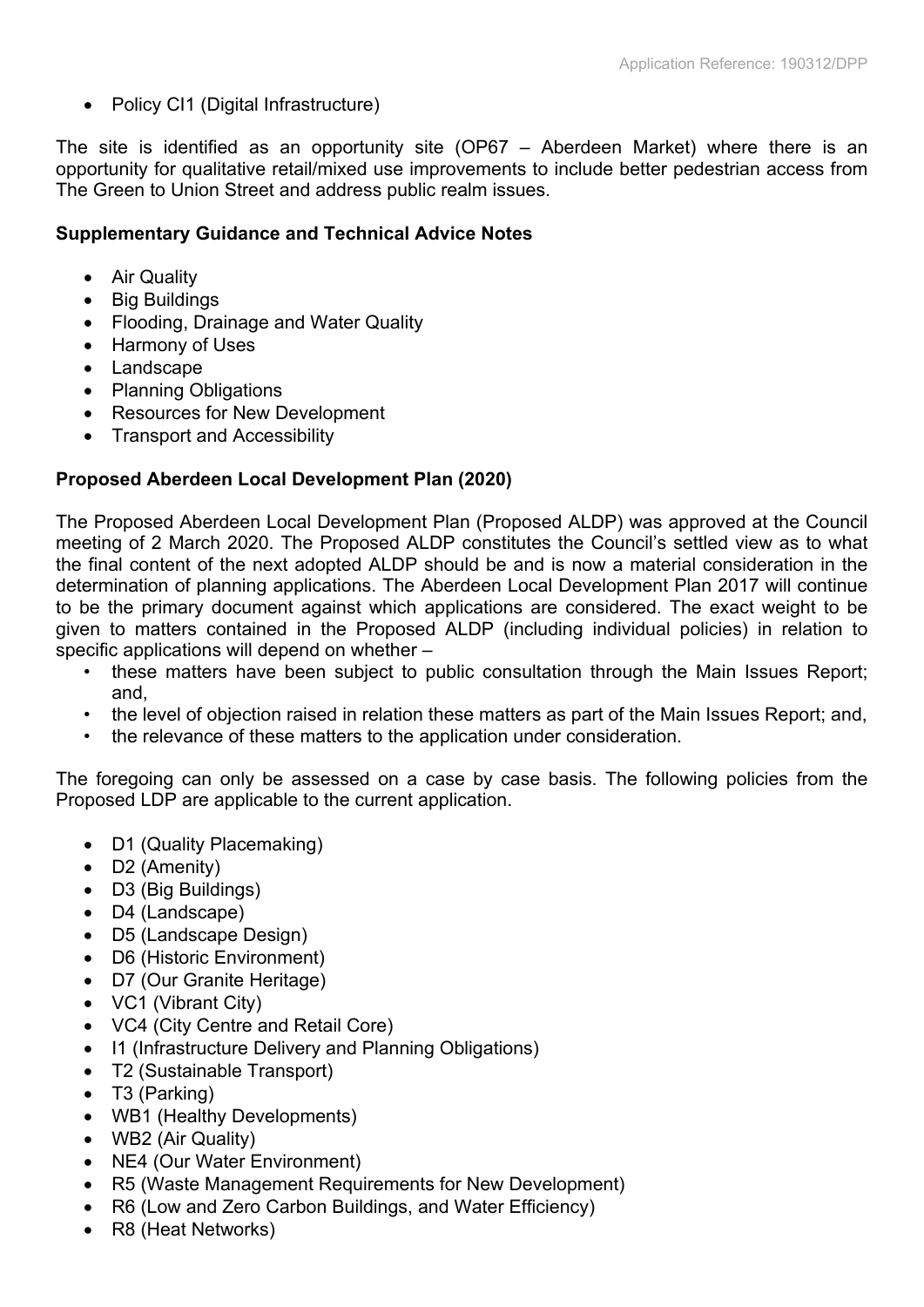- CI1 (Digital Infrastructure)
- Opportunity Site OP110 (Heart of the City City Centre Masterplan Intervention Area) Redevelopment of Aberdeen Indoor Market for appropriate uses such as use class 1 (Retail), use class 3 (Food and Drink) and use class 11 (Assembly and Leisure), use class 6 (Houses) and use class 7 (Hotels and Hostels).

#### **Other Material Considerations**

- City Centre Masterplan Project CM06: Aberdeen Indoor Market.
- Union Street Conservation Area Appraisal.

## **EVALUATION**

#### **Principle of Development**

#### National Policy

National Planning Framework 3 ("NPF3") is a long-term strategy for Scotland – the spatial expression of the Government's Economic Strategy, and of plans for infrastructure investment. In its section on Aberdeen and the North East, NPF3 states that the city centre will be a focus for regeneration efforts.

Scottish Planning Policy ("SPP") states that planning for town centres (which include Aberdeen city centre) should be flexible and proactive, enabling a wide range of uses which bring people into town centres. SPP goes on to say the planning system should apply a town centre first policy when planning for uses which attract significant numbers of people, including retail and commercial leisure, offices, community and cultural facilities; encourage a mix of uses in town centres to support their vibrancy, vitality and viability throughout the day and into the evening; and consider opportunities for promoting residential use within town centres where this fits with local need and demand.

As an office-led mixed-use development, featuring the potential for retail, food and drink and leisure and public house uses that would attract a significant number of people the proposal would represent a use which would be most appropriately located within the city centre. The mix of uses and potential number of people working in (800 to 1000 at full capacity) and visiting the building would contribute to the vibrancy, vitality and viability of this part of the city centre – these matters are discussed in more detail later in the report. Whilst residential use was considered by the applicant at the early stages of the project, this option has not been pursued. Notwithstanding, the proposal represent a significant investment seeking to regenerate part of the city centre, which wold be consistent with the strategy and vision of NP3 and SPP.

## Strategic Development Plan

At a regional level, the Aberdeen City and Shire Strategic Development Plan ("SDP") states that Aberdeen city centre is an important asset for the City region and its regeneration is vital for the economic future of the area and how potential investors and residents see it. The SDP identifies an aim of attracting more major office developments to the city centre and for there to be a strong focus on improving the quality of the city centre's shopping, leisure, commercial and residential environment. For the same reasons identified above in relation to national policy, the proposal would be consistent with the SDP in terms of its desire to regenerate the city centre, and more specifically with the aims of attracting a larger presence of major office developments within city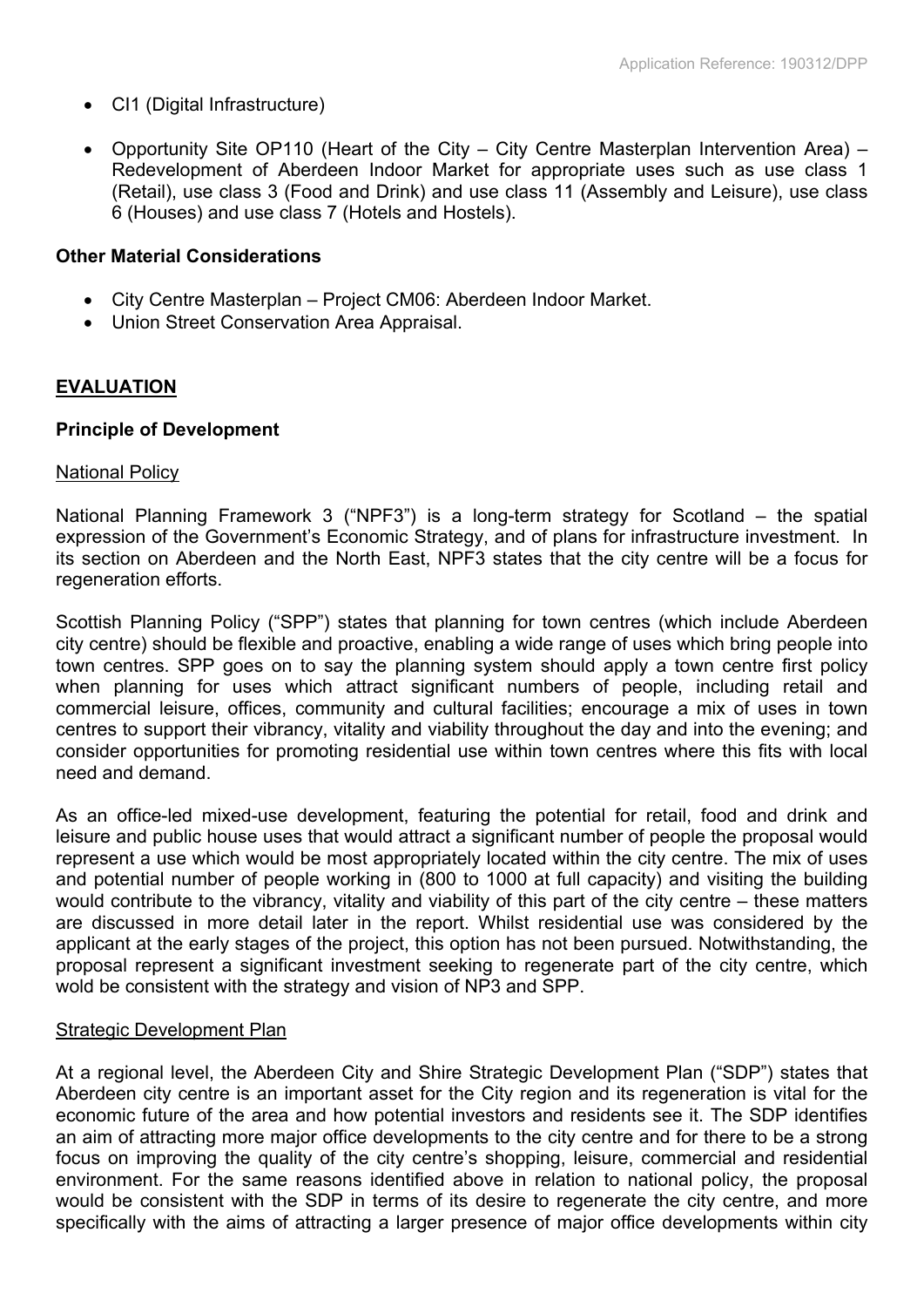#### centre.

#### Proposed Strategic Development Plan

The Proposed SDP continues to prioritise the promotion and enhancement of the city centre. It highlights the objectives of growing the city centre employment base by promoting the area as a centre for business, trade, leisure, innovation and enterprise and ensuring a metropolitan outlook, with recognition of the fact that proposals for the city centre will have a wider metropolitan context across the City Region.

The SDP Authority have received the Scottish Government Reporter's report into the examination of the Proposed SDP and no modifications to the Proposed Strategic Development Plan are considered necessary in response to representations relating to the city centre. It is therefore considered that the Proposed SDP is consistent with the position taken on the matter by the adopted SDP. Otherwise there are no other strategic or regionally significant matters which require further detailed consideration against the SDP.

#### Land Use Zoning

The application site is located within the City Centre, where Policy NC1 (City Centre Development – Regional Centre) and Policy NC2 (City Centre Retail core and Union Street) apply. Policy NC1 states that proposals for new retail, office, hotel, commercial leisure, community, cultural and other significant footfall generating development (unless on sites allocated for that use in this plan) shall be located in accordance with the sequential approach, which indicates that the City Centre is the preferred location for such developments. The site is located within the identified city centre boundary and therefore is fully consistent with this aspect of the policies

The Policy goes on to state that development within the city centre must contribute towards the delivery of the vision for the city centre as a major regional centre as expressed in the City Centre Masterplan and Delivery Programme ("CCMP"). In turn, the CCMP describes how the range of projects within the CCMP linked to economy, environment and infrastructure aim to enhance the attractiveness and viability of the city centre core centred on Union Street, St. Nicholas and the Merchant Quarter. In relation to the application site more specifically, the CCMP identifies the Aberdeen Indoor Market, St. Nicholas Centre, Trinity Centre and Union Street as opportunities to create stronger complementary nodes that piece together a higher quality retail circuit, not only in terms of overall retail provision, but through an enhanced experience in terms of the diversity of retail (e.g. independent retailers), other complementary uses (e.g. food and drink) and improved public realm.

The CCMP considers the redevelopment of the application site as a key outcome of the masterplan, which is emphasised by the identification of Project CM06 (Aberdeen Indoor Market). It describes the Brutalist design of the market building as not particularly in keeping with the historic Merchant Quarter and indicates that the building is becoming increasingly tired through lack of investment. The CCMP considers the site to present a significant opportunity to introduce a mix of uses including retail that better addresses The Green and enhances the overall vibrancy and attractiveness of the area, including other uses such as residential.

Broadly speaking, it is considered that the proposal would provide the appropriate mix of uses sought by the CCMP and would create an enhanced node within the city centre which would be a focus of activity during daytime and evening. The commercial environment and public realm would also be significantly enhanced. The proposal would contribute to the high-level vision of the CCMP and therefore be compliant with Policy NC1. The CCMP also contains more specific development objectives related to the site, which are considered later in the report.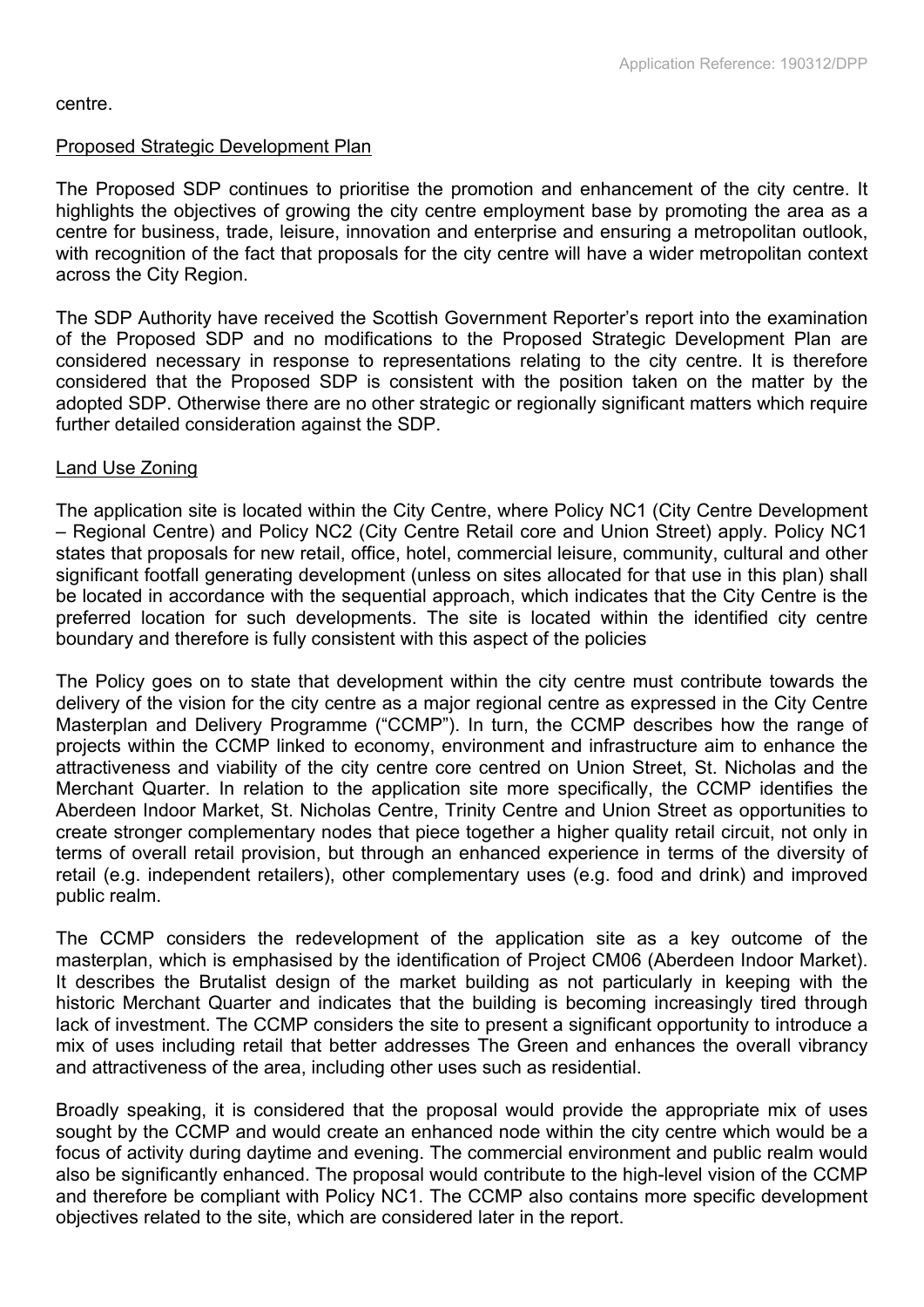The development, when fully occupied could accommodate between 800 and 1000 people, bringing benefits in terms of locating workers in a highly sustainable location and in terms of the positive knock-on effects for surrounding retailers, restaurants bars and other businesses. Whilst demand for office floorspace is dictated by the market economy and is not a material planning consideration, the applicant is confident that there will continue to be demand for high quality office space within the city centre in the coming years. According to property advisors CBRE, in quarter one of 2020 around 70% of the new grade A office space recently developed in the city centre has been let, with strong interest reported in the remaining new space. This is evidenced by the gradual occupation of the Silver Fin, Capitol and Marischal Square developments, with many occupiers relocating from other parts of the city to the city centre. Providing increased employment space in the city centre also increases its attractiveness as a place to live, as opportunities arise for people to live and work in the same area.

The ALDP identifies the Aberdeen Indoor Market as an opportunity site (OP67) for qualitative retail / mixed use improvement to include better pedestrian access from The Green to Union Street and opportunity to address public realm issues. This lends further supports the principle of redevelopment of the site.

#### Demolition of market building

The proposed demolition of the market building is permitted development and therefore does not form part of this application. However due to its location within a conservation area a separate conservation area consent is required. Such an application (190313/CAC) to allow its demolition has been submitted and will be determined under delegated powers. It has been concluded that the building does not contribute to the character of the conservation area and that its demolition would be acceptable.

## Loss of Aberdeen Market

Concern is raised in with the loss of the Aberdeen Market, expressed through the submission from the City Centre Community Council, representations including from the operator of the market and a petition from occupiers of the market (*issues #6, #7, #8 and #9 in representations*).

Scottish Government Circular 4/2013 (Development Management) indicates that the planning system operates in the long-term public interest. It goes on to say that whether a proposal would result in financial or other loss to owners or occupiers of existing buildings is not a material planning consideration.

Notwithstanding, any wider economic impact as a result of a proposal or its effect can be a material consideration. In this instance it is acknowledged that the market offers floor space for many small businesses and that they contribute to the vitality & viability of the city centre as well as the local economy. SPP explains that the planning system should support economically, environmentally and socially sustainable places by enabling development that balances the costs and benefits of a proposal over the longer term. With that in mind, whilst it is acknowledged that the economic activity generated by the market contributes positively to the city centre, it is considered that the economic activity and environmental improvements to the urban realm of the city centre which the proposed development would bring, would outweigh the loss of the market. The benefits of the proposal are discussed in detailed in the remainder of the report.

## **Layout, Design and Contribution to City Centre and Public Realm**

As explored earlier in the report, the CCMP considers the redevelopment of the application site as a key outcome of the masterplan, which is emphasised by the identification of Project CM06 (Aberdeen Indoor Market). The CCMP seeks the redevelopment of the market to be replaced by a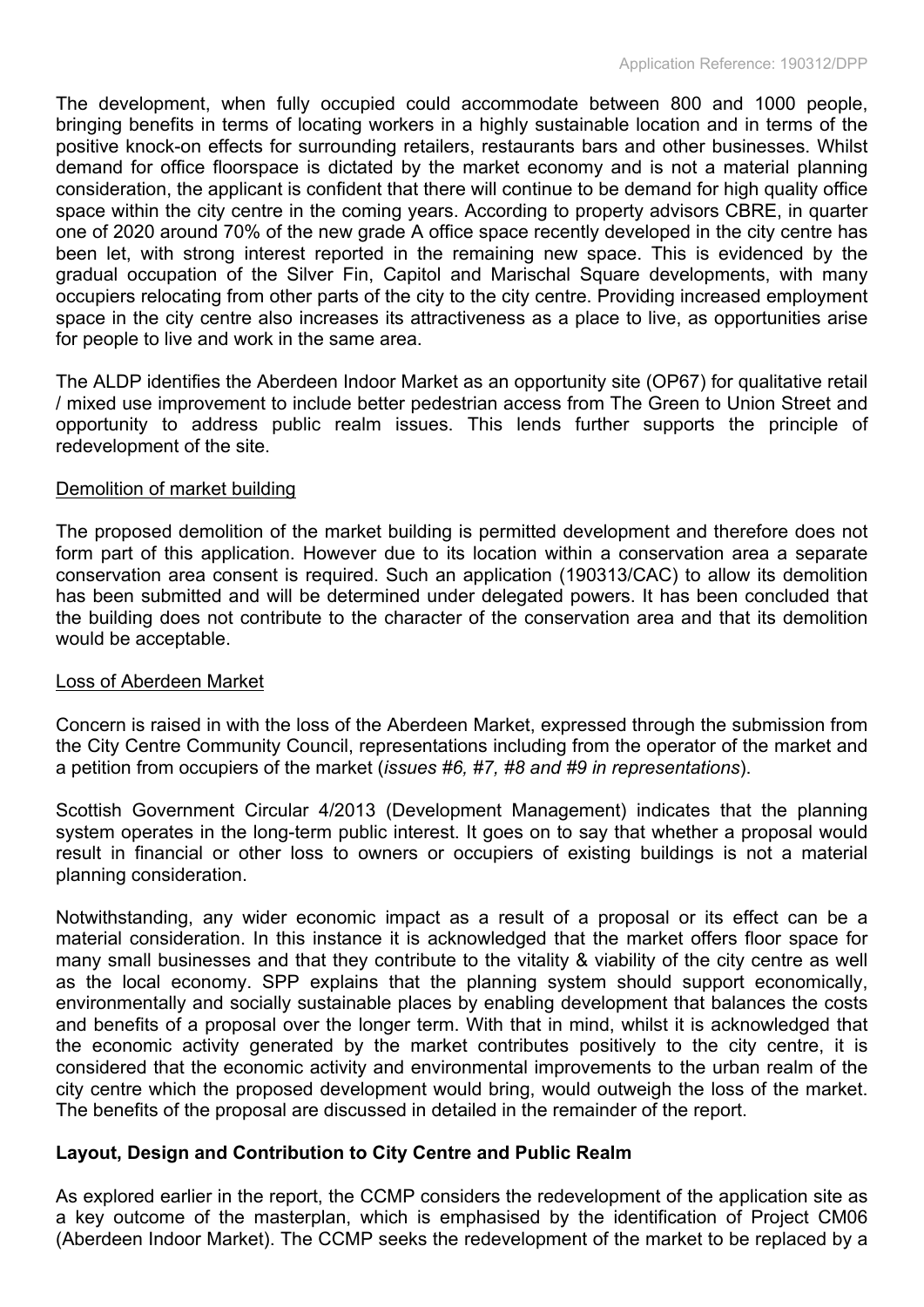more contextually appropriate development of buildings and spaces. Key design criteria identified by the CCMP for any redevelopment includes (i) enhanced active frontages on Union Street, Market Street, Hadden Street & The Green, (ii) continued retail use at Union Street level and (iii) a mix of retail, food and drink and leisure uses at Hadden Street level.

Before considering these matters, it is useful to understand the problems with the existing building. At present the market building lacks an active frontage or any architectural articulation at street level, particularly Hadden Street. The main Market Street entrance is situated under an overhanging part of the building, offering a poor interaction with the street and an unwelcoming appearance. Apart from small secondary entrances located on Hadden Street and The Green, there are otherwise limited openings onto surrounding streets. The building presents a largely blank, vast and uncompromising façade, and is inward looking in nature, having little positive interaction with its surroundings. For these reasons it is considered that the building contributes little to the character or appearance of the conservation area or the amenity and vitality of the surrounding area in general.

Taking the first matter highlighted by the CCMP into account, the Union Street part of the building (91–93 Union Street, part of the former BHS premises) would become a separate planning unit when the link structure is removed as part of the demolition of the market building. The future use of 91–93 Union Street is not being considered as part of this application, however it would continue to benefit from its existing retail use and a recently granted planning permission for change of use to Class 11 (Assembly and Leisure) which at the time of writing has not been implemented but is extant. 91–93 Union Street would continue to be serviced from East Green. Concern is raised (*representation #3*) that the two links would not be replaced, removing a route between Union Street and The Green. With the removal of the market building, the two link structures are effectively redundant. With continued and more convenient access available to the Merchant Quarter via Market Street, Netherkirkgate, Correction Wynd and Back Wynd Steps, all within very close proximity, it is considered unnecessary to retain a link. In accommodating a link into the new building, the ability to make efficient use of the floor space would be compromised. Removal of the links will also allow more natural light into East Green, which is to be welcomed.

In considering the second and third matters together, Policy D3 (Big Buildings) and the Council's Big Buildings guidance explains that the detailing of how the building meets the street is extremely important as this provides animation to the street scene. The proposed development would radically improve upon the existing situation, with new active frontages relating to the three commercial ground floor units presenting double height glazed elevations onto Market Street, The Green and the parts of Hadden Street closest to The Green and Market Street. The three ground floor units would be made available for retail, food and drink, public house or assembly and leisure uses (except for nightclub or casino). This would provide opportunities for leisure activity which would complement the existing uses in The Green and Market Street areas and encourage people into the wider Merchant Quarter area.

The area of public realm at the corner of Hadden Street and Market Street would provide a new public open space in the city centre directly outside the entrance of the building. This small plaza would be set back from the Market Street carriageway, providing more space for pedestrians on what is a busy route between Market Street and Guild Street. It would be enclosed on two sides by a double height ground floor, with one of the commercial units on the north and the building's entrance and reception foyer on the east side. It would feature green living walls which would enhance the immediate environment and experience of the space, improve local air quality and create a contrast with the hard surfaces of the public realm and buildings in area. To create a connection between the external and internal space, it is proposed that The Green wall and public realm materials would continue into the foyer of the building. A condition would be attached requiring a detailed design showing materials, street furniture and how level differences between the entrance area and Hadden Street would be dealt with.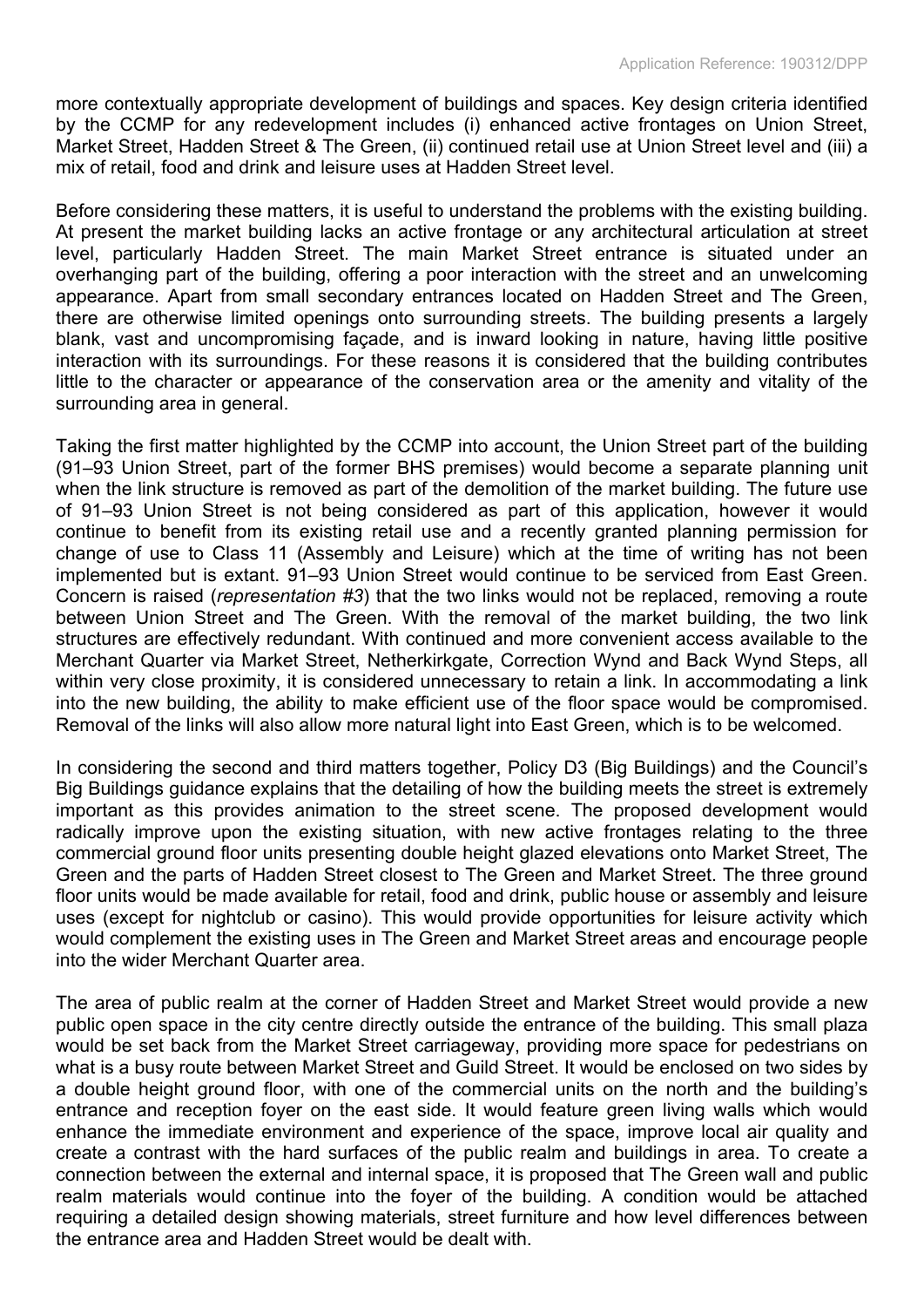At The Green end of the building, the built structure would be set back from the existing curved building line of the Aberdeen Market, creating additional public realm associated with the new building and ground floor uses. This would also provide the opportunity to utilise the space for outdoor seating associated with the two commercial units located adjacent as well as creating additional space for any future outdoor market or public events in The Green. At this stage the detailed public realm design has not been agreed however it is expected that materials to complement the materials already used in The Green and Merchant Quarter would be used. This would be subject of a condition that would also require cognisance to be taken of the effects of the micro-climate created by the building (see Amenity and Environment section of the report below).

The middle section of the Hadden Street elevation would accommodate the car park entrances and relate to the car park behind within the ground floor, therefore there would be no active frontage at this part. However, this would only represent a small portion of the elevation and to maintain visual interest, it would feature sections of green living wall, visually enhancing the local environment. The intention is that as many of the existing stone planters on Hadden Street which feature trees will be retained, although at least one will require to be removed to provide access to the new car park. As part of the proposed condition dealing with public realm, detailed proposal for this area would be submitted.

The East Green elevation relates to the service areas of the building and car park and therefore would not present an active frontage. This is dictated by the requirement to accommodate such areas within the building and is considered acceptable and in keeping with the character of East Green, which is predominately used as a service lane for buildings on Union Street.

The provision of additional public realm, and improved interaction between the site and its surroundings, would build on the streetscape and resurfacing works which were undertaken in The Green area between 2009 and 2014. These enhancements, alongside improvements to shopfronts and building fabric saw a step change in the perception of The Green area. The proposal represents the next step in terms of significantly improving what The Green and wider Merchant Quarter offers in its role as a key area that is actively used at the heart of the city centre.

The big buildings guidance highlights that top floors and accessible roof terraces are likely to provide good views across the city and useable out-door amenity space. Reflecting that, the building would include two roof terraces, both accessed from the tenth floor. Furthermore the building has been designed so that, should the opportunity arise to occupy the top floors for a public use, such as a restaurant or bar, that this can be achieved without compromising the ability to use the remainder of the upper floors for their intended office use. This is facilitated by separate lift access from The Green entrance to the top floors of the building. Otherwise, the building has been designed to have flexible floor plates which can be subdivided to suit a range of office occupiers.

No. 6 Market Street is a separate retail unit, located between Aberdeen Market and 73–79 Union Street (occupied by Café Nero). It is thought that it was designed as part of the original design for the Aberdeen Market by Archibald Simpson dating back to the 1840s (the current market building was built in the early 1970s). Although it has been altered, the shop front features elements of original classical detailing including three arches which are beneath the modern shop sign and has curved glass windows which were a later addition. It is considered that the façade contributes to the character of the area and therefore it is to be retained as part of the new development, being integrated with the ground floor commercial use at this end of the building. A condition would be attached requiring detail of the façade integration to be submitted.

In summary, it is considered that by providing active uses at ground floor which interact with the surrounding streets, that the urban environment in this part of the city centre would be dramatically enhanced. This would be consistent with the aspirations of the CCMP.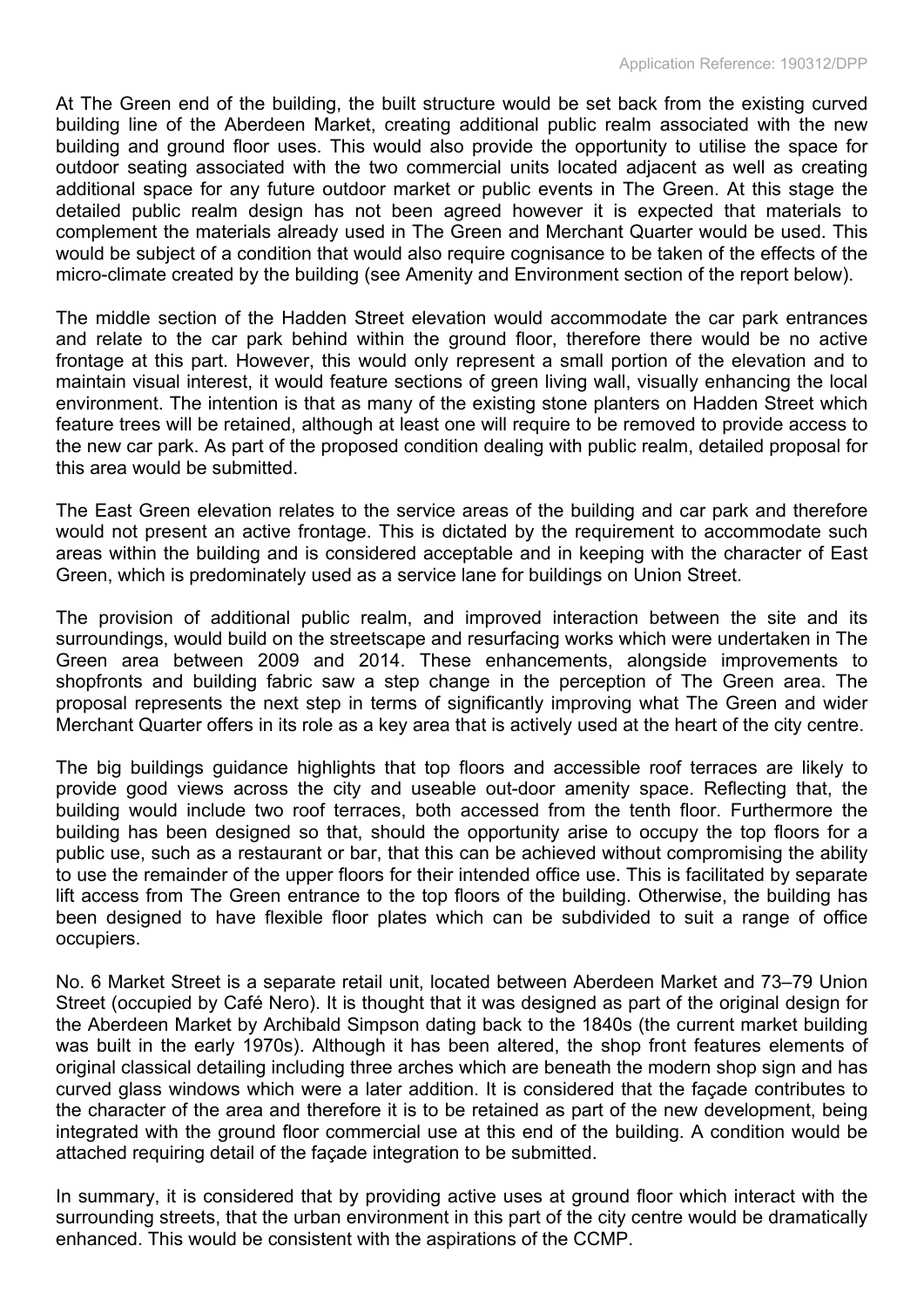#### **Scale, Massing and Design**

Policy D3 on Big Buildings explains that the most appropriate location for big buildings is within the city centre and its immediate periphery. Big buildings must be of a high-quality design which complements or improves the existing site context.

#### Long Distance Views

The big buildings guidance explains how big buildings at a long-distance are interesting and act as place markers defining areas of the city and that it is their proportion, mass, silhouette, skyline composition, juxtaposition and lighting which are important factors. The Aberdeen skyline is scattered with tall buildings in the form of church spires, residential tower blocks and office buildings, predominately in the city centre. The visual analysis submitted provides three viewpoints to represent how the building may look from around the city, these being Torry Battery, Wellington Road and West Tullos Road. These demonstrate that in long-distance views the building would not be overly intrusive and would sit comfortably on the skyline, complementing the other tall buildings that it would sit alongside as well as those in the background.

#### Impact on Conservation Area and Setting of Listed Buildings (Medium to Short Distance Views)

The analysis of medium to short distance views is best considered in the context of how the building would impact upon the surrounding conservation area, which requires an understanding of built heritage policy.

Policy D4 (Historic Environment) indicates that the Council will protect, preserve and enhance the historic environment in line with Scottish Planning Policy, Scottish Historic Environment Policy (superseded by Historic Environment Policy for Scotland) and its own Supplementary Guidance and Conservation Area Character Appraisals and Management Plan. High quality design that respects the character, appearance and setting of the historic environment and protects the special architectural or historic interest of its listed buildings and conservation areas will be supported.

Scottish Planning Policy (paragraphs 141 and 143) reflect the legislative requirements in relation to conservation areas and listed buildings set out in the Material Considerations part of the report. SPP requires that, where planning permission is sought for development affecting a listed building, special regard must be given to the importance of preserving and enhancing the building, its setting and any features of special architectural or historic interest. Proposals for development within conservation areas which will impact on its appearance, character or setting, should preserve or enhance the character and appearance of the conservation area. Proposals that do not harm the character or appearance of the conservation area should be treated as preserving its character or appearance.

Historic Environment Policy for Scotland (HEPS) is the government's national policy statement on built heritage and sits alongside SPP. Historic Environment Scotland's guidance on setting is also relevant.

Built heritage policy aside, the big building guidance states that proposals for big buildings that are considered to detract from their context and/or interfere with an established vista within the city centre will not be supported. Big buildings should maintain and enhance the pattern and arrangement of the street blocks and plots, have a slender vertical emphasis and silhouette that is in proportion and have active uses at ground level to the street. The guidance suggests that big buildings can be composed of a range of complementary uses and be part of a development with smaller scale buildings to reduce any dominating impact within established areas and minimise blank elevations to the street. The CCMP echoes these policies, indicating that any redevelopment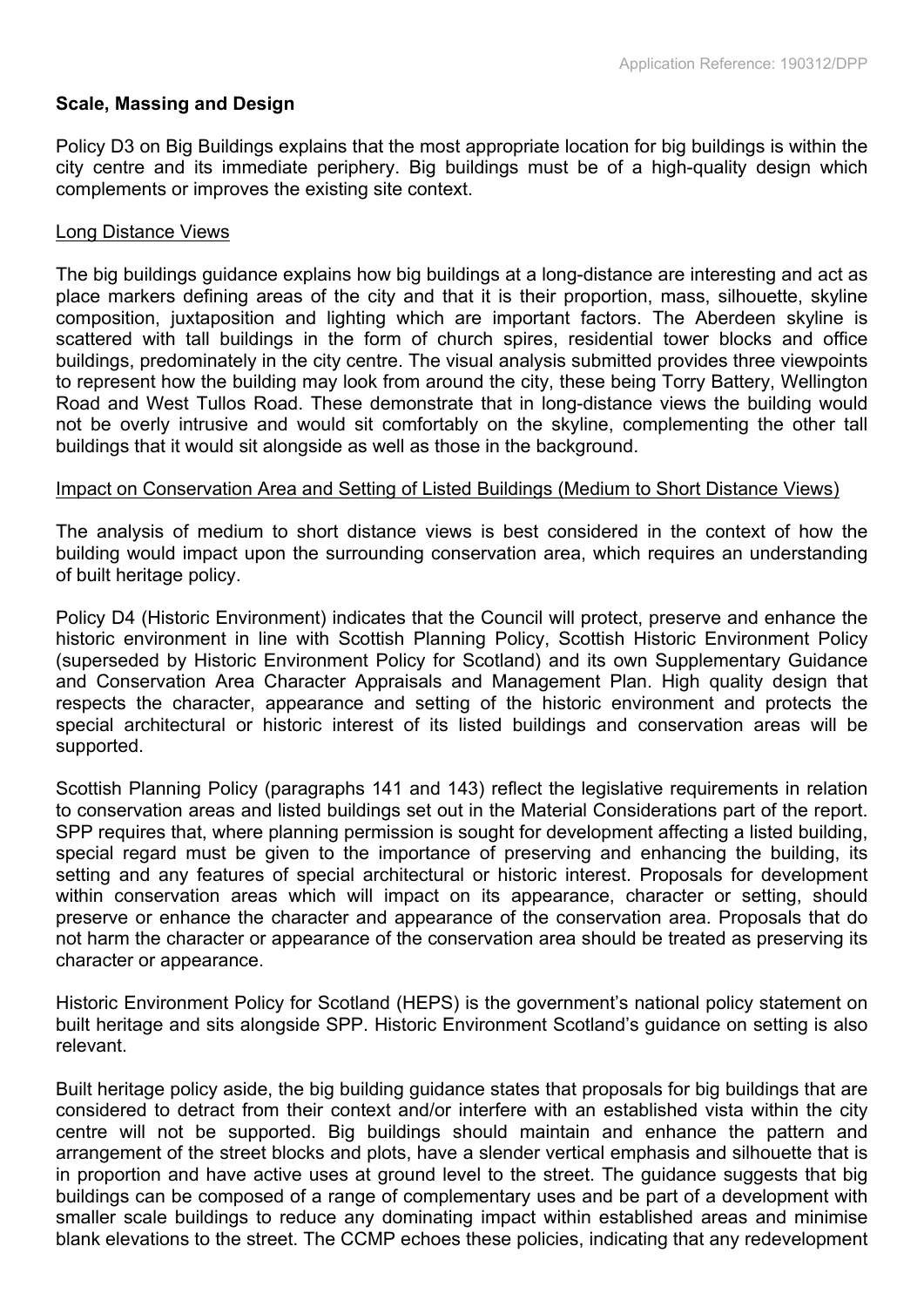of the site must have an appropriate scale and quality of design, given the site's conservation area setting and Union Street setting. In summary, the key principle that should be considered in this instance is that the proposed development needs to preserve or enhance the character of The Green and the wider conservation area.

#### General Design and Materials

The proposed building would be substantial in size and radically alter the character of its immediate surroundings, mainly due to its height and bulk. Concerns were raised with the initial scale and massing of the building, especially in relation to how it relates to The Green. Having considered the proposal, the Council's Senior Conservation Planner considers that a combination of the height, overall volume and average design of the building, results in it being overbearing and jarring to the surrounding historic context of the area (issue #1 in representations) In recognition of these concerns, planning officers and the applicant held a series of discussions to determine how the impact of the building on the surrounding area could be reduced specifically by looking at its form and massing.

The big buildings guidance requires such buildings to have well designed proportions and an interesting silhouette to complement the existing streetscapes and the skyline and to minimise their bulk. To help achieve this here, the building would be formed in several 'tower' elements, which, although in fact one continuous floor plate, are expressed as individual elements separated by recesses finished in glass, as a contrast with the granite and glazing of the main elements. The height of each 'tower' would vary increasing towards The Green.

The guidance explains how high-quality materials and good quality detailing is expected as this adds visual and tactile interest to a building, reinforcing distinctiveness, attractiveness and quality of a place. The use of granite cladding panels at lower level, with increasingly sized areas of curtain wall glazing as the building progresses in height, is considered to be sympathetic to the character of the surrounding area, harmonising with the granite which predominates.

Vertical emphasis would be achieved by the vertical orientation of the granite cladding, which attains different heights on each tower. Above these levels, the upper stories of each tower are setback slightly and finished in curtain wall glazing, reducing the apparent bulk of the building. The top floors of each part of the building would be constructed using structural planar glazing, distinguishing the building as a modern intervention in the area.

Elements enclosing mechanical plant at the top of the building would be finished with glazed screens, which it is considered would help reduce the massing of the building at the upper levels. In conjunction with a lighting strategy for the building (which would be subject of a condition), these areas have the potential to add visual interest to the city centre skyline during the day as well as the evening. The more utilitarian cladding proposed for the service core, is considered acceptable given their secondary and less prominent location on East Green.

Each of the relevant character areas of the conservation area are considered below, including an analysis of the buildings impact on these character areas.

#### Market Street Character Area

The element hard up against Market Street would four storeys high, with a setback fifth storey. This allows the building to sit comfortably within the Market Street streetscape, generally being in accordance with the rising building heights as the street progresses northwards. The part of the building sitting back from the street, behind the entrance plaza, would be five storeys with sixth set even further back. This appropriate scale and massing in combination with the enhanced street frontage and public realm discussed earlier and the removal of the unsympathetic existing building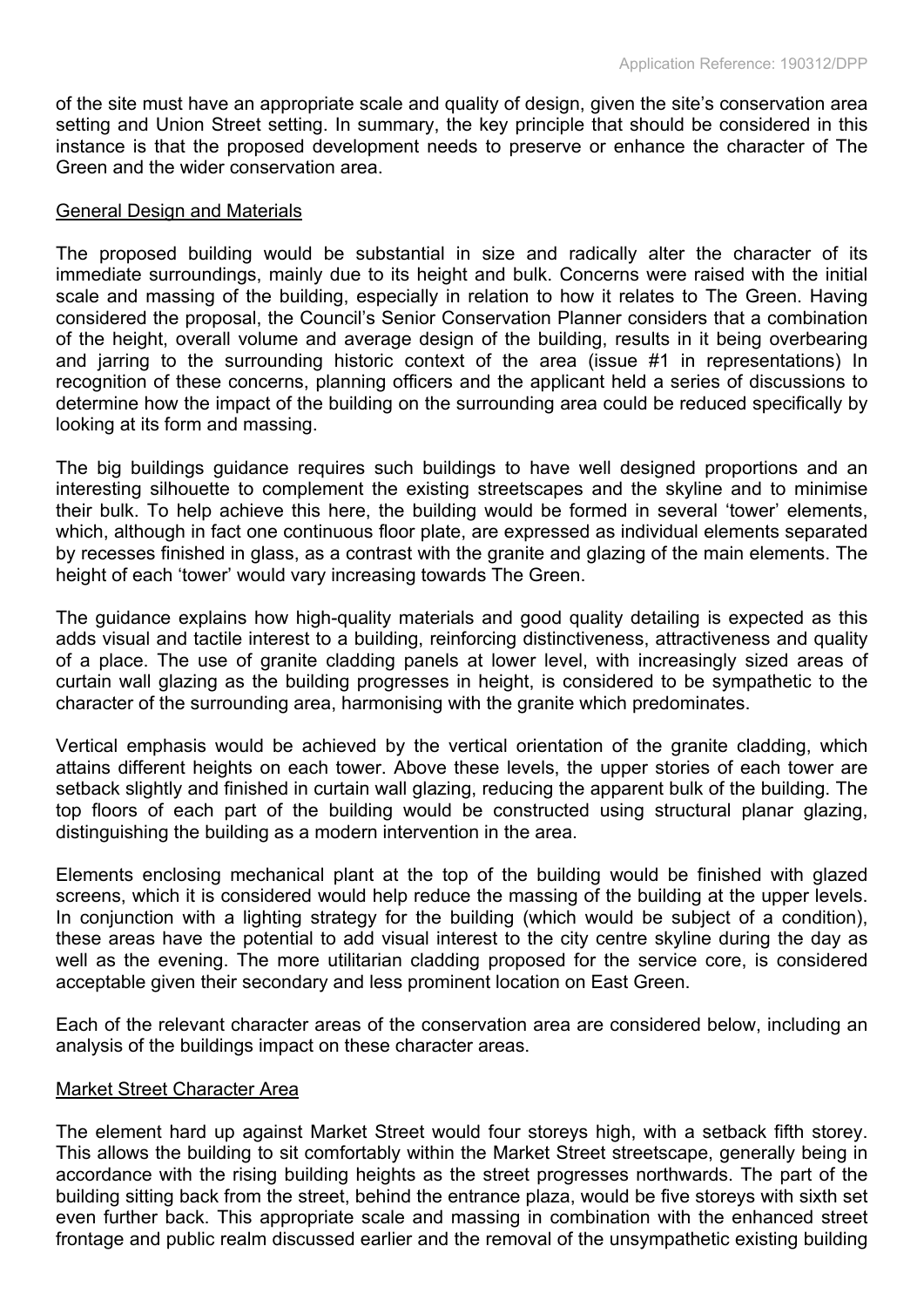would result in the character of Market Street being enhanced.

#### Union Street

Union Street is important, not only as Aberdeen city centre's main commercial thoroughfare but also for its planned layout and classical design. Buildings are generally consistent in height at around four storeys with attic and dressed granite predominates as the finishing material. Several larger key civic buildings are also present such as the Town House and St. Nicholas Kirk. It is therefore important that the building does not interrupt these characteristics.

Due to buildings on Union Street within the intervening space, the building would not be seen from the Castlegate. Closer to the site, between Broad Street and Belmont Street, whilst the change in levels between Union Street and The Green would conceal a large part of the development from Union Street and St. Nicholas Street, the upper stories would be seen above the roofline of the Union Street buildings. To reduce their bulk and massing, the upper storeys would be finished in glass with a structural framework around it. The service core would be finished in aluminium panelling and the upper stories, containing plant, in glass. From the north side of Union Street and St Nicholas Street, the building would be apparent above the generally consistent roofline of the southern side of Union Street. However, due to the setback, the building would read as a modern intervention, separate to the Union Street buildings and sitting behind them. The contrast between modern materials and design and the granite of Union Street would also allow the development to be distinguished from the Union Street buildings, with the latter maintaining their dominance along the street.

Due to the rising incline of Union Street to the east beyond Bridge Street the building would largely sit lower than the roof line of buildings on Union Street which would be in the foreground of any views, resulting in a comfortable relationship.

Overall, it is considered that the character of Union Street would be maintained with the new buildings being less prominent and having less visual impact on the street than, for instance, the new Silver Fin and Capitol office developments further west.

#### The Green and Merchant Quarter

The Green and wider Merchant Quarter remains an important architectural and historic focus reminding us of Aberdeen's medieval urban origins through to its nineteenth century expansion. In contrast to the grandeur of Union Street and Market Street, it is characterised by narrower streets and a more intimate environment. Buildings are generally three or four storeys with attic and constructed from granite with slate roofs. Due to the difference in levels, the buildings facing Union Street and backing onto The Green and East Green are up to five storeys and attic. The public realm in the area features predominantly granite sett carriageways, with granite flagstone pavements.

From the area outside Union Square and the railway station the proposed building, especially its highest tower, would be readily visible in medium distance views, sitting comfortably in the background and contributing interest to the skyline which has a varied height and character.

Closer to the site, views along Stirling Street and Exchange Street from Guild Street are currently abruptly terminated by the blank concrete façade of the market building. The introduction of active frontages would enliven these views and provide interest, inviting the pedestrian to utilise these routes when heading towards Union Street. The use of granite at the lower levels of the building would complement the granite in both Stirling Street and Exchange Street. From these views, the building would be considerably taller than those surrounding it.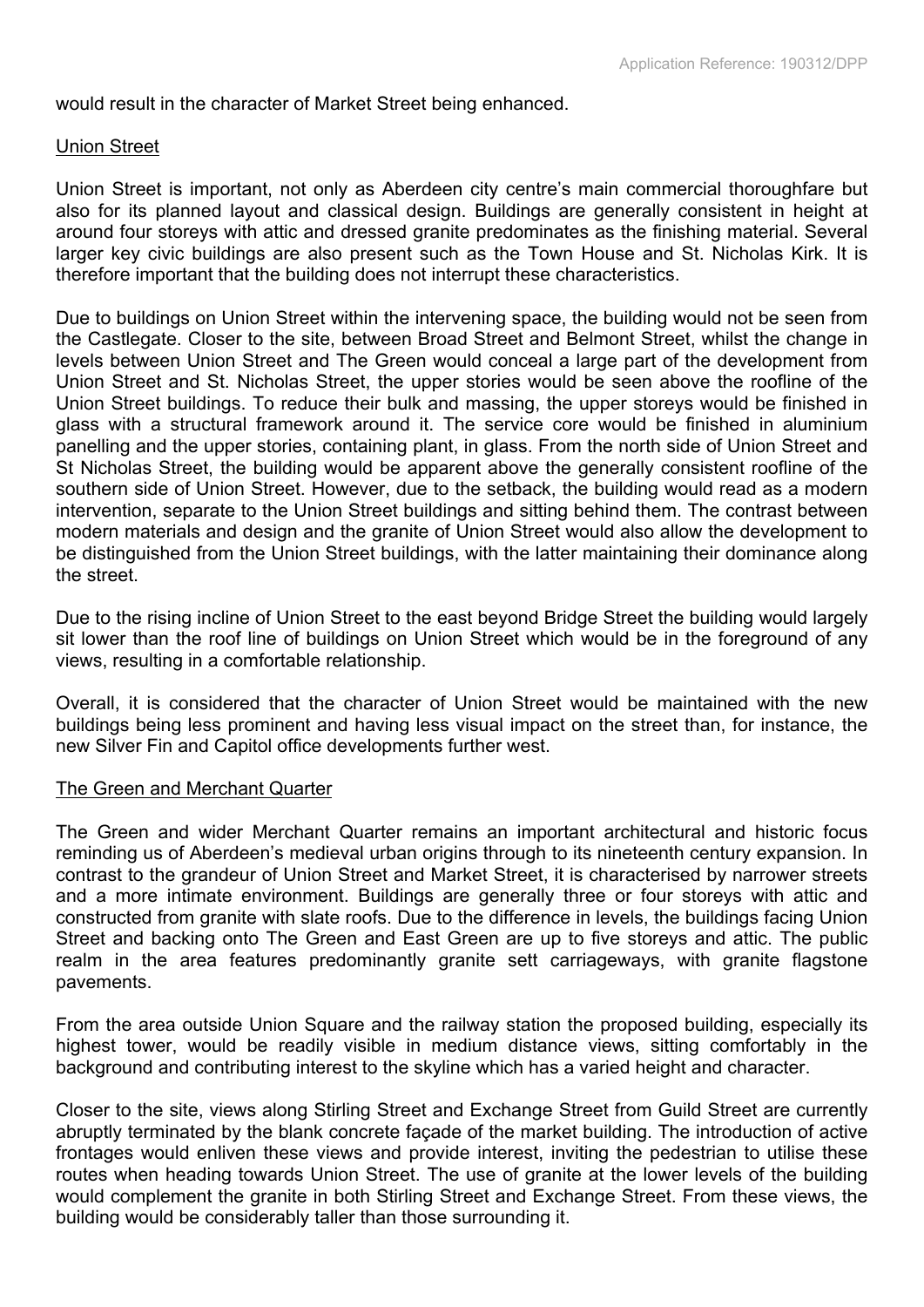Following design workshops with the applicants, the northern element facing The Green was lowered in height in order to reduce the impact on The Green and Union Street, creating a greater contrast in height between the lowered element and the adjacent main tower, which would act as a visual focal point and landmark in short, medium and some long distance views. Its position on the south side of the building reduces its visual impact on Union Street and The Green. Notwithstanding, the building would still be substantially taller than immediately surrounding buildings, and for this reason would harm the existing character and appearance of this part of the conservation area that is typified by more modestly scaled buildings.

The street layout of the area would not be altered by the new development. The curved form of the existing building replicates the curve of the original building from the 1840s and so does reflect the historic character of this part of The Green. Notwithstanding, as described previously at present the curved form of the building contributes little in townscape terms to the character of the area whilst also inhibiting connectivity by obstructing north/south pedestrian desire lines. At present the views from Carmelite Street, Carmelite Lane, Stirling Street and Exchange Street are terminated by the largely blank façade of the market building, whereas the new development has been designed so that the tallest tower element terminates the views from these streets creating an architectural focus whilst adding visual interest and vitality at street level.

The opinion of the Senior Conservation Planner is that the building would be an intervention which would adversely harm the character of the conservation area and setting of nearby listed buildings.

Whilst it is acknowledged that there would be a localised harm to the conservation area due to the height and size of the building, this harm is considered to be outweighed by the wider benefits that the development would offer. Most of these have already been outlined above, but include the benefits of removing the existing building which offers little by way of interaction with its surroundings, the provision of active commercial uses at street level, increased areas of public realm and the economic uplift from increased number of workers and visitors in the area and the wider city centre.

## **Access, Parking and Transport**

Policy T2 (Managing the Transport Impact of Development) and Policy T3 (Sustainable and Active Travel) explains that, commensurate with the scale and anticipated impact, new developments must demonstrate that sufficient measures have been taken to minimise traffic generated and to maximise opportunities for sustainable and active travel. They must be accessible by a range of transport modes, with an emphasis on active and sustainable transport, and the internal layout of developments must prioritise walking, cycling and public transport.

## **Accessibility**

The site is in a highly accessible location, being located within the city centre, with both the bus and railway stations and the ferry terminal less than five minutes walk away. Many of the city's bus routes pass within walking distance or terminate at the bus station.

## Parking

There is an existing car park within the lower ground floor of the market building, which can accommodate 32 vehicles. The new development would accommodate 126 parking spaces within part of the ground floor and basement, resulting in an overall net gain of 94 spaces.

Project IN02 (City Centre Car Parking) of the City Centre Masterplan proposes stricter parking standards within the city centre boundary to enforce 'zero parking' for new development. Less cars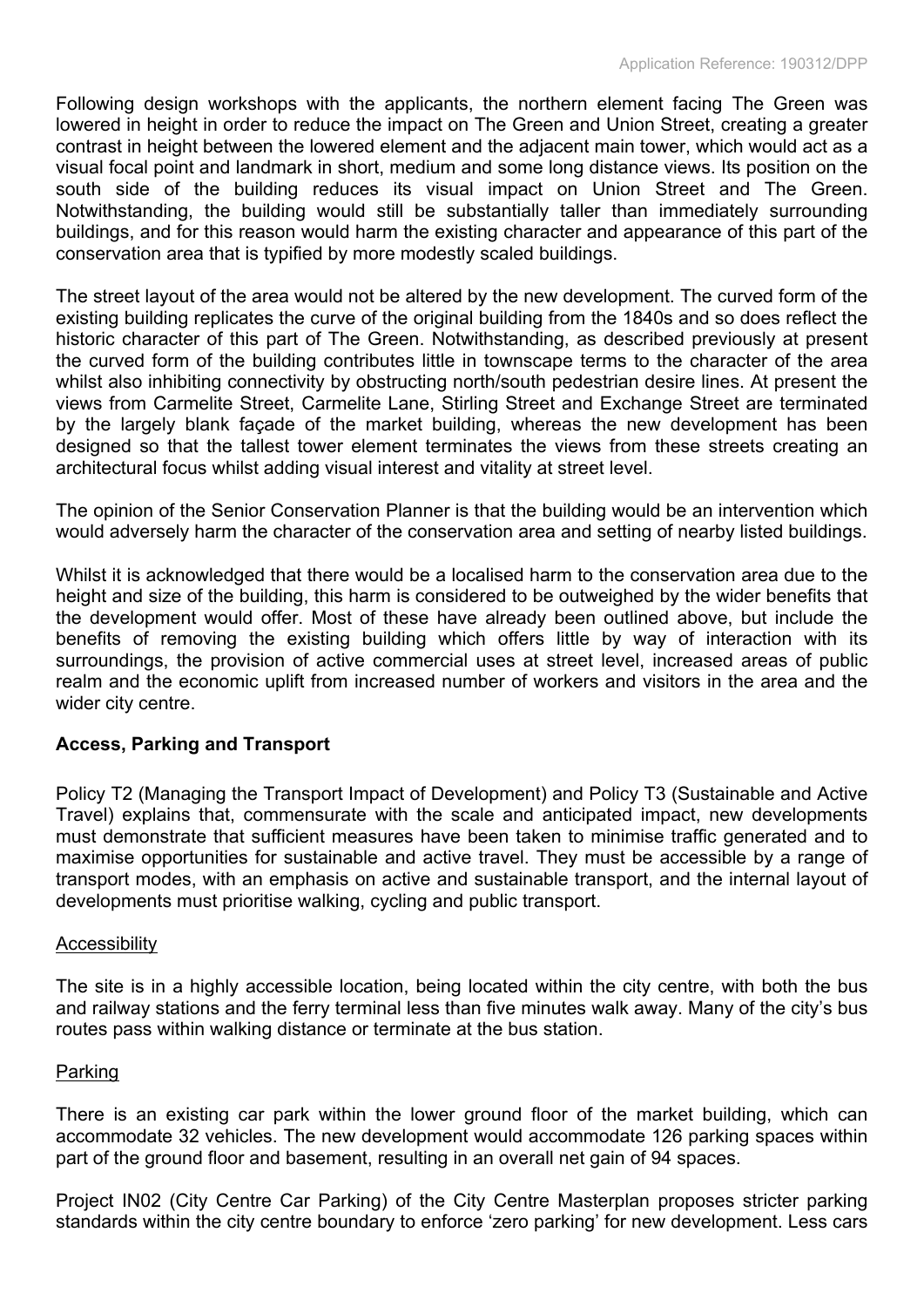in the city centre would bring benefits in terms of reducing traffic congestion, noise & air pollution and providing opportunities to increase and enhance city centre public realm by removing the focus on vehicles.

At this point in time the Council's parking standards for the city centre embodied in adopted Transportation Supplementary Guidance that forms part of the Adopted Local Development Plan allow for one parking space per 80sqm of office floor space. This does not reflect the aspirations of the CCMP. Furthermore, the Proposed Aberdeen Local Development Plan, approved for consultation by Council in March 2020, intends to introduce 'zero parking' within the city centre though Policy T3 (Parking).

Given that the policy substantially alters the extant policy position and may be subject to objection through the PLDP consultation process, it is only possible to afford limited weight to this part of the PLDP at this stage. Therefore, whilst it would be preferable in terms of evolving policy that there to be no more than operational parking at the development (for company pool cars, delivery vehicles, servicing and so forth), it is also clear that at this point in time the adopted LDP policy allows for a higher level of car parking provision. The applicant has made it clear that at this point in time they consider a degree of parking to be required to make the development attractive to occupiers and, therefore, render it viable.

Having considered the matter, officers have concluded that, on balance, the proposed 126 spaces (a rate of one space per 131sqm) would be acceptable taking into account the parking standards in the adopted LDP and on the basis that it would represent a continued trend in reducing the number of parking spaces provided within new city centre developments. It should be noted that the level of parking provision proposed is significantly lower than the 207 spaces which the adopted guidance would allow and the ratio of spaces to floor space is lower than the most recently completed comparable development. For example, Marischal Square has a rate of one space per 66sqm (i.e. double the level of provision) and both the Silver Fin and Capitol a rate of one per 108sqm. The proposal would also result in the loss of 32 existing spaces reducing the net additional gain in parking to 94 spaces.

## Vehicular Access and Traffic

Vehicles would enter and exit the car park from two openings onto Hadden Street. The position of these accesses would require the adjustment of the existing taxi rank, which would require to be reduced by two spaces. This is considered acceptable in principle by roads officers; however it would have to be formally approved separately through the traffic regulation order and licensing regimes.

Initial designs proposed one access on Hadden Street and one on East Green. Officers raised concerns with the additional traffic flow which would be placed on The Green in order to access the East Green entrance, diminishing the pedestrian focussed environment in the area. After discussions the developer agreed to remove the East Green access and relocate the car park access to Hadden Street only. This is likely to result in less traffic on The Green than is currently the case, as the existing car park access from East Green would no longer exist with consequent benefits to the amenity of the public realm and safety of pedestrians in The Green area. It is considered there would not be any problem with the safe use of the new public realm in relation to its proximity to the carriageway (*issue #4 in representations*).

An analysis of the traffic impact of the development on the surrounding road network has been undertaken and reviewed by the Council's roads officers. The conclusion was that the impact of traffic associated with the development on the Market Street / Union Street junction and Market Street / Guild Street / Trinity Quay junction would be insignificant during AM and PM peak hours and that both junctions would continue to operate within capacity.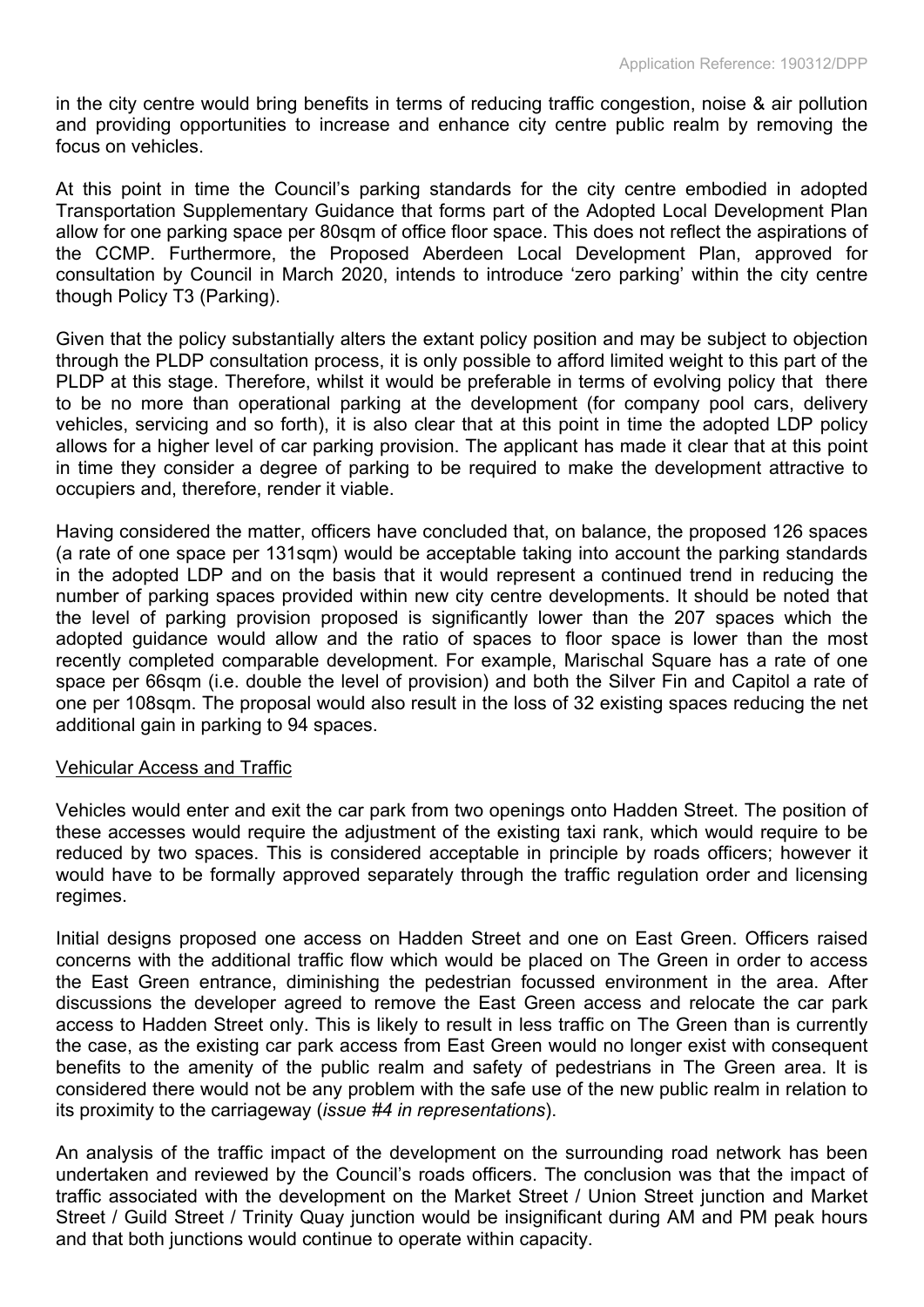A greater impact would occur on the Market Street / Hadden Street junction, however that is due to the lower background traffic flows currently using the junction. Further detailed analysis was undertaken which indicates that, with the addition of traffic associated with the development, the junction would still operate within capacity and that no mitigation measures would be required.

Taking into account the foregoing the proposed analysis and traffic impact is considered to be acceptable.

## **Amenity and Environment**

## Air Quality

Policy T4 (Air Quality) indicates that development proposals which may have a detrimental impact on air quality will not be permitted unless measures to mitigate the impact of air pollutants are implemented. Market Street forms part of the City Centre – an Air Quality Management Area which has been designated due to exceedances of air quality objectives. This means that the applicant has been required to submit an air quality assessment to consider how the development may impact on air quality.

The air quality assessment modelling predicts that road traffic attributable to the development would not be expected to have a significant adverse effect on local air quality, and that the development would not expose new receptors to concentrations of annual mean nitrogen dioxide (NO2), or particulate matter (PM10 or PM2.5) exceeding the applicable limits. The assessment and its findings have been reviewed by the Council's Environmental Health officers and both are considered to be acceptable.

Mitigation measures are also recommended to minimise construction related air quality matters, specifically management of dust and construction traffic. These can be secured by appropriate planning conditions on any consent.

## **Odours**

Class 3 (Food and Drink) or public house use would allow cooking of food on the premises, which brings the risk of nuisance to surrounding properties from associated odours. Any planning approval can impose a condition requiring that an extraction scheme to eliminate such odours is submitted and implemented prior to these uses commencing.

## Control of Substances Hazardous to Health

Environmental Health officers highlight existing problems with inadequate control of fumes from solvents used in nail bars within Aberdeen Market and recommend that should similar activities be carried out at the new development then an assessment be undertaken to ensure exposure limits are met. Whilst it is unknown at this stage whether such activities are likely to take place in any of the commercial units, this matter would be subject to separate health and safety legislation and, if it did occur, it is unlikely to be to such an extent it would affect the amenity of the wider area. It is therefore not a material planning consideration.

## Potential Contamination

A Geo-Environmental Desk Study has been undertaken by the applicant to determine the likelihood and nature of any contamination of the land. The presence of the building on the site prevents intrusive ground investigations being undertaken. The study therefore recommends that, post demolition, a geo-environmental investigation is carried out across the site in order to determine the ground conditions, to inform foundation design and to investigate any potential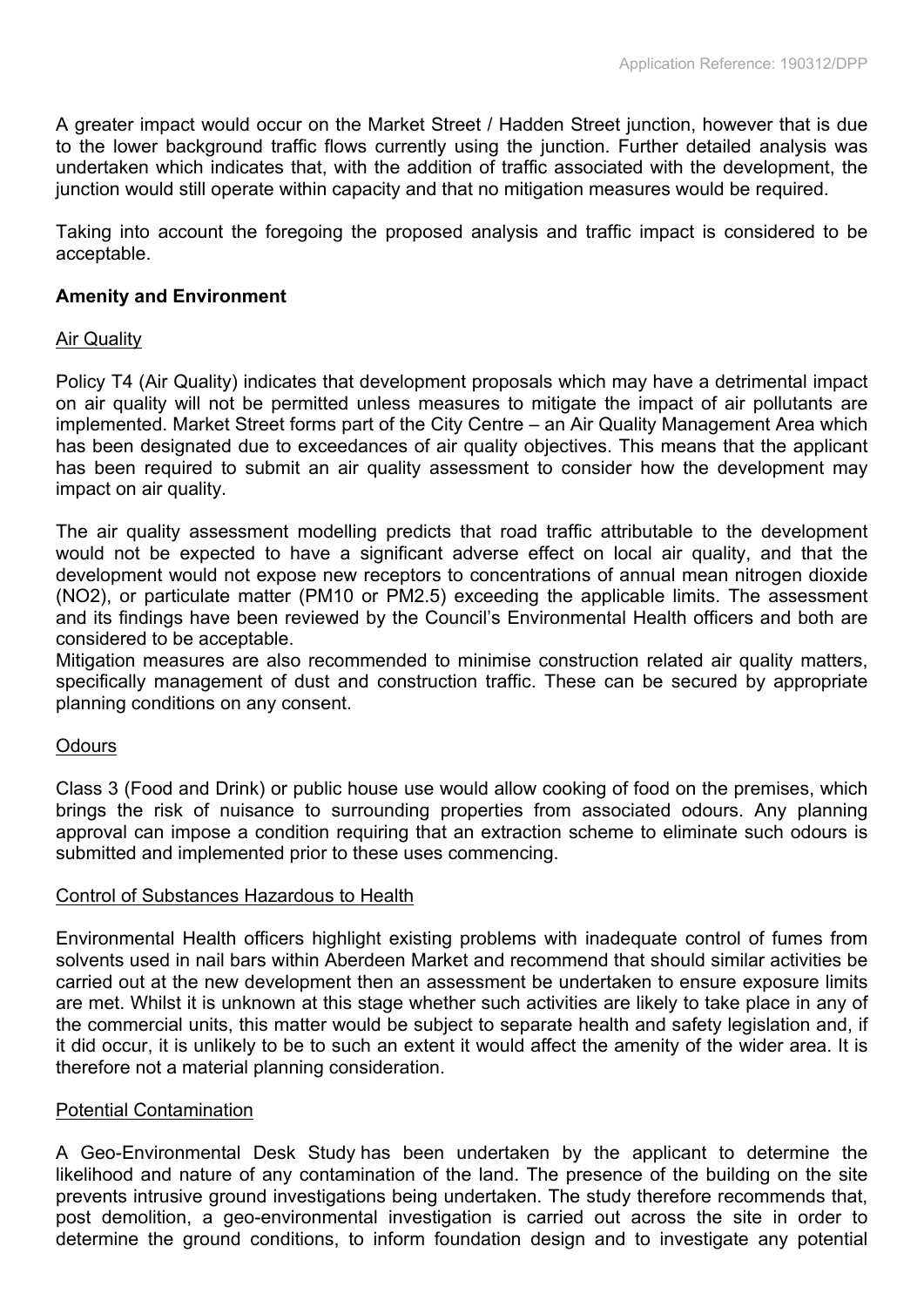contamination. Environmental Health officers agree with this recommendation and a condition is recommended on any consent to secure the submission of a geo-environmental investigation.

The market building is believed to contain asbestos and therefore the study also recommends that an asbestos survey is undertaken prior to any demolition. Any asbestos containing materials would be required to be removed by a specialist contractor to a licensed waste management facility and all waste transfer notes retained for inclusion within a validation report. This is controlled by non-planning legislation and therefore does not require to be subject of a condition (*issue #10 in representations*).

Subject to further investigation through a geo-technical investigation it is concluded that the proposal would comply with Policy R2 (Degraded and Contaminated Land).

#### Microclimate

Policy D3 (Big Buildings) requires proposals to carry out an analysis of micro-climatic impacts. The matter was also highlighted in representations (*issue #5*).

A micro-climate assessment has been submitted in support of the application and considers the wind microclimate on and around the site. Modelling software was used to analyse conditions with the site in its current state and after the proposed development, against the 'Lawson' criteria for pedestrian comfort or distress. These relate a wind speed which shouldn't be exceeded for more than a given percentage of the time if the location of interest is to be deemed acceptable for activities such as sitting or strolling.

The assessment found that within the site, the plaza adjacent to Market Street would be wellsheltered and problem-free for seating and location of entrances (the two most stringent of the Lawson criteria). The roof terrace areas are also problem-free for seating and standing. However, whilst the location of the main entrance on Hadden Street is acceptable, the area immediately around this entrance in front of the south west corner of the building exceeds the Lawson acceptability criterion for seating. This is mainly due to acceleration of winds around this corner when the wind is from the south-south-west and to downdraughts when westerly and southwesterly winds impact on the western facade of the building. The former can be mitigated by planting around the south west corner, or location of any seating right under the western face of the building, which is relatively sheltered. The downdraught can be mitigated by the provision of awning or a canopy. The assessment highlights that there are already significant areas of "unacceptable" conditions for various activities and, being close to the sea, the location is already quite windy. The proposed development does give rise to some changes in wind microclimate in its immediate vicinity, with impacts generally moderately adverse, although no significant exceedances of the Lawson acceptability criteria in the surroundings are anticipated as a direct result of the proposed development

The findings of the assessment are considered acceptable and a condition is recommended to secure details of the canopy required to mitigate the downdraught at the south west corner of the building. A condition is also recommended to secure the specification of public realm improvements around the building that would require, amongst other things, to take into account and mitigate the adverse impacts of the wind environment on outdoor activities predicted by the micro-climate assessment.

## Noise

The proposed development is located within a Noise Management Area. Being a city centre location, the existing noise climate is dominated by city centre road traffic and noise associated with nearby commercial premises, including public houses. Policy T5 (Noise) states that there will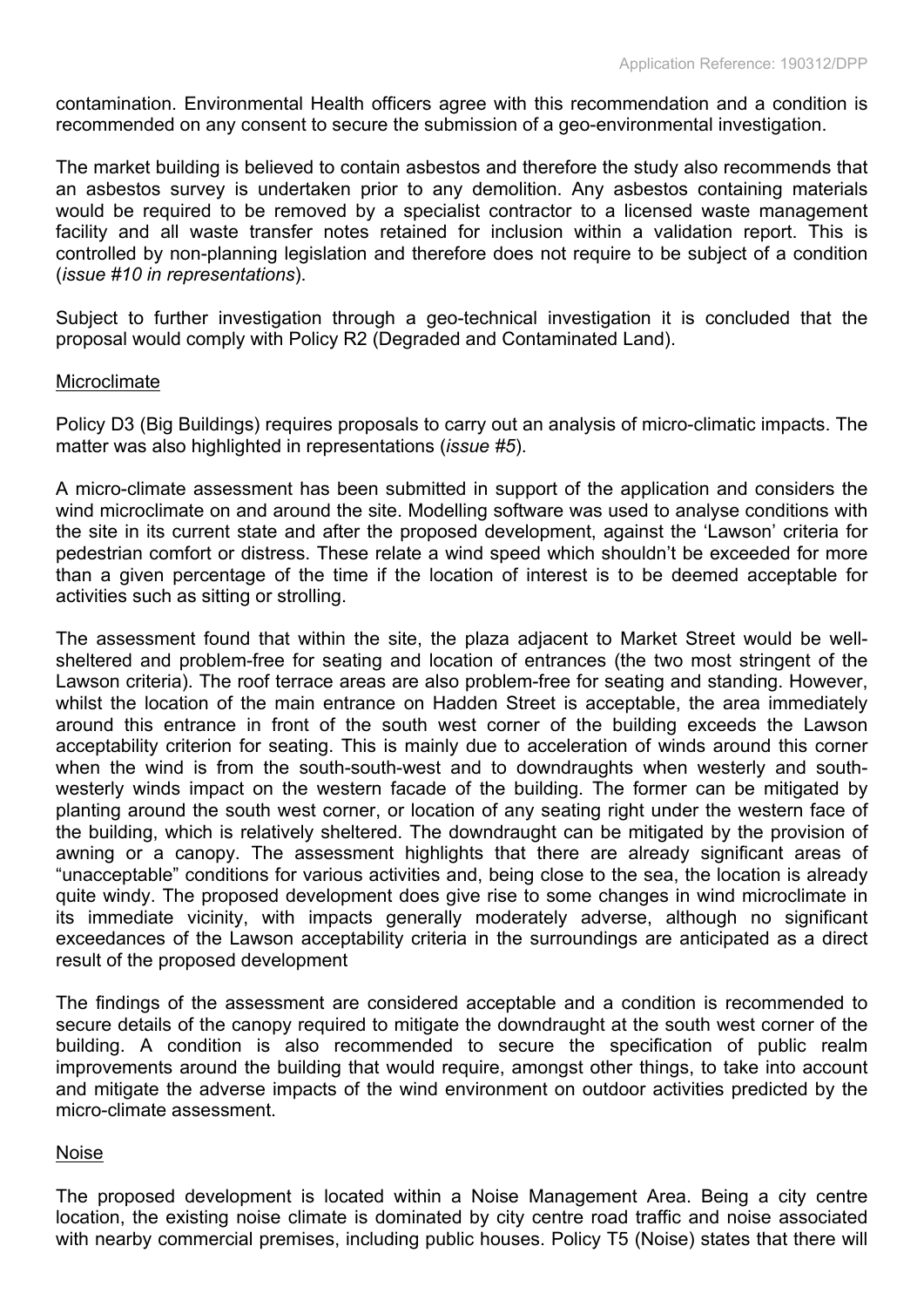be a presumption against noise generating developments, as identified by a noise impact assessment ('NIA'), being located close to noise sensitive developments, such as existing or proposed housing. It goes on to say development within, or near to, Noise Management Areas will not be permitted where this is likely to contribute to a significant increase in exposure to noise, or a deterioration of noise conditions, in these areas.

The uses within the new development, being commercial in nature, are not considered to be noise sensitive in themselves, with the building fabric anticipated to provide sufficient mitigation in terms of the background noise which exists in the area. Conversely, the development itself has the potential to have an adverse noise impact on the amenity of the occupants of existing residential properties, predominately located to the south of the site on Hadden Street, Exchange Street, Carmelite Street and The Green. Therefore, the applicant has carried out a NIA which has been reviewed by Environmental Health officers.

The assessment determined the additional road traffic, mechanical plant and public house use as potential noise source. In terms of the road traffic there is potential for short-term moderate noise impacts on Hadden Street due to the increase in vehicle movements associated with the development. However, this will be limited to the morning and evening peak periods only. This is not considered to be significant.

Mechanical plant would be accommodated mainly within the upper storeys of the building and within the ground floor, facing East Green. Noise limits from plant have been recommended within the NIA. A condition would be attached requiring a further specification to be submitted once detailed designs have been drafted, demonstrating that the noise limits have been achieved.

There is the option for public house use in any of the three ground floor units. The units at The Green end of the building have a higher potential for creating disturbance than the units located at the Market Street end, due to their proximity to residential properties and the general background noise being lower in The Green. Notwithstanding, there are already public house uses in the vicinity including Cheerz Bar & Nightclub, the Market Arms and Old Kings Highway (currently vacant). Café 52 also has an outdoor seating area on The Green. Therefore, the area is not unaccustomed to noise in the evening from such uses. A similar situation exists at the Market Street end of the building, with a variety of licensed premises present, although background noise is higher due to Market Street being a main vehicle route through the city centre.

Considering noise in isolation, there would be the option of restricting public house use to the Market Street end of the building. However, this would restrict the potential to have occupiers which would complement the existing uses (the aforementioned public houses and restaurants) and activities on The Green such as the Inspired Nights street food market and Aberdeen Jazz Festival. Given the noise environment of the area already features public houses and evening activity, it is not considered the noise characteristics would change substantially. It should also be recognised that within the city centre core, the amenity which residents can expect will not be as high as at locations at the edge of the city centre or residential areas. A more reasonable approach in this case, would be the implementation of a range of mitigation measures, such as the provision of double entrance doors, restrictions on the times which external areas can be used, no amplified music to be played externally and restrictions on servicing & deliveries. It should also be noted that licensed premises would require to adhere to licensing requirements with regards to the management of their premises and behaviour of customers. Environmental Health officers agree with the recommendations of the noise impact assessment and it is proposed to attach a condition which would require a site-specific scheme of noise mitigation to be submitted should a public house use emerge for any part of the building.

In summary, it is not considered that the development would significantly alter the noise environment in this part of the city centre and its noise impact is considered acceptable in this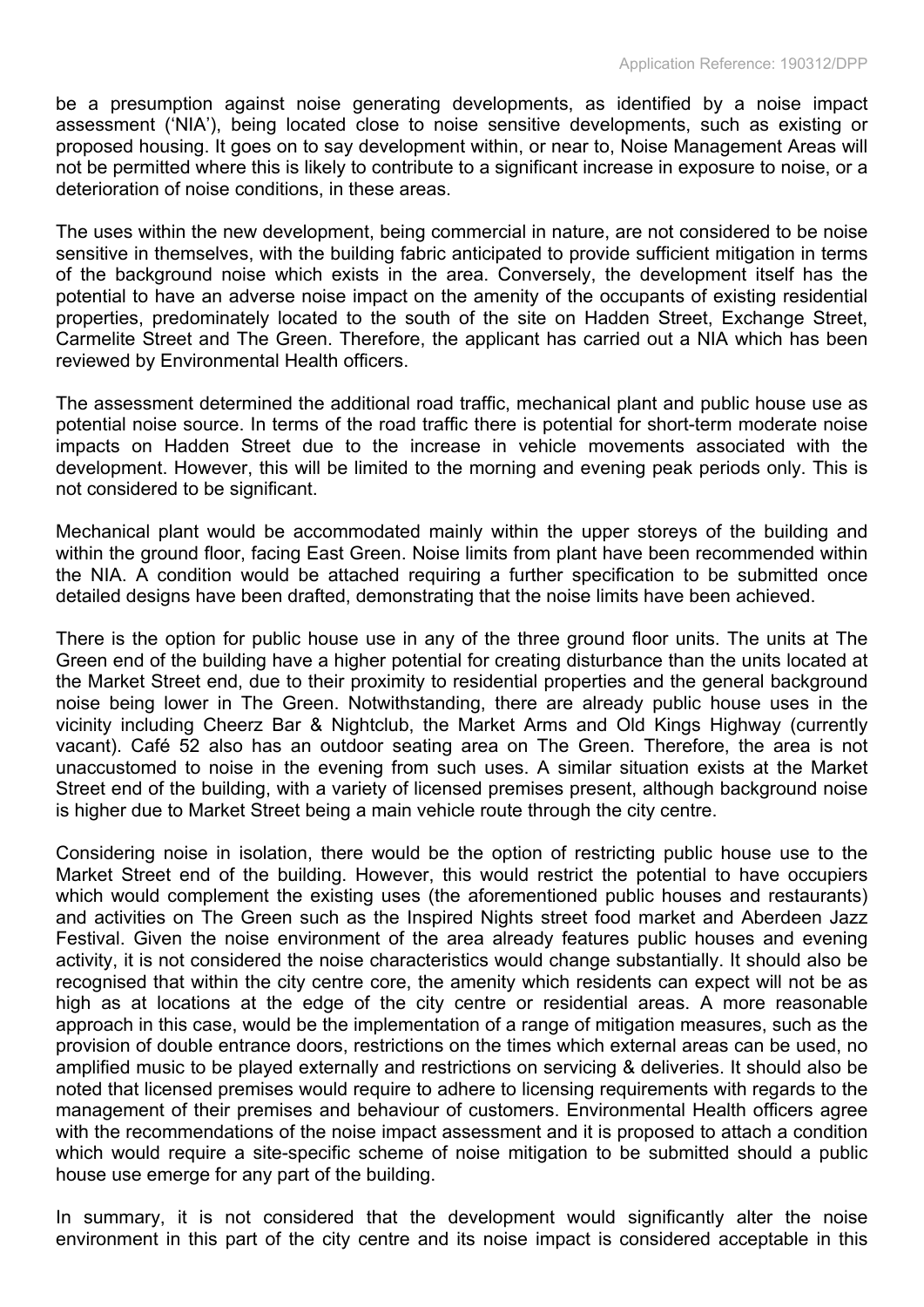regard.

## Residential Amenity

Concern is raised in representations with the impact on residential properties in the vicinity, specifically in terms of daylight and privacy (*issue #2 in representations).*

The new building would be no closer to any other building than the market building is at the moment, in most cases it would be further away, with the creation of the two areas of public realm. Whilst it is acknowledged that there would be substantially more glazing than the existing situation, there are no private outdoor spaces, such as gardens, which would be overlooked. The ability to see one window from another does not constitute a reduction in privacy, especially within the city centre where buildings are located within close proximity to one another. It is not considered privacy would be unreasonably reduced.

The flats on Market Street and Exchange Street, facing onto the Market Street end of Hadden Street, would see their outlook enhanced, as the blank façade of the market building is removed, and area of public realm provided in its place. There would be no impact upon availability of daylight to these flats. Similarity, as the existing building is closer to the flats at Carmelite Street and Martin's Lane (which look out on to Hadden Street and The Green) than the new building would be, there is not expected to be any detriment to the availability of daylight, despite the substantial increase in the building height at this end. Again, the outlook would be improved as an area of public realm is to be provided opposite. The flats closest to the development are located at Stirling Street and Exchange Street, above the Market Arms and Cheerz Bar & Nightclub, overlooking Hadden Street. The narrow width of Hadden Street at this point is likely to already have an impact on available daylight, due to the proximity and height of the market building. The presence of a taller building is not expected to radically alter the availability of daylight and any change would be negligible. In terms direct sunlight, the building is located to the north of all surrounding residential properties and therefore the availability of direct sunlight to any properties will not be affected.

In summary, it is considered that, for the majority of residential properties in the area, the outlook and environment would improve and there would be no privacy, daylight or sunlight issues. For the Stirling Street and Exchange Street flats which are closest, there may be a negligible reduction in daylight availability.

## **Waste Storage and Collection**

Policy R6 (Waste Management Requirements for New Development) requires that all new developments should have sufficient space for the storage of general waste, recyclable materials and compostable wastes where appropriate. A waste store would be provided at ground floor, accessed from East Green which is considered acceptable. Swept path analysis shows that a refuse collection vehicle would be capable of entering and exiting East Green in a satisfactory manner.

## **Flooding and Drainage**

## Drainage

Policy NE6 (Flooding, Drainage and Water Quality) states that surface water drainage associated with development must be the most appropriate available and avoid flooding and pollution, both during and after construction. It goes onto say that connection to the public sewer will be a prerequisite of all development where this is not already provided.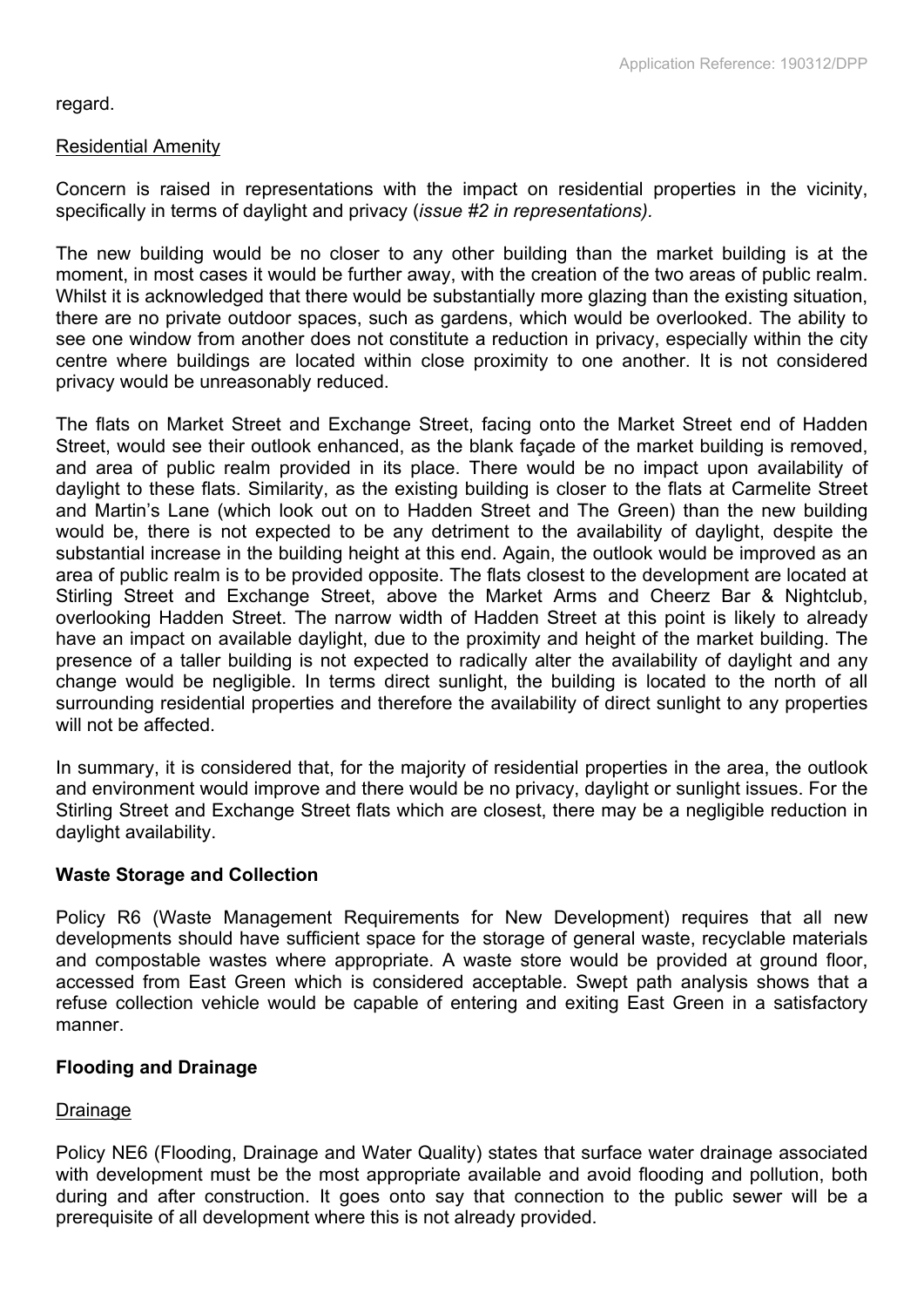Foul water would be discharged via a connection to the existing Scottish Water combined sewer network, which is considered acceptable. It is proposed that surface water from the roof of the building would discharge into the existing surface water sewer on Market Street, whereas the surface water from areas of public realm will discharge to the combined sewer. The represents a betterment over the existing situation because at present all surface water from the site enters the combined sewer. In their response Scottish Water have indicated that no surface water will be permitted into their combined sewer, however it is understood that discussions have taken place between the applicant and Scottish Water and a positive response has been received on the proposal to discharge surface water from the public realm areas into the combined sewer. With the above arrangements being considered appropriate in principle, a condition is proposed requiring detailed drainage proposals to be submitted.

A condition would also be attached requiring details of a construction phase surface water management strategy to be submitted for approval.

## Flooding

In terms of flooding Policy NE6 says development will not be permitted if it would increase the risk of flooding or it would itself be at risk of flooding. A Flood Risk Assessment ('FRA') has been submitted in support of the application and reviewed by the Council's flooding officers and SEPA. The FRA considered the potential risk from coastal flooding, fluvial (river) flooding sewer flooding and surface water flooding.

- In terms of coastal flooding, the Upper Dock of Aberdeen Harbour is around 200m to the south, however due to the difference in levels between the harbour and the site there would be no risk of coastal flooding.
- The Den Burn and another minor water course are culverted beneath the city centre and represent a potential source of flooding. Software modelling has been used to consider the risk but does not show any flooding of the site from these sources.
- Overland flow of surface water has the potential to be an issue during extreme weather events. Whilst the topography of the surrounding area shows that flows would generally avoid the building. Due to the constraints on achievable freeboard between street level and ground floor level of the building, the FRA recommends flood resilient doors/barriers should be used. A condition would be attached requiring details to be submitted.

In summary the flood risk at the site is low, with measures proposed to mitigate any residual risk of surface water flooding.

## **Archaeology**

Policy D4 (Historic Environment) highlights the importance of considering archaeology. An Archaeological Desk Based Assessment has been produced by the applicant and concludes that the remains of the 19th-century Market Building may survive beneath the site. It is, however, considered that any impacts on these assets during the construction of the proposed development would be, at most, of negligible significance. The potential for previously unrecorded cultural heritage assets to survive beneath the present Market Building is considered to be low to medium. This potential will be affected by the extent of ground disturbance during the construction of the present Market Building. The assessment has been considered by the Council's archaeology advisor and it is agreed that a condition should be attached requiring a programme of archaeological works to be agreed and implemented.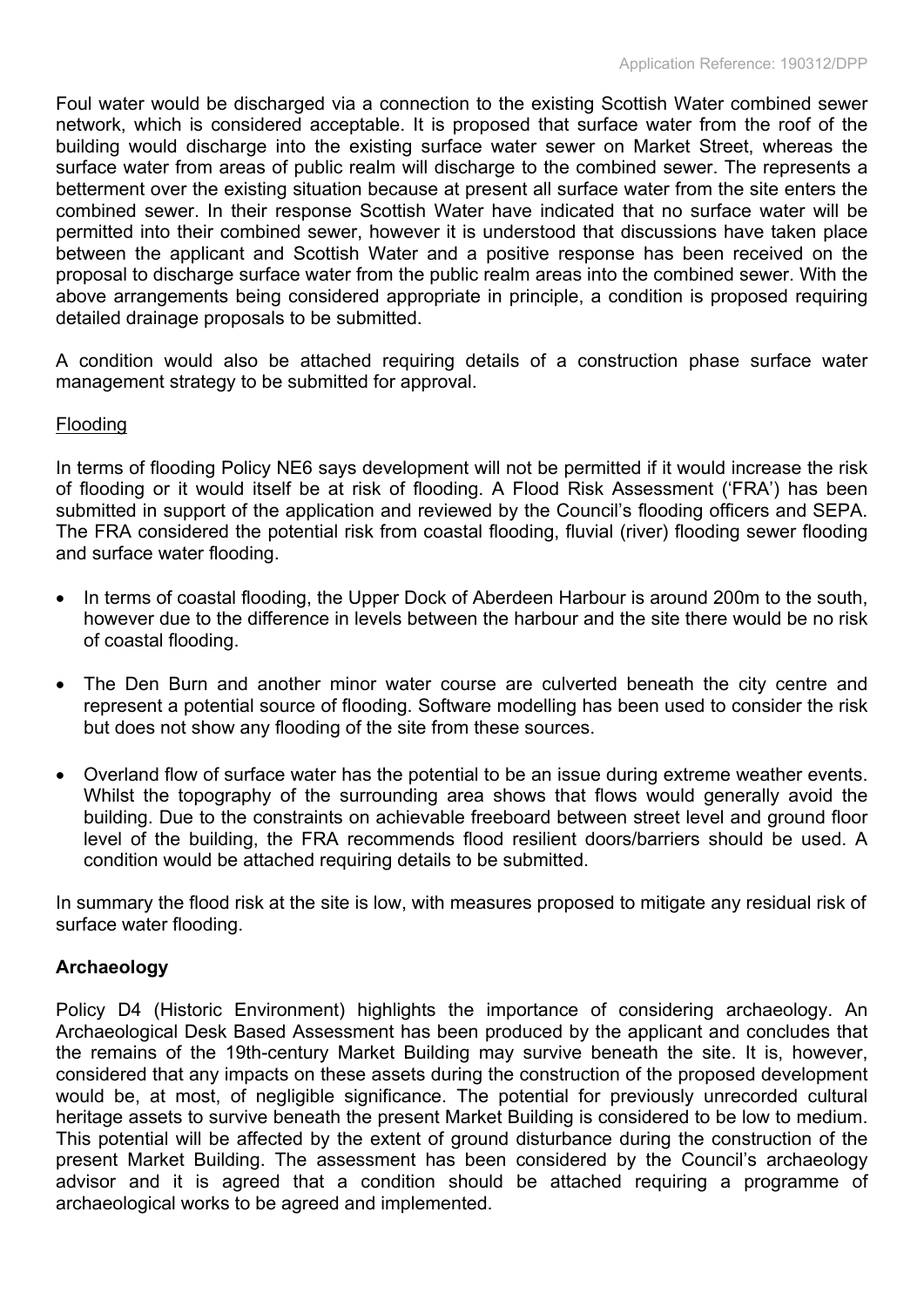## **Other Technical Matters**

Conditions are attached requiring details to be submitted relating to compliance with water efficiency low and zero carbon building requirements, in accordance with Policy R7 (Low & Zero Carbon Build & Water Efficiency). A further condition relating to submission of a Dust Management Plan to mitigate against any dust problems during construction in accordance with Policy T4 - Air Quality, and Construction Environmental Management Plan (at the request of SEPA) have also been attached.

## **Developer Obligations**

Policy I1 (Infrastructure Delivery and Planning Obligations) states that where development either individually or cumulatively will place additional demands on community facilities or infrastructure that would necessitate new facilities or exacerbate deficiencies in existing provision, the Council will require the developer to meet or contribute to the cost of providing or improving such infrastructure or facilities.

The Council's Developer Obligations officer has determined that a contribution (£14,229) is required towards Core Paths 96 (Castlegate to Anderson Drive), 98 (Union Street to Victoria Bridge) and 102 (The Green). A contribution of £7,000 has also been identified towards improving the quality of nearby open spaces such as Union Terrace Gardens, St Nicholas Street Civic Space and/or the Castlegate, which would see increased use as a result of the development.

# **Equalities**

Section 149 of the Equalities Act 2010 imposes a duty on the planning authority to have due regard in decision making to the need to –

- a) eliminate discrimination, harassment, victimisation and any other conduct that is prohibited by or under the Act
- b) advance equality of opportunity between persons who share a relevant protected characteristic and persons who do not share it
- c) foster good relations between persons who share a relevant protected characteristic and persons who do not share it.

The protected characteristics are age; disability; gender reassignment; pregnancy and maternity; race; religion or belief; sex; and sexual orientation. Being aware of an application for a similar development in England that had equalities implications, officers have considered whether there are any impacts on groups with protected characteristics in this application.

It has been identified that a unit within the market is operated as a support hub by charity Four Pillars, which provide supports to members of the lesbian, gay, bi-sexual and transgender (LGBT) communities. This triggers consideration of the duties under the act, as those with the protected characteristics of gender reassignment or sexual orientation have the potential to be affected.

Should the development proceed, and the applicant comes to an arrangement with the Market Village Company which allows the site to be redeveloped, the LGBT support hub would be displaced from its existing premises. Due regard is therefore required to be had as to the implications on the three general duties identified above in relation to the two groups with protected characteristics.

Whilst the new development would feature commercial premises at ground floor level, their proposed sizes are significantly larger that the space occupied by the charity at present and it would be expected that rents would be significantly more than those in the market, so retention of the support hub at this location in the long term is unlikely. However, at any point in time the city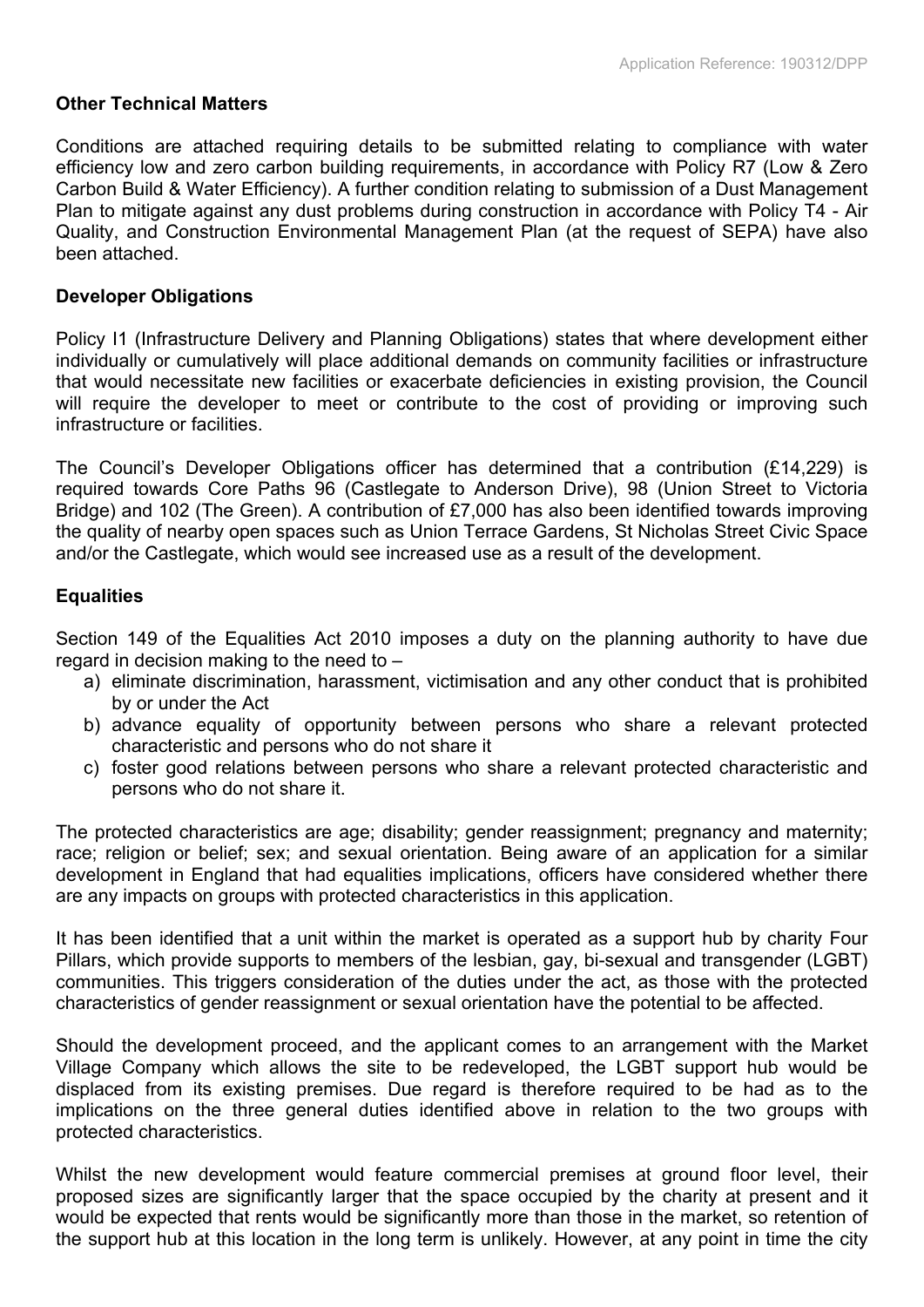centre has available a range of premises of varying sizes and cost which would be available for the charity to occupy, on the same terms as any non-protected group. Therefore, it is considered that the redevelopment of the site would not hinder equality of opportunity for the identified protected groups or affect either negatively or positively the ability to eliminate discrimination, harassment, victimisation and any other conduct that is prohibited by or under the act. Similarly, there would be no impact either way on the duty to foster good relations between persons who share a relevant protected characteristic and persons who do not share it. Therefore, whilst it is acknowledged that the charity would experience disruption to its operation due to being displaced from its premises there is a reasonable likelihood that suitable and affordable alternative accommodation could be obtained. With this in mind it is considered that the impact on the protected group would not be significant enough to outweigh the benefits of allowing the proposed development to proceed that are detailed elsewhere in this report.

Separately from above considerations, the market accommodates occupiers from a range of ethnic backgrounds; however, it has not been identified that there is any significant concentration of any ethnicity or race present which could be disproportionately affected by displacement. Therefore, it is considered that the equality duty is not triggered in terms of race.

## **Other Matters raised by letters of representation**

- Concern is raised that the construction of the development would create disruption to traffic and visitors to the area. (*issue #11 in representations*). Such disruption during construction is inevitable, especially within the city centre where space is at a premium and different uses sit alongside one another. Any road closures and such like would be managed through traffic regulation orders and hours of work through environmental health legislation.
- Any failures in communication between the applicant, building tenant and market traders is not a material planning consideration (*issue #12 in representations*). The applicant has carried out the statutory pre-application consultation and certified that the building tenant (the Market Village Company) was notified of the application submission.

# **Proposed Aberdeen Local Development Plan**

In relation to this particular application, other than as discussed above the policies in the Proposed Aberdeen Local Development Plan 2020 (ALDP) substantively reiterate those in the adopted Local Development Plan, with Vibrant City policies continuing to promote the city centre and design policies seeking high quality design and protection of built heritage. Other than the change in approach to car parking standards discussed in the 'Access, Parking and Transport' part of the report, other technical policies do not substantially alter the policy position. The proposal is acceptable in terms of both Plans for the reasons previously given.

## **Heads of Terms of any Legal Agreement**

A legal agreement is required to secure the identified developer obligations and the provision of a car club vehicle.

# **Time Limit Direction**

The applicant has requested that a period of five years is granted for the duration of any planning approval instead of the standard three years that is the normal default imposed by legislation. It is considered reasonable to allow this longer period in order to support the development's delivery in recognition of the Council's desire to see this important CCMP project progress.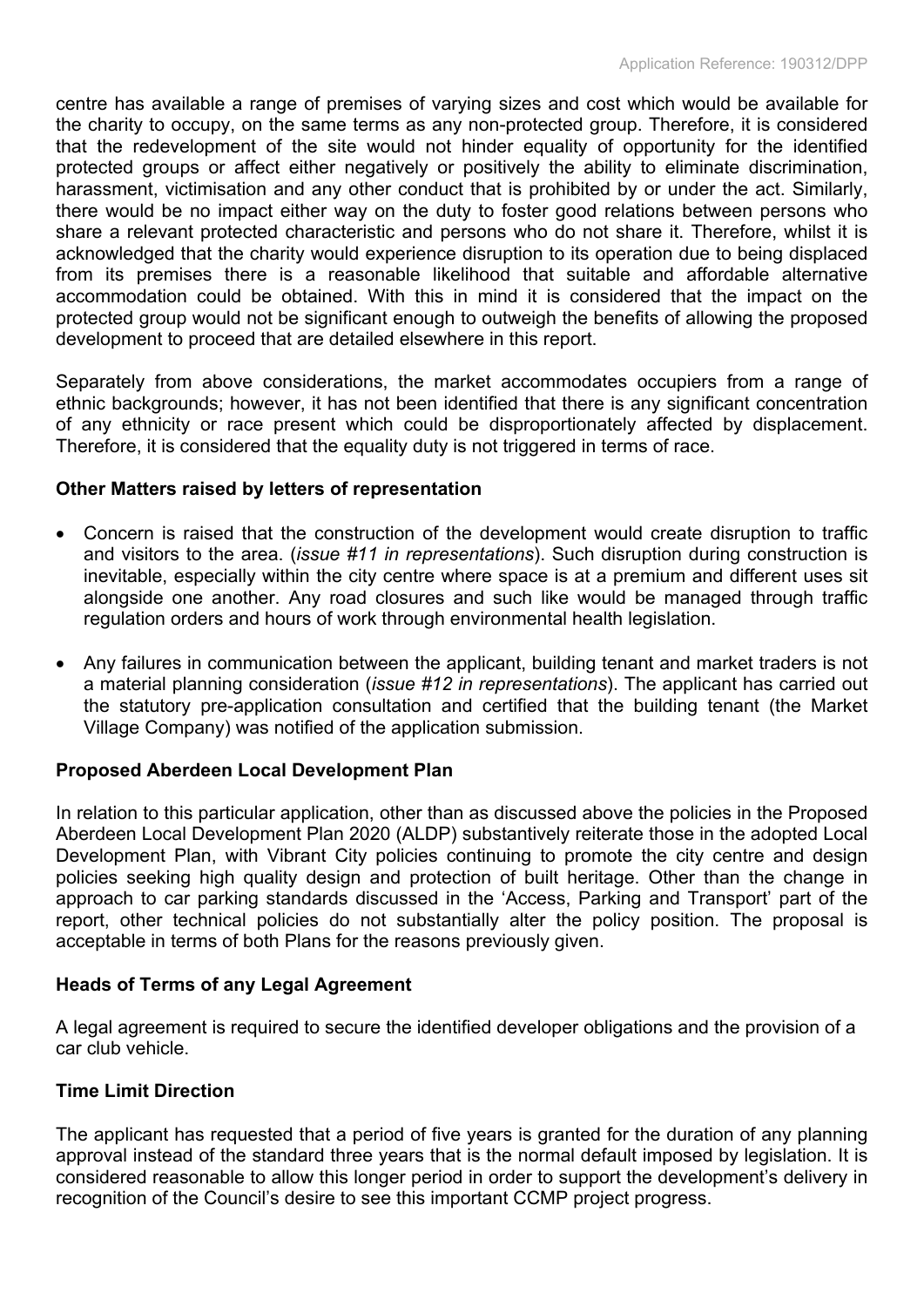#### **RECOMMENDATION**

Approve Conditionally and withhold consent until a legal agreement is secured to deliver the developer obligations towards core paths, open space and provision of a car club vehicle.

#### **REASON FOR RECOMMENDATION**

National and regional planning policy seeks the regeneration on Aberdeen city centre. At a local level it is considered that the proposal would generally meet the aspirations sought by the City Centre Masterplan (CCMP) and would create an enhanced node within the city centre which would be a focus of activity during daytime and evening. The commercial environment and public realm would also be enhanced. The mix of uses and potential number of people working (800 to 1000 at full capacity) and visiting the building would contribute to the vibrancy, vitality and viability of this part of the city centre. The proposal would contribute to the high-level vision of the CCMP and therefore be compliant with Policy NC1 of the Aberdeen Local Development Plan (ALDP).

The current building contributes little to the character or appearance of the conservation area or amenity and vitality of the surrounding area in general. The closure of the market, whilst regrettable, is a commercial decision to be taken by the applicant as landlord of the building and the Market Village Company who operate the market, rather than a matter which can be controlled through the planning system.

It is acknowledged that the height and size of the building would represent a significant intervention in a sensitive part of the Union Street Conservation Area. In long-distance views across the city the building would sit comfortably on the skyline; complementing the other tall buildings it would sit alongside and those in the background. In medium and short distance views from Market Street and Union Street, the building would generally maintain the character of the area. From The Green and various points within the area known as the Merchant Quarter, it is acknowledged that there would be a localised harm to the conservation area due to the height and size of the building compared to the relatively modest scale of the historic townscape contrary to policy and guidance relating to protection of the historic environment. However, this harm is considered to be outweighed by the wider benefits which the development would offer. These include removing the existing building which offers little by way of interaction with its surroundings, the provision of active commercial uses at street level, increased and enhanced areas of public realm and the economic uplift from increased number of workers and visitors in the area

For the majority of residential properties on close proximity to the site, the outlook would improve and there would be no privacy, daylight or sunlight issues. For the Stirling Street and Exchange Street flats which are closest, there may be a negligible reduction in daylight availability.

In terms of car parking on balance, the proposed 126 spaces would be acceptable taking into account the parking standards in the adopted LDP and on the basis that it would represent a continued trend in reducing the number of parking spaces provided within new city centre developments. The proposal would also result in the loss of 32 existing spaces reducing the net additional gain in parking to 94 spaces, which is considered acceptable. Traffic analysis shows that, with the addition of traffic associated with the development, surrounding junctions would still operate within capacity and that no mitigation measures would be required.

Otherwise, subject to several planning conditions and a legal agreement, the building would meet relevant technical and design criteria relating to accessibility, traffic, air quality, amenity, microclimate, noise, waste, drainage, and flooding.

Due regard has been had to equalities and groups with protected characteristics, with the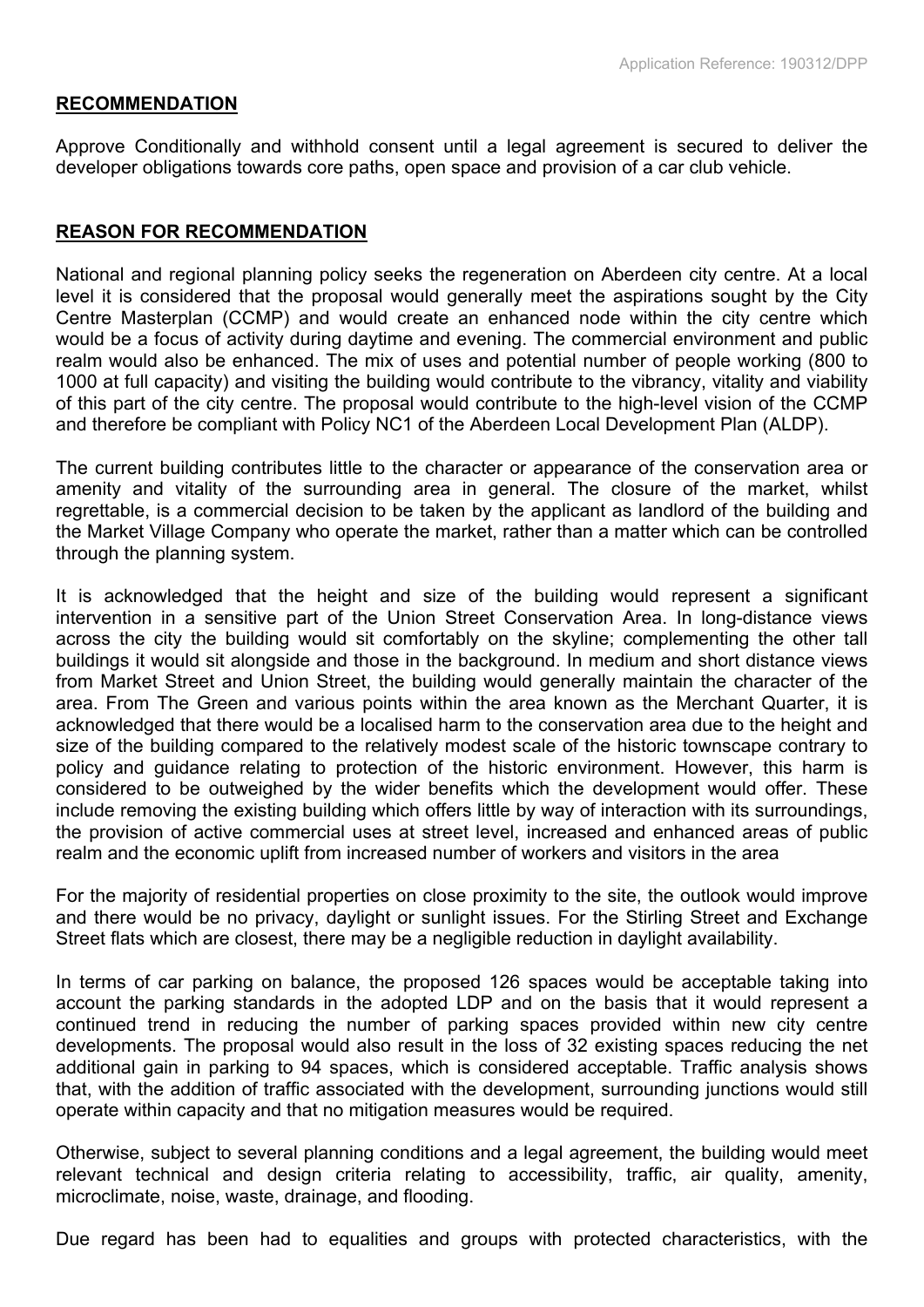identified impact considered minimal and not sufficient to warrant refusal of the application.

## **CONDITIONS**

#### PRE-DEMOLITION

## (1) GEO-ENVIRONMENTAL INVESTIGATION

No development (including demolition or site setup) shall take place unless a scheme to deal with any contamination that may exist within the site has been submitted to and approved in writing by the planning authority. The scheme shall follow the procedures outlined in Planning Advice Note 33 (Development of Contaminated Land) and shall be conducted by a suitably qualified person in accordance with best practice as detailed in BS10175 (Investigation of Potentially Contaminated Sites - Code of Practice) and other best practice guidance and include (i) an investigation to determine the nature and extent of contamination; (ii) a site-specific risk assessment; and (iii) a remediation plan to address any significant risks and ensure the site is fit for the use proposed.

Thereafter the development shall not be brought into use unless (i) any long term monitoring and reporting that may be required by the approved scheme of contamination or remediation plan or that otherwise has been required in writing by the planning authority is being undertaken and (ii) a report has been submitted and approved in writing by the planning authority that verifies that remedial works to fully address contamination issues related to the site has been carried out, unless the planning authority has given written consent for a variation.

Reason – to sure that the site is fit for human occupation

#### (2) ARCHAEOLOGY

No development (including demolition or site setup) shall take place unless an archaeological written scheme of investigation (WSI) has been submitted to and approved in writing by the planning authority and a programme of archaeological works has been carried out in accordance with the approved WSI. The WSI shall include details of how the recording and recovery of archaeological resources found within the application site shall be undertaken, and how any updates, if required, to the written scheme of investigation will be provided throughout the implementation of the programme of archaeological works.

Should the archaeological works reveal the need for post excavation analysis the development hereby approved shall not be brought into use unless a post-excavation research design (PERD) for the analysis, publication and dissemination of results and archive deposition has been submitted to and approved in writing by the planning authority. The PERD shall be carried out in complete accordance with the approved details.

Reason – to safeguard and record the archaeological potential of the area.

## (3) SURFACE WATER MANAGEMENT

No development (including demolition or site setup) shall take place unless a demolition/construction phase surface water management strategy has been submitted to and approved in writing by the planning authority in consultation with SEPA. SEPA's Sector Specific Guidance: Construction Sites (WAT-SG-75) must be used as a basis for the strategy. Thereafter demolition/development shall not be undertaken other than in accordance with the approved plan.

Reason – to minimise the impacts of demolition/construction works on the environment.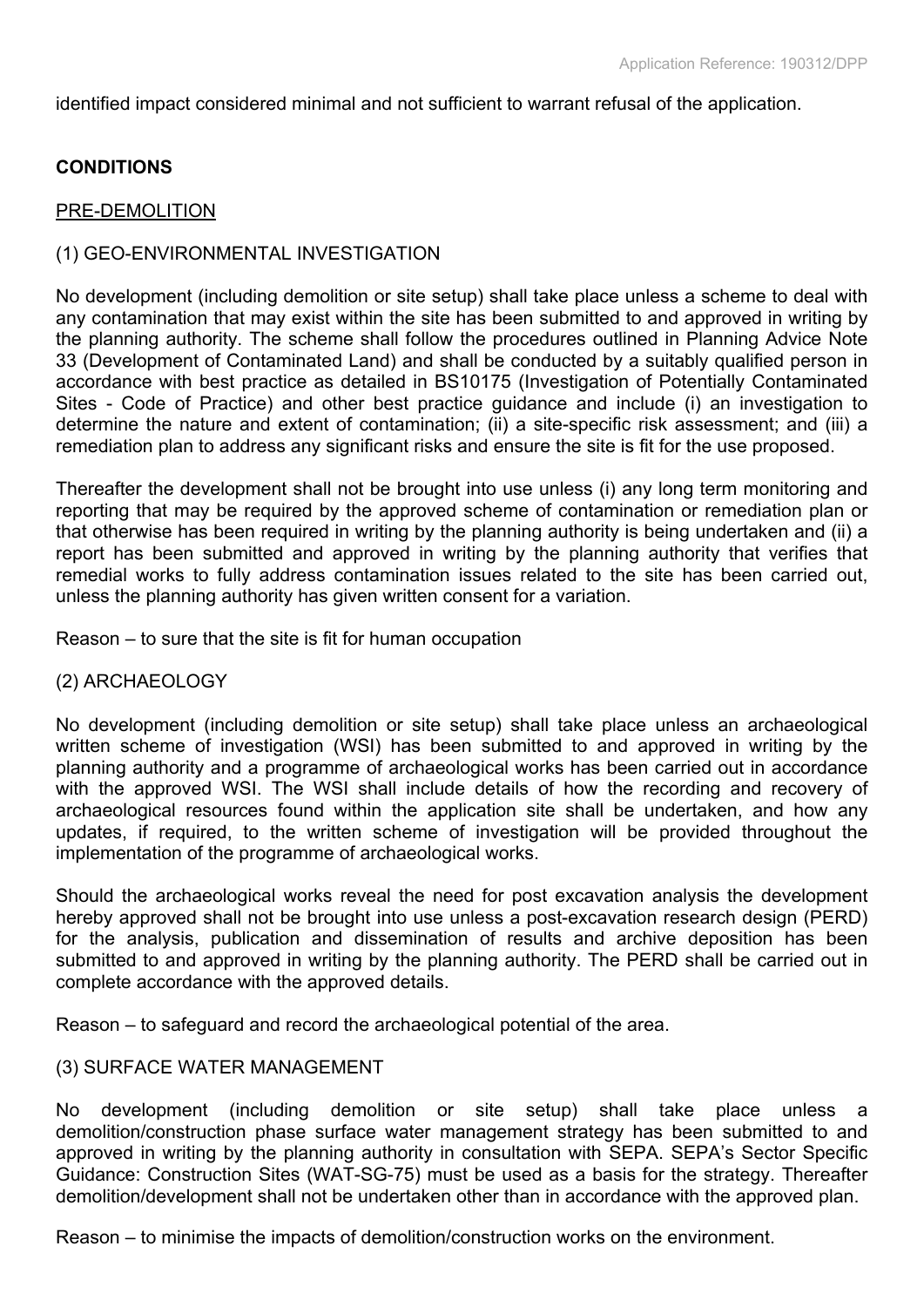## (4) SITE WASTE MANAGEMENT PLAN

No development (including demolition or site setup) shall take place unless a demolition/construction phase site waste management plan (SWMP) has been submitted to and approved in writing by the planning authority in consultation with SEPA. The SWMP must take account of the guidance available at the NetRegs website and specifically the Waste Management Plan template. Thereafter demolition/development shall not be undertaken other than in accordance with the approved plan.

Reason – to improve materials resource efficiency and ensure the appropriate management and disposal of waste from the development.

## (5) DUST MANAGEMENT PLAN

No development (including demolition or site setup) shall take place unless a Dust Management Plan for the demolition/construction phase of development has been submitted to and approved in writing by the planning authority. The management plan shall specify dust mitigation measures and controls, responsibilities and any proposed monitoring regime. Thereafter demolition/development shall not be undertaken other than in accordance with the approved plan.

Reason – to control air pollution from dust associated with demolition and construction of the development.

#### (6) SUSTAINABILITY MEASURES

No development (including demolition or site setup) shall take place unless a scheme of sustainability measures to be implemented within the development has been submitted to and approved in writing by the planning authority in consultation with SEPA. The scheme should investigate and where appropriate implement the use of rainwater harvesting, bio-retention, green/blue roofs, living green walls, renewable energy sources and other suitable sustainability measures.

Reason – To contribute to and enhance the natural environment and support Policy D1 (Quality Placemaking by Design)

## (7) NO. 6 MARKET STREET

No development (including demolition or site setup) shall take place unless a scheme detailing the works to 6 Market Street has been submitted to and approved in writing by the planning authority. The scheme shall include detailed specifications featuring –

- 1. 1:10 elevation and section drawing detailing the proposed alteration to Market Street elevation shopfront including the new column details and positioning of the glazing.
- 2. Details of the proposed new arched glazing.
- 3. 1:10 elevation and section showing how the new building will abut 6 Market Street
- 4. A sample of stone for the stone forming the new columns.
- 5. Details of the external finishing material for the East Green elevation

Thereafter demolition/development shall not be undertaken other than in accordance with the approved scheme.

Reason – to ensure an appropriately high quality of detailing commensurate with the civic scale and setting of the proposal.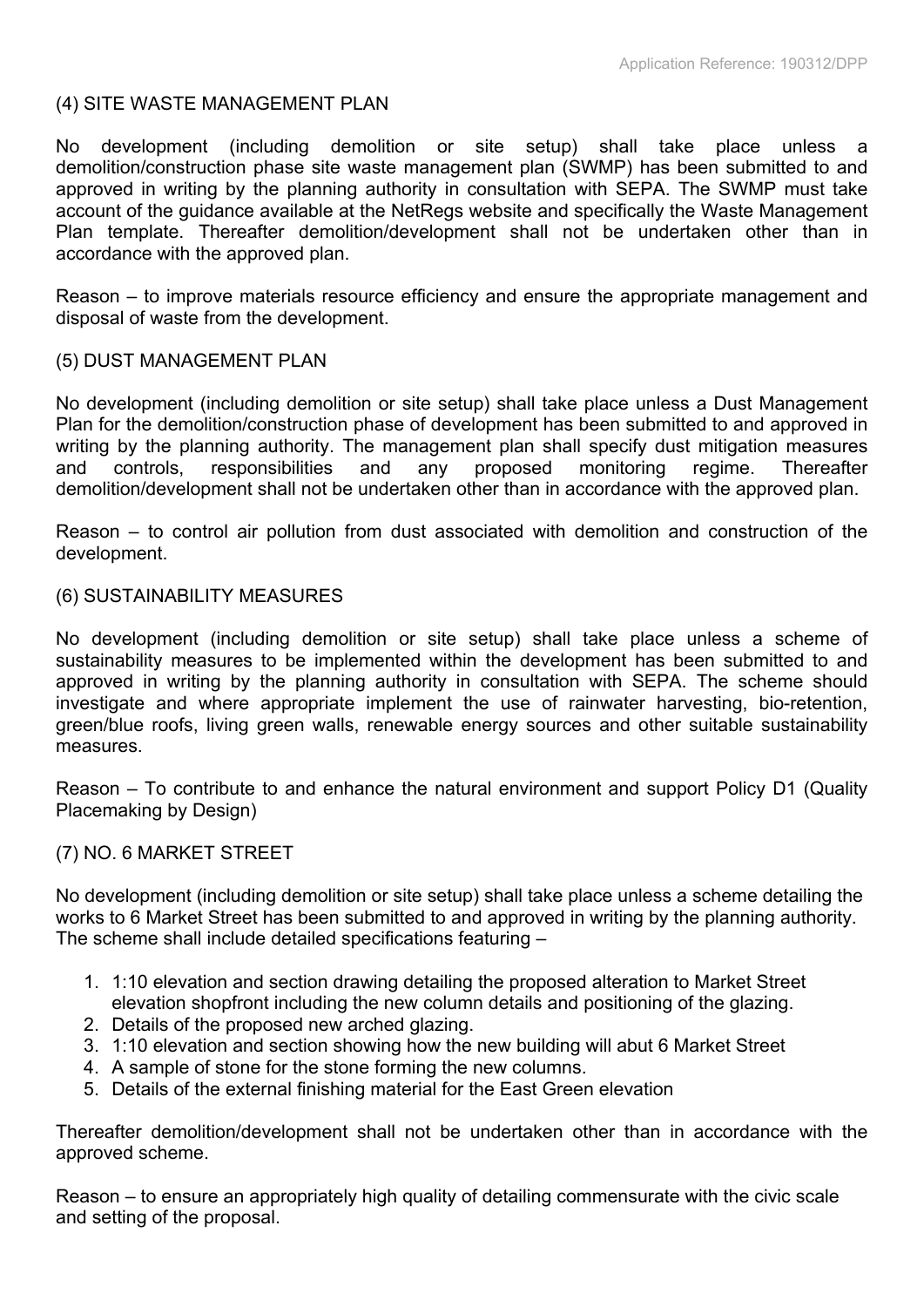#### PRE-CONSTRUCTION

#### (8) DRAINAGE

No development shall take place unless a detailed scheme for the disposal of foul and surface water drainage has been submitted to and approved in writing by the planning authority. Thereafter development shall not be brought into use unless the development has been implemented in accordance with the approved scheme and is available for use.

Reason – to safeguard water quality and to ensure that the development can be adequately drained.

#### (9) FLOOD MITIGATION

No development associated with the construction of the development shall take place unless a scheme for the provision of flood resilient doors has been submitted to and approved in writing by the planning authority. Thereafter the building shall not be brought into use unless the approved scheme has been implemented.

Reason – to mitigate the residual risk to the building of surface water flooding.

(10) EXTERNAL FINISHING MATERIALS

No development shall take place unless a scheme detailing all external finishing materials of the proposed building has been submitted to and approved in writing by the planning authority. The scheme shall include –

- 1. Detailed specifications of all materials to be used on the external areas of the building
- 2. Elevational drawings clearly showing which materials are to be used on each part of the building
- 3. 1:20 construction drawings, showing the size of granite cladding blocks to be used
- 4. 1:20 construction drawings, showing the detailing of points where there would be a change in the surface finishes (for example where glazed sections of frontage meet granite-clad sections)
- 5. Perforated translucent lattice grills to the East Green elevation of the car park.
- 6. Measures to prevent the nesting of birds on the external areas of the building.

Thereafter the development shall be finished in accordance with the approved scheme unless a written variation has been approved by the planning authority.

Reason – to ensure an appropriately high quality of detailing commensurate with the civic scale and setting of the proposal.

## (11) EXTERNAL LIGHTING STRATEGY

No development associated with the construction of the development shall take place unless a scheme for the external lighting of the building (including the 'lantern tower') and its external areas has been submitted to and approved in writing by the planning authority. Thereafter the building shall not be brought into use unless the approved scheme has been implemented and is operational.

Reason – to integrate the development into the surrounding streetscape and skyline.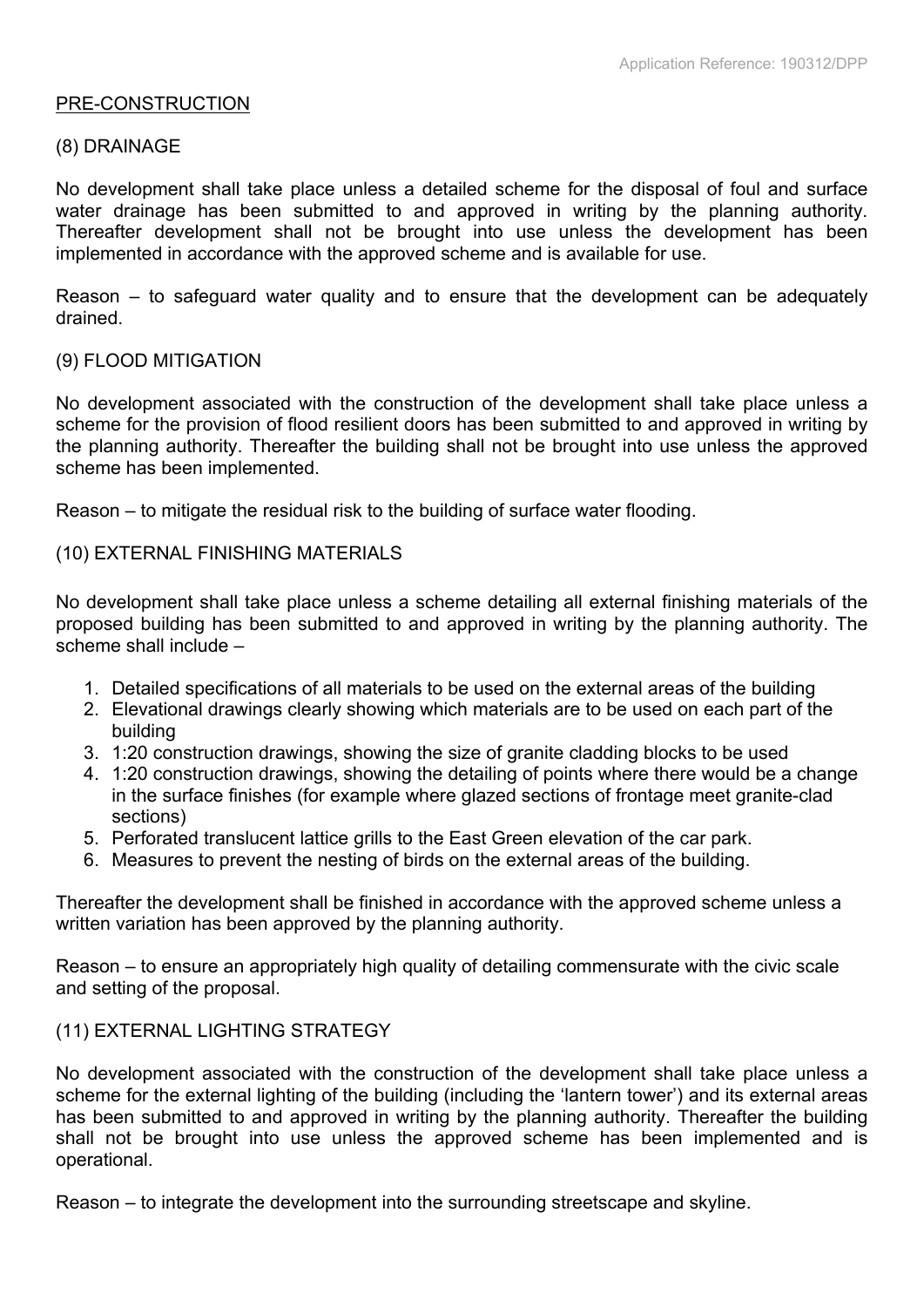## (12) MICRO-CLIMATE

No development associated with the construction of the development shall take place unless a scheme for the provision of measures to mitigate the impact of the building on the surrounding microclimate (as recommended in Micro-climate study F1879 101 R01 (Rev.A) and addendum by Wilde) has been submitted to and approved in writing by the planning authority. Thereafter the measures shall be implemented as soon as practicably possible during the construction of the building. In any case, the building shall not be brought into use unless the approved measures have been implemented.

Reason – to mitigate the impact of the building on the surrounding micro-climate.

#### (13) LOW AND ZERO CARBON GENERATING TECHNOLOGIES

The building shall not be occupied unless (i) a scheme detailing compliance with Policy R7 (Low and Zero Carbon Buildings, and Water Efficiency) and associated supplementary guidance (or any superseding policy or guidance covering the same matter) of the Aberdeen Local Development Plan with regards to low and zero carbon generating technologies has been submitted to and approved in writing by the planning authority; and (ii) thereafter the approved scheme has been implemented and measures are available for use

Reason – to ensure the development complies with requirements for reductions in carbon emissions specified in the City Council's relevant published Supplementary Guidance document, 'Low and Zero Carbon Buildings' or other guidance in force for the same purpose.

#### (14) WATER EFFICIENCY

The building shall not be brought into use unless (i) a scheme detailing compliance with Policy R7 (Low and Zero Carbon Buildings, and Water Efficiency) and associated supplementary guidance (or any superseding policy or guidance covering the same matter) of the Aberdeen Local Development Plan with regards to water efficiency measures has been submitted to and approved in writing by the planning authority. The scheme should consider the advice provided in CIRIA publication C723 (Water sensitive urban design in the UK) and specify the measures proposed to incorporate water saving technology into the development. Thereafter the building shall not be brought into use unless the approved scheme has been fully implemented and identified measures are available for use.

Reason – to help avoid reductions in river water levels, which at times of low flow can have impacts on freshwater pearl mussel, one of the qualifying features of the River Dee Special Area of Conservation (SAC).

#### (15) EXTERNAL PUBLIC REALM AND LANDSCAPING

No development associated with the construction of the development shall take place unless a scheme detailing all hard and soft landscaping has been submitted to and approved in writing by the planning authority. The scheme shall take account of the historic townscape context, functional purpose and micro-climate study and include detailed specifications of –

- a. Proposed finished ground levels and features designed to allow pedestrian movement from different levels, taking account of the changes in levels across the site and surrounding streets.
- b. Location, design and materials of walls, planters, railings and all other street furniture.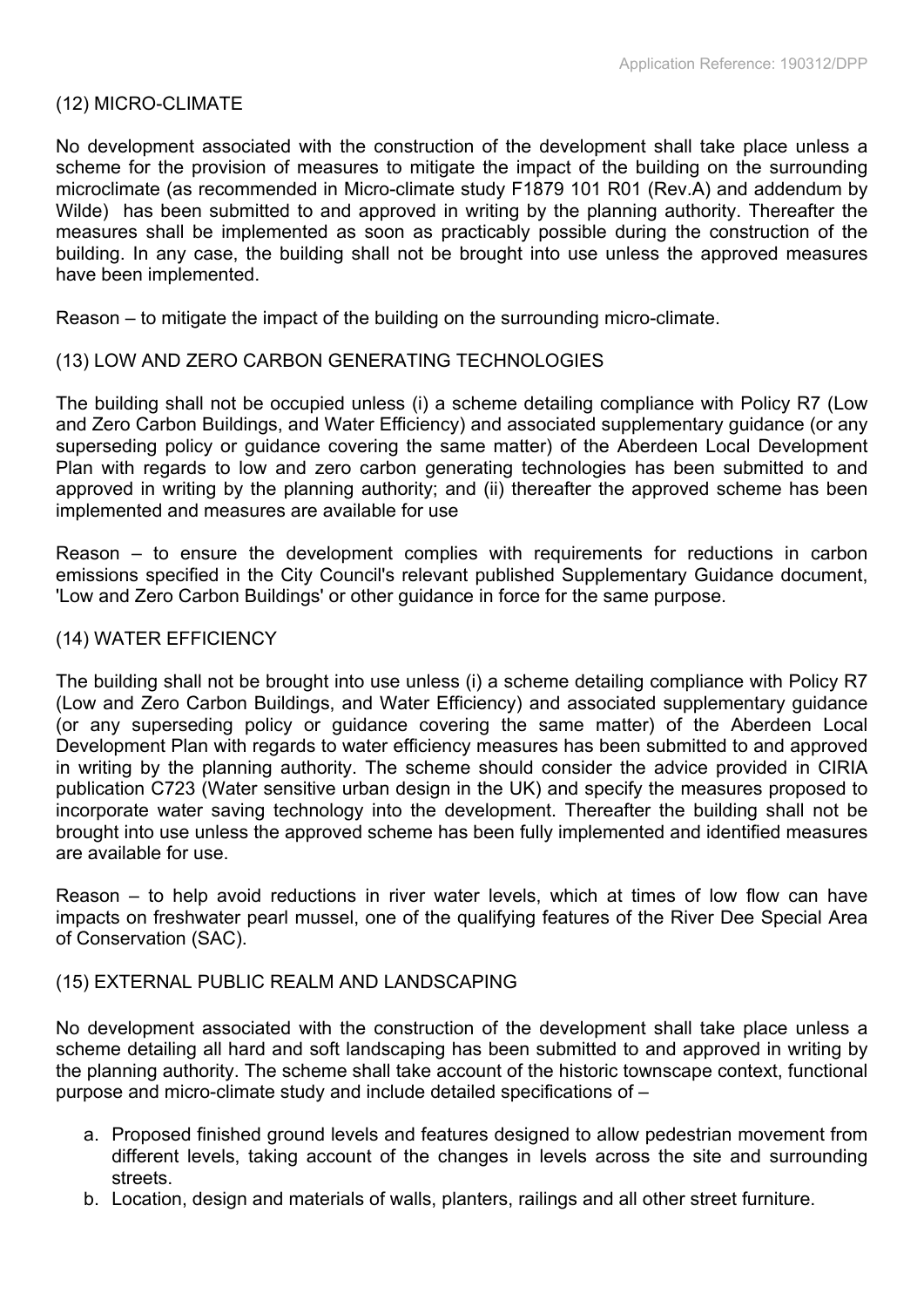- c. Proposed, tree and shrub numbers, densities, locations, species, sizes and stage of maturity at planting (including proposed green walls).
- d. Proposed hard surface finishing materials within the site and on pavements immediately adjacent to the site.
- e. The retention of the existing tree planters located on Hadden Street (unless their removal can be justified as being unavoidable)
- f. Arrangements for the management and maintenance of proposed public realm.

Thereafter the building shall not be brought into use unless the areas of public realm have been constructed and are available for use in accordance with the approved scheme. Such areas will thereafter remain in use as publicly accessible space for the life of the development.

All soft landscaping proposals shall be carried out in accordance with the approved scheme and shall be completed during the planting season immediately following the commencement of each respective phase of the development or such other date as may be agreed in writing with the Planning Authority. Any planting which, within a period of 5 years from the completion of each phase of the development, in the opinion of the Planning Authority is dying, being severely damaged or becoming seriously diseased, shall be replaced by plants of similar size and species to those originally required to be planted.

Reason – to integrate the development into the surrounding streetscape and enhance the provision of public realm within the city centre.

#### PRE-OCCUPATION

#### (16) NOISE MITIGATION (MECHANICAL PLANT)

No part of the building shall be brought into use unless a noise assessment considering the impact on nearby residential properties (existing and consented) of noise from mechanical plant associated with the development has been submitted to and approved in writing by the planning authority. This assessment should:

- Be in accordance with Planning Advice Note (PAN) 1/2011 Planning and Noise and its accompanying Technical Advice Note.
- Identify the likely sources of noise associated with the proposed development.
- Detail the noise mitigation measures to reduce noise from the likely noise sources to an acceptable level to reasonably protect the amenity of the occupants of the existing neighbouring residences.
- The methodology for the noise assessment should be submitted and agreed in writing with this Service in advance of the assessment

Thereafter the building shall not be brought into use unless any identified mitigation measures have been implemented and are operational.

Reason – to protect residential properties from noise associated with the development.

#### (17) TAXI RANK

No part of the building shall be brought into use unless a scheme showing an amended taxi rank layout on Hadden Street which takes account of vehicular access and egress points to the development, has been submitted to and approved in writing by the planning authority.

Thereafter, unless otherwise agreed in writing with the planning authority the building shall not be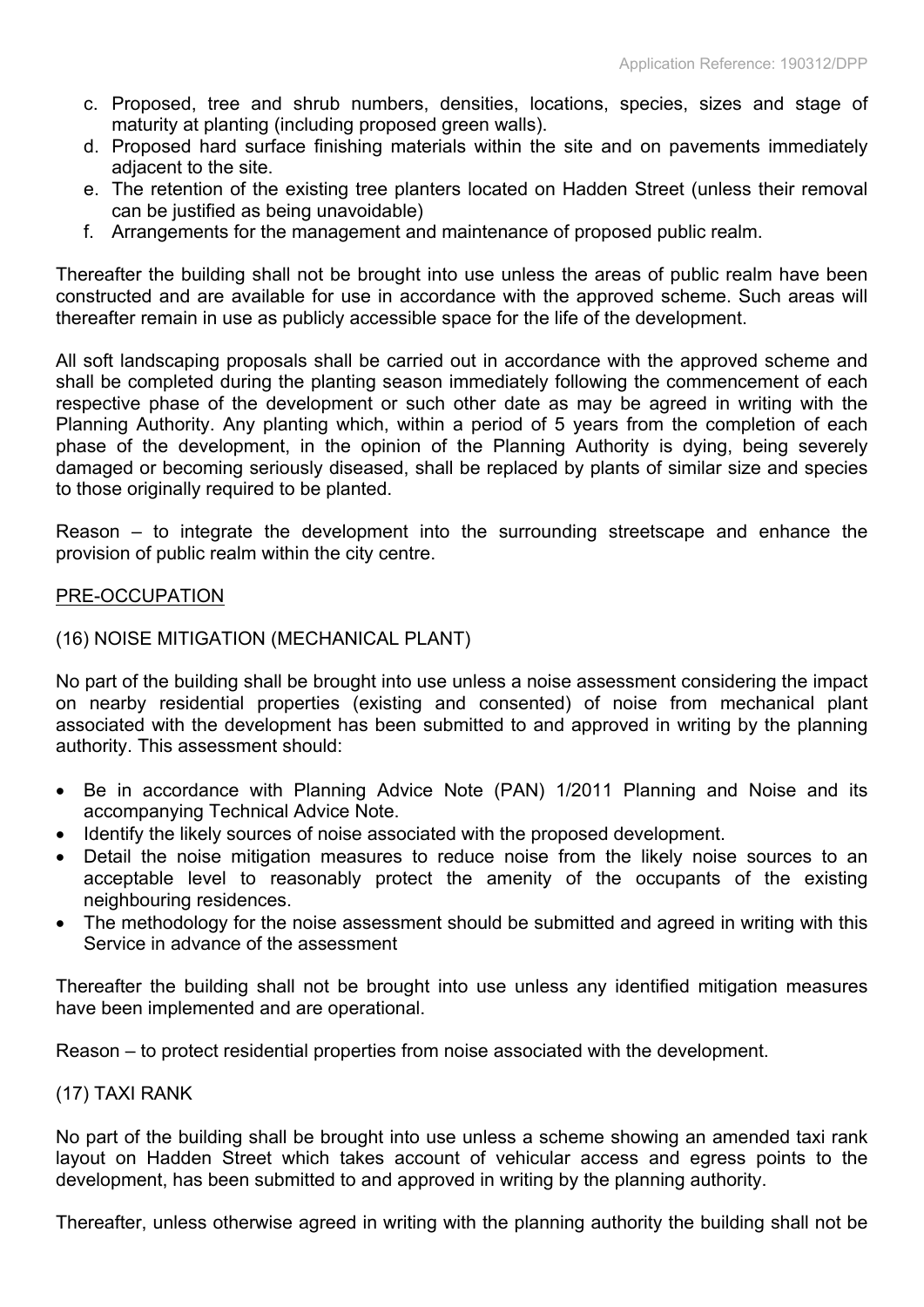brought into use unless (i) any markings or signs associated with the taxi rank which require to be amended as a consequence have been implemented; and (ii) any necessary traffic regulation order is in place and licensing requirements are in place to ensure the amended taxi rank has effect.

Reason – to ensure that the impact of the development on the existing taxi rank is appropriately addressed.

## (18) CAR CLUB PARKING SPACES

No part of the building shall be brought into use unless a scheme showing the location and delivery method of one 'car club only' parking space has been submitted to and approved in writing by the planning authority.

Thereafter, unless otherwise agreed in writing with the planning authority, the building shall not be brought into use unless (i) the car club only parking space has been constructed and/or marked out and is available for use and any associated signs or road markings have been implemented, and (ii) a traffic regulation order (TRO) is in place to restrict the use of the parking spaces to car club vehicles only.

Reason – To encourage modal shift away from the private car.

## (19) CAR PARKING

No part of the building shall be brought into use unless the car parking area (including motorcycle & bicycle parking, showers and electrical charging points) has been constructed and laid out in accordance with HFM drawings 11131 P(00)18D and 11131 P(00)19D (or other such drawing as agreed for the purpose) and is available for use.

Thereafter the parking spaces shall be used for no purpose other than for the parking of vehicles belonging to those working at or visiting the building.

Reason – in the interests of public safety and the free flow of traffic

#### (20) WASTE STORAGE

No part of the building shall be brought into use unless the waste storage area shown on HFM drawing 11131 P(00)19D (or other such drawing as agreed for the purpose) has been constructed and is available for use.

Waste storage areas shall not thereafter be used for any other purpose other than the purpose of storing waste generated by the development. No waste storage containers shall be stored outside the building at any time.

Reason – to ensure there is sufficient space for the storage of waste and to maintain the amenity of the area.

#### (21) TRAVEL PLAN

No part of the building shall be brought into use unless a detailed Green Transport Plan, which outlines sustainable measures to deter the use of the private car, in particular single occupant trips and provides detailed monitoring arrangements, modal split targets has been submitted to and approved in writing by the planning authority.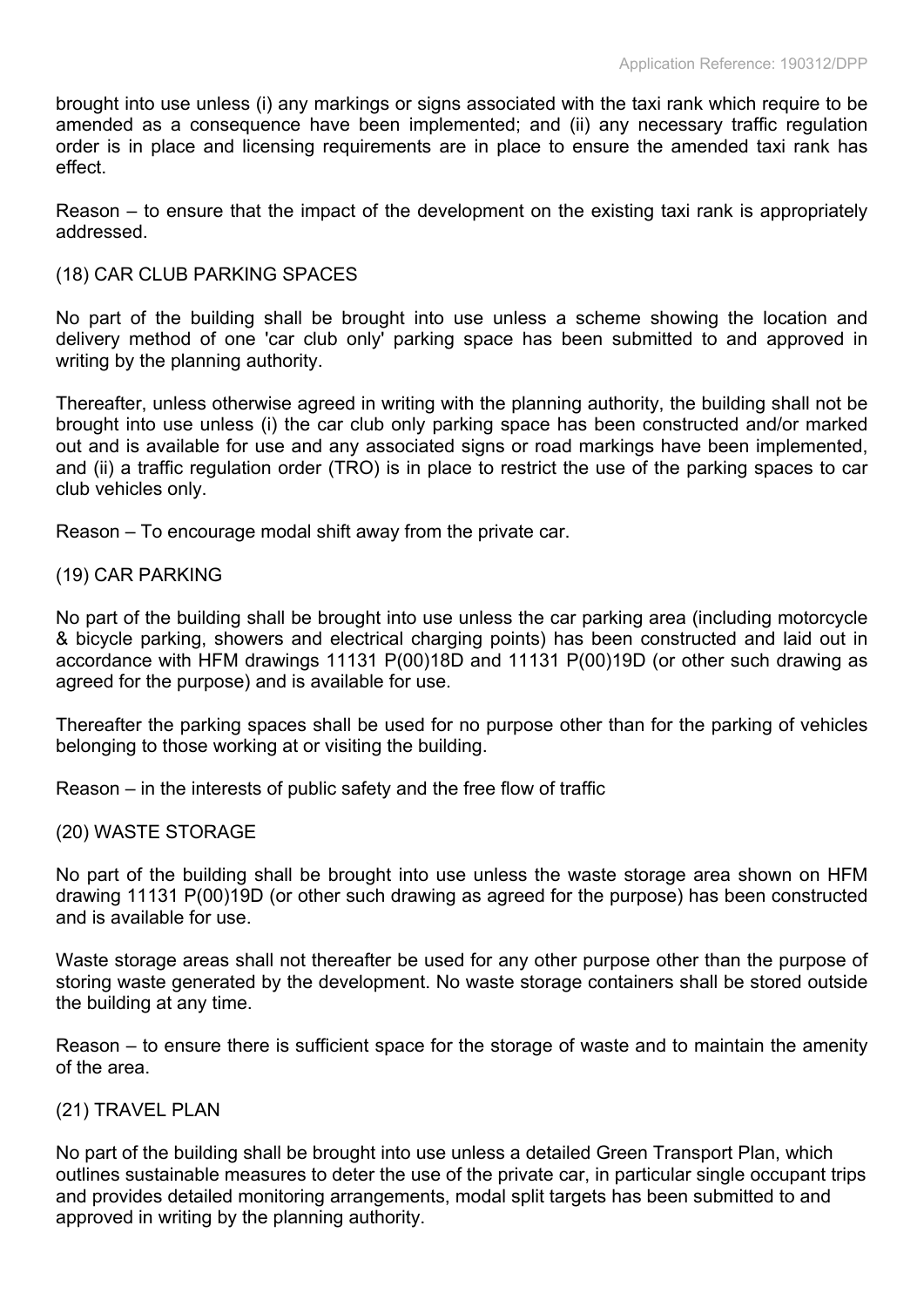## Reason – to encourage more sustainable forms of travel to the development.

## PRE-OCCUPATION (SPECIFIC USES)

#### (22) COOKING ODOUR EXTRACTION

No part of the building shall be brought into use for the purposes of Class 3 (Food and Drink) or public house uses unless a scheme showing the proposed means of filtering, extracting and dispersing cooking fumes from that part of the building has been submitted to and approved in writing by the planning authority. Thereafter the use shall not take place unless the approved scheme has been implemented in full and is ready for operation.

Reason – to ensure cooking odours do not adversely affect the amenity of the surrounding area.

#### (23) PUBLIC HOUSE NOISE MITIATION

No part of the building shall be brought into use for the purposes of public house use unless a detailed assessment of the likely sources and levels of noise arising within, and those audible out with, that part of the building has been submitted to and approved in writing by the planning authority. The noise assessment shall be carried out by a suitably qualified independent noise consultant and where necessary will specify a scheme of mitigation measures to ensure that the impact of the noise on surrounding residential properties is minimised. Thereafter the use shall not take place unless the approved scheme has been implemented in full and is ready for operation.

Reason – to ensure noise does not adversely affect the amenity of the surrounding area.

#### ONGOING CONTROL

#### (24) CONTROL OF USES

Each of the identified areas of the building on Level One and Level Two (as shown on HFM drawings 11131 P(00)19D and 11131 P(00)20D), as well as the entire floor space and terraces at Level Ten and Level Eleven, may be occupied for the purposes of Use Class 1 (Shops), Class 2 (Financial, Professional and Other Services), Class 3 (Food and Drink), Class 11 (Assembly and Leisure) (subject to the restrictions specified in condition 24), public house use; or a mixed-use activity comprising any of these uses.

In the case of Levels Ten and Eleven, this provision is in addition to the underlying Class 4 (Business) use which applies to these floors.

For the avoidance of doubt, once initial occupation of any of the ground floor commercial units or Level Ten or Level Eleven has taken place, unless subject of permitted development rights under the Town and Country Planning (General Permitted Development) (Scotland) Order 1992 (as amended), any further change of use will require planning permission.

Reason – to ensure an appropriate mix of uses which contribute to the vitality and viability of the city centre at ground floor and the opportunity for public uses at the upper floors.

#### (25) RESTRICTION ON CLASS 11 (ASSEMBLY AND LEISURE) USE

Notwithstanding the provisions of the Town and Country Planning (General Permitted Development) (Scotland) Order 1992 (as amended) and the Town and Country Planning (Use Classes) (Scotland) Order 1997 (as amended), the uses permitted within Class 11 (Assembly and Leisure) does not include dance hall or discotheque (better now known as night club) or casino.